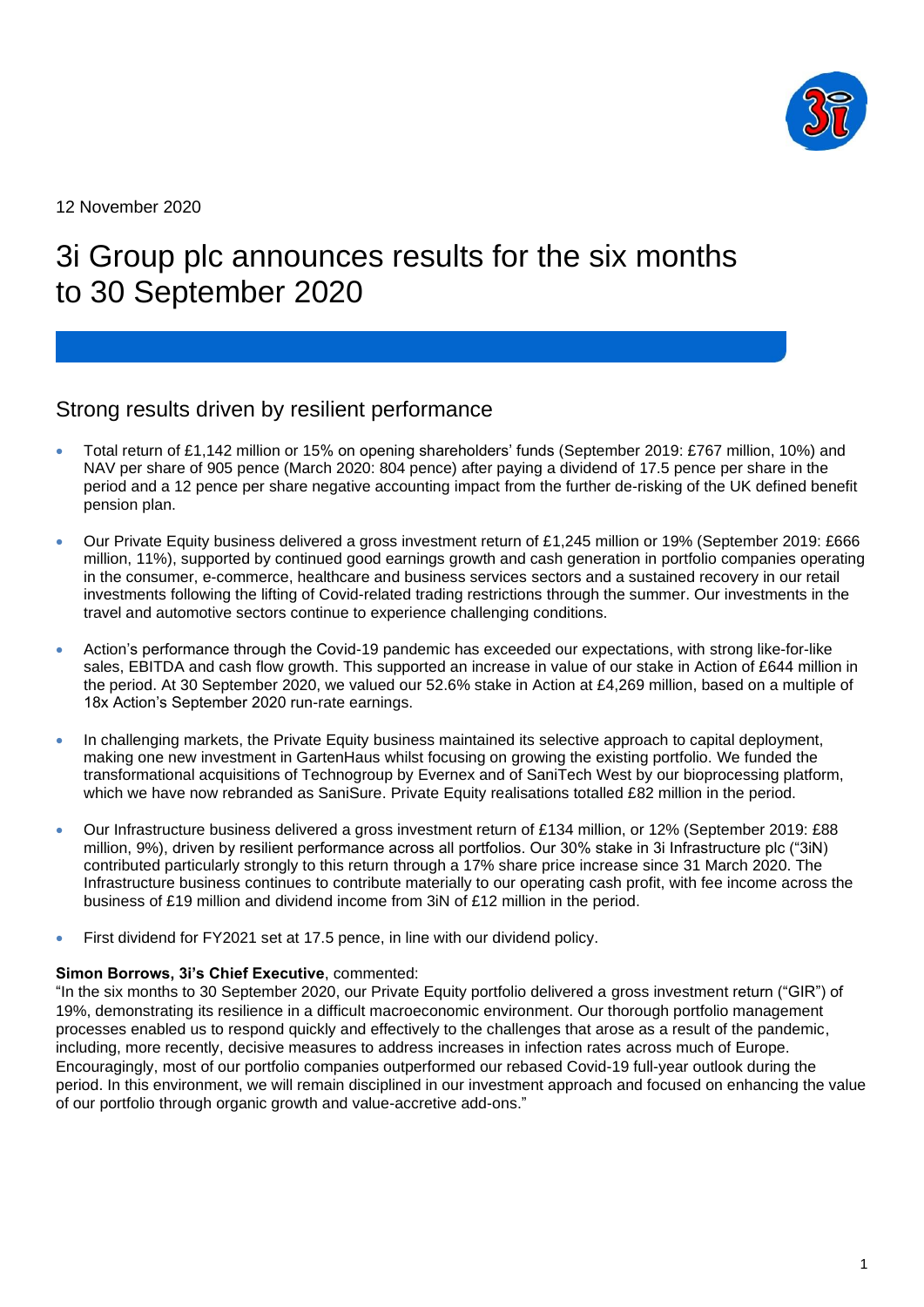# Summary financial highlights under the Investment basis

3i prepares its statutory financial statements in accordance with International Financial Reporting Standards as adopted by the European Union ("IFRS"). However, we also report a non-GAAP "Investment basis" which we believe aids users of our report to assess the Group's underlying operating performance. The Investment basis (which is unaudited) is an alternative performance measure ("APM") and is described on page 19. Total return and net assets are the same under the Investment basis and IFRS and we provide a reconciliation of our Investment basis financial statements to the IFRS statements from page 20. Pages 1 to 16 are prepared on an Investment basis.

|                                                              | Six months to/as<br>at 30 September | Six months to/as<br>at 30 September | 12 months to/as<br>at 31 March |
|--------------------------------------------------------------|-------------------------------------|-------------------------------------|--------------------------------|
| <b>Investment basis</b>                                      | 2020                                | 2019                                | 2020                           |
| Total return <sup>1</sup>                                    | £1,142m                             | £767m                               | £253m                          |
| % return on opening shareholders' funds                      | <b>15%</b>                          | 10%                                 | 3%                             |
| Dividend per ordinary share                                  | 17.5p                               | 17.5p                               | 35.0p                          |
|                                                              |                                     |                                     |                                |
| Gross investment return <sup>2</sup>                         | £1,394m                             | £798m                               | £318m                          |
| As a percentage of opening 3i portfolio value                | 17%                                 | 11%                                 | 4%                             |
|                                                              |                                     |                                     |                                |
| Cash investment <sup>2</sup>                                 | £233m                               | £312m                               | £1,248m                        |
| Realisation proceeds                                         | £82m                                | £71m                                | £918m                          |
| 3i portfolio value                                           | £9,578m                             | £8,551m                             | £8,098m                        |
| Gross debt                                                   | £975m                               | £575m                               | £575m                          |
| Net (debt)/cash <sup>2</sup>                                 | $E(288)$ m                          | £50m                                | £270m                          |
| Gearing <sup>2</sup>                                         | 3%                                  | nil                                 | nil                            |
| Liquidity                                                    | £1,087m                             | £975m                               | £1,245m                        |
| Diluted net asset value per ordinary share ("NAV per share") | 905 <sub>p</sub>                    | 873p                                | 804p                           |

1 Total return is defined as Total comprehensive income for the year, under both the Investment basis and the IFRS basis.

2 Financial measure defined as APM. Further information on page 17.

#### **Disclaimer**

These half-year results have been prepared solely to provide information to shareholders. They should not be relied on by any other party or for any other purpose. These half-year results may contain statements about the future, including certain statements about the future outlook for 3i Group plc and its subsidiaries ("3i" or "the Group"). These are not guarantees of future performance and will not be updated. Although we believe our expectations are based on reasonable assumptions, any statements about the future outlook may be influenced by factors that could cause actual outcomes and results to be materially different.

### **Enquiries:**

| Silvia Santoro, Group Investor Relations Director | 020 7975 3258 |
|---------------------------------------------------|---------------|
| Kathryn van der Kroft, Communications Director    | 020 7975 3021 |

A PDF copy of this release can be downloaded from **[www.3i.com/investor-relations](http://www.3i.com/investor-relations)**

For further information, including a live webcast of the results presentation at 10.00am on 12 November 2020, please visit **[www.3i.com/investor-relations](http://www.3i.com/investor-relations)**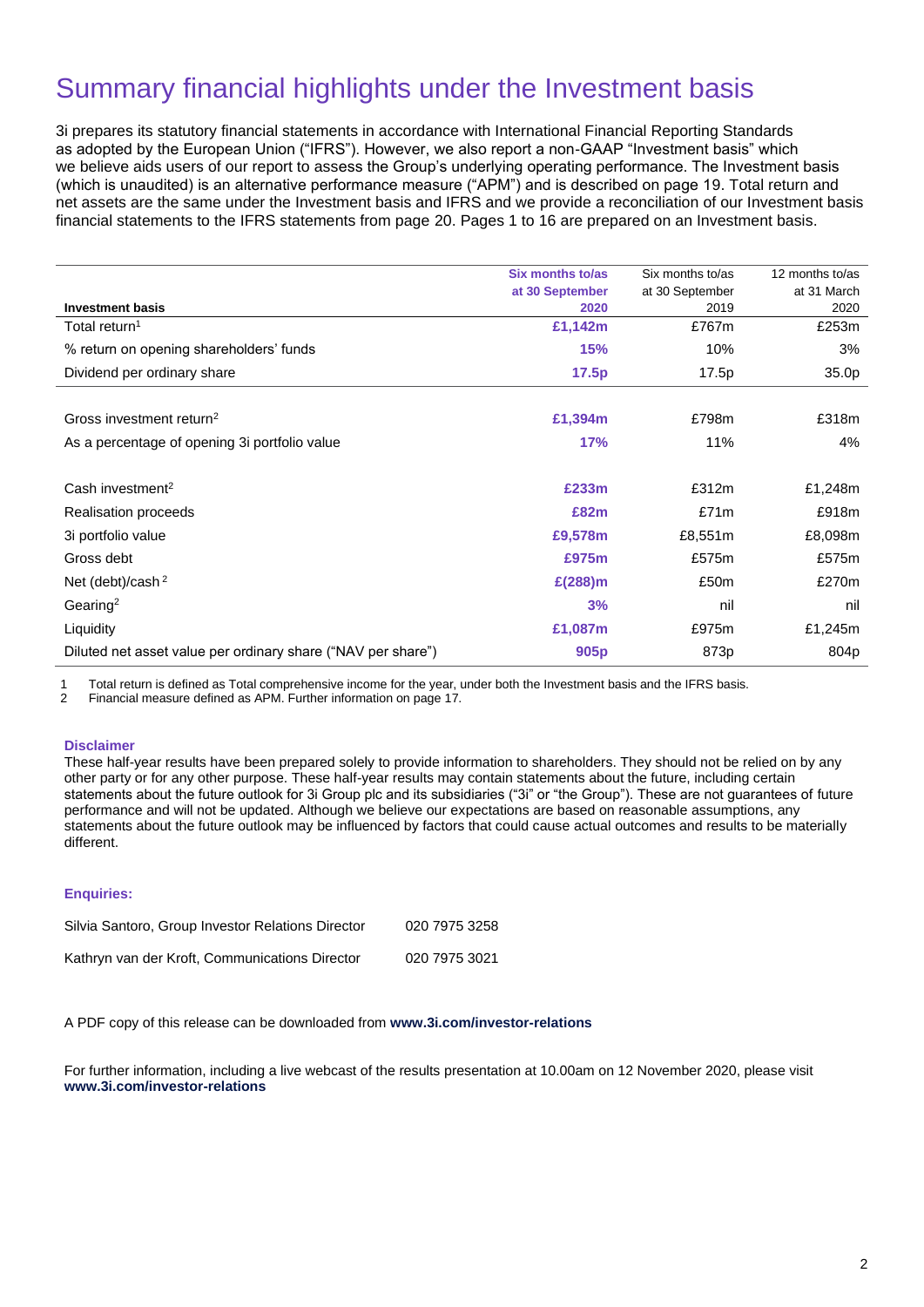# 3i Group Half-year report 2020

# Chief Executive's review

3i delivered a strong set of results for the first half of the year, generating a total return of £1,142 million, or 15% on opening shareholders' funds (September 2019: £767 million, or 10%). The NAV per share at 30 September 2020 was 905 pence (March 2020: 804 pence), after the payment of the 17.5 pence second FY2020 dividend in July 2020 and the 12 pence one-off negative accounting impact from the further de-risking of the UK defined benefit pension plan.

These results were underpinned by resilient performance across our portfolio up to the end of September. We completed our first new Private Equity investment for this year in September 2020 and focused on growing our existing portfolio with the completion of two transformational bolt-on acquisitions in our Private Equity portfolio and two bolt-on acquisitions in the 3i Infrastructure plc ("3iN") portfolio.

# **Private Equity**

In the six months to 30 September 2020, our Private Equity portfolio delivered a gross investment return ("GIR") of 19%, demonstrating its resilience in a difficult macroeconomic environment. Our thorough portfolio management processes enabled us to respond quickly and effectively to the challenges that arose as a result of the pandemic, including, more recently, decisive measures to address increases in infection rates across much of Europe. Encouragingly, most of our portfolio companies outperformed our rebased Covid-19 full-year outlook during the period.

## **Action**

Action's performance through the pandemic has exceeded our expectations. Trading in the first two and a half months of 2020 was strong with sales, like-for-like ("LFL") growth, EBITDA and cash flows ahead of budget. As the outbreak of Covid-19 intensified across Europe in late March, Action was impacted by government-enforced temporary closures of its stores in France, Belgium and Austria and partial closures in Germany and Poland. Stores in the Netherlands remained open. After the reopening of all stores in May 2020, Action experienced robust trading with strong LFL performance across all markets. Action delivered LTM EBITDA of €579 million in September 2020 (September 2019: €506 million). October 2020 was another strong month for Action with LTM EBITDA increasing to €608 million (October 2019: €519 million). At the end of October, national lockdowns were re-imposed in France, Germany and Belgium, three of Action's largest markets. Action's stores in Germany have remained open, selling the entire range but with enhanced social distancing measures. In France and Belgium all stores are open, selling a reduced range of essentials, representing about 60% of items in France and about 50% of items in Belgium.

Store openings in April and May were limited and the roll-out programme resumed at pace only after the lifting of lockdowns. In the 10 months to October 2020, Action had opened 115 stores, including its first five stores in the Czech Republic. The opening of pilot stores in Italy, initially planned for Autumn 2020, has been deferred to H1 2021.

### **Other portfolio performance and activity**

We continue to see strong momentum in earnings growth and cash generation for portfolio companies operating in the consumer, e-commerce, healthcare and business services sectors. The increased demand for hygiene products continues to benefit Royal Sanders. The strong performance and cash flow generation since our investment in 2018 allowed the company to make a dividend distribution to 3i of £38 million in July 2020. Lampenwelt, now rebranded Luqom, has been supported by the structural shift of consumer demand towards e-commerce and the increased importance of the home and living category as consumers spend more time at home. Cirtec Medical delivered significant year-on-year growth in the first half, driven by sales to high growth customers and the successful implementation of several margin optimisation initiatives. Tato has benefited from increased demand for products used in disinfectants and hygiene products and returned a £5 million dividend to 3i in July 2020.

We have also seen an encouraging recovery across our retail investments. In April 2020, we completed a £20 million equity injection into Hans Anders, to support the business through government-enforced temporary store closures across the countries in which it operates. Since reopening its stores in May 2020, Hans Anders has experienced a strong recovery in order intake across all markets, with higher conversion rates in the stores. The business has shifted its emphasis from walk-ins to online bookings, leveraging the substantial investments in its omni-channel proposition since our investment in 2017. Similarly, BoConcept has recovered well since the easing of lockdowns, with trading levels above those of the prior year.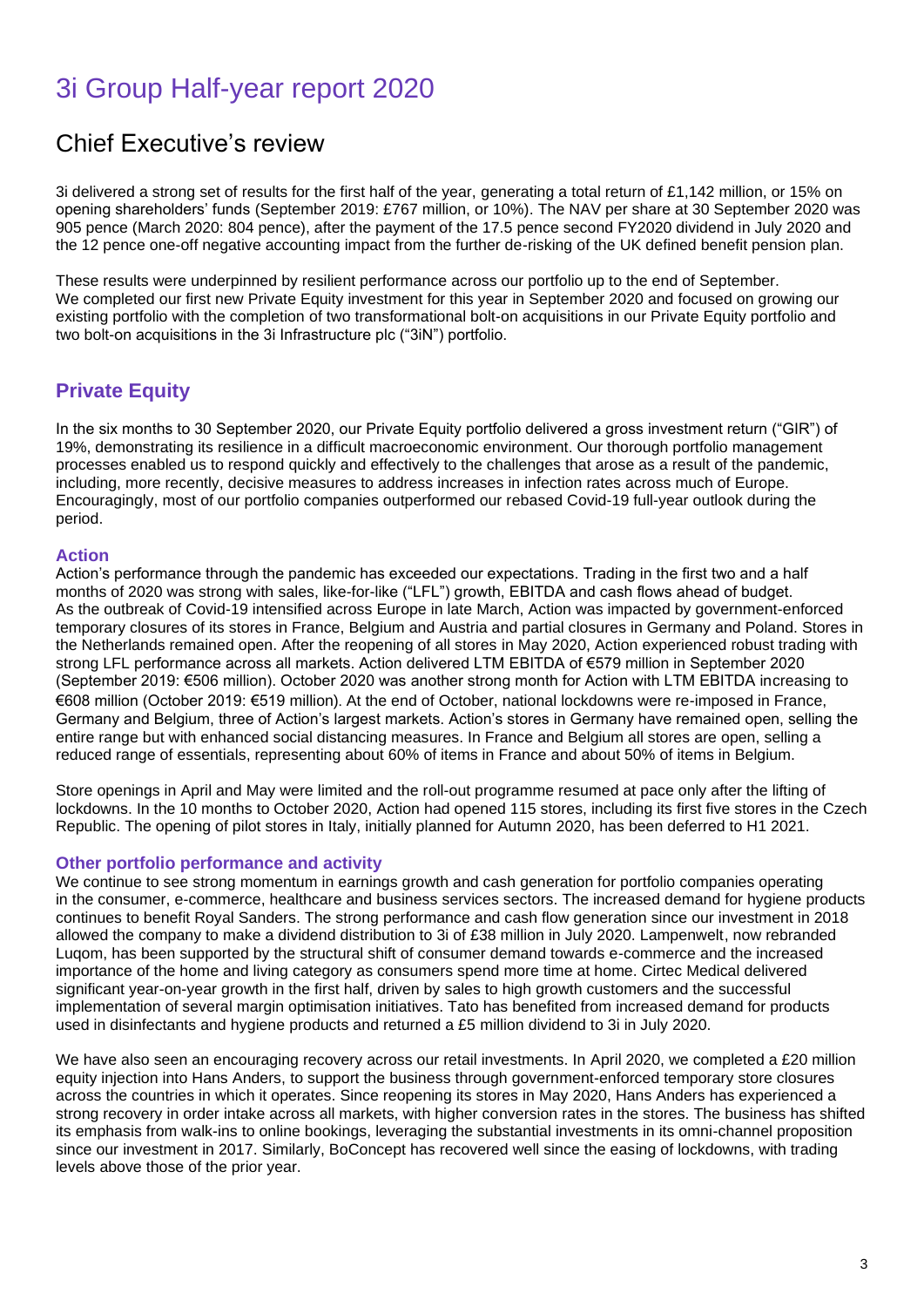Our portfolio companies exposed to the travel and automotive sectors continue to operate in more challenging conditions. As expected, Audley Travel's revenues have been under significant pressure, with departures severely restricted since April 2020. In early November 2020 we invested a further c.£50 million of capital to support the business through this difficult trading period. We believe Audley Travel will be well positioned to benefit when international leisure travel recovers due to its client proposition, destination diversity and asset-light model. The performance of ICE, now rebranded Arrivia, has been relatively resilient, with the recurring revenue nature of its membership business and material reductions to expenses and capex offsetting an extended period of no cruise sailings and a low level of resort vacations. Since passing the peak of the temporary plant shutdowns in April 2020 in response to Covid-19, Formel D has remained cash generative. Whilst its output recovery has been steady, it has been slower than expected, against a backdrop of a very challenging automotive sector. Q Holding continued to experience softer trading in its Quality Synthetic Rubber ("QSR") business, which has exposure to the automotive sector. Performance has since begun to stabilise, and the business is positioned well to recover as the automotive cycle improves. Its healthcare business continues to perform well.

We continue our focus on buy-and-build opportunities for our platform assets. In July 2020, we supported Evernex's transformational acquisition of Technogroup, the leading third-party data centre maintenance provider in Germany, Austria and Switzerland, contributing £41 million of funding. Having established a bioprocessing platform through the merger of Cellon, Silicone Altimex and TBL Performance Plastics in January 2020, we achieved a significant milestone in the growth and internationalisation of this platform through the acquisition of Sani-Tech West, Inc in July 2020. The total 3i investment in this platform, now rebranded as SaniSure, is £135 million. In August 2020, SaniSure completed the acquisition of Biofluidfocus.

In September 2020, we completed the £64 million investment in GartenHaus, an online leader in the retail of garden buildings, sheds, saunas, and related products in Germany, Austria, Switzerland and the Netherlands. In June 2020, we invested £17 million in Basic-Fit to provide expansion capital and, in September 2020, we repurchased an equity stake in Havea for £23 million. At the start of November 2020, we signed a c.£125 million investment in MPM, an international leader in branded premium natural pet food.

In the period, we completed the disposal of Kinolt and received total proceeds of £81 million. As a proprietary capital investor, and with the benefit of a strong balance sheet, we are not under pressure to exit investments when market conditions are unfavourable or when we believe a longer-term hold may yield greater returns for shareholders. Over 61% of our portfolio by value, excluding Action, was acquired within the last four years, and is still being managed actively as we build value organically and, in a number of cases, through bolt-on acquisitions. In light of the Covid-19 related market uncertainty, we are not currently planning to realise further material assets for the remainder of the year.

## **Infrastructure**

Our Infrastructure business performed well in the first half of the year, achieving a GIR of 12%. The 3iN portfolio continues to demonstrate its resilience, generating a total return on opening NAV of 4% in the six months to 30 September 2020 (September 2019: 6%). 3iN is on track to deliver its dividend target, which is up 6.5% on last year. The team completed two bolt-on acquisitions in the period. 3iN's share price reflected the portfolio's good operational performance, increasing by 17% and closing at 289 pence on 30 September 2020 (31 March 2020: 247 pence).

Both of our US infrastructure assets are deemed to be providers of essential services and have continued to operate throughout the pandemic. The seven freight rail lines of our investment in Regional Rail have performed ahead of our investment case despite some softness in freight volumes in Northeast America. Smarte Carte has benefited from the diversity of its product offering and the locations in which it operates, as well as a moderate recovery in US air traffic levels. However, we remain cautious in light of the short and medium-term prospects for the travel industry.

In the period, we established a new 3i-managed vehicle which will co-invest alongside 3iN in certain transactions, with a commitment of €400 million from Industriens Pension of Denmark.

## **Scandlines**

Scandlines delivered a solid performance in the period with freight volumes remaining close to 2019 levels. The lifting of travel restrictions in the summer months allowed car volumes to also show good momentum. Scandlines continues to be well positioned to manage the further uncertainty developing in Northern Europe due to the pandemic.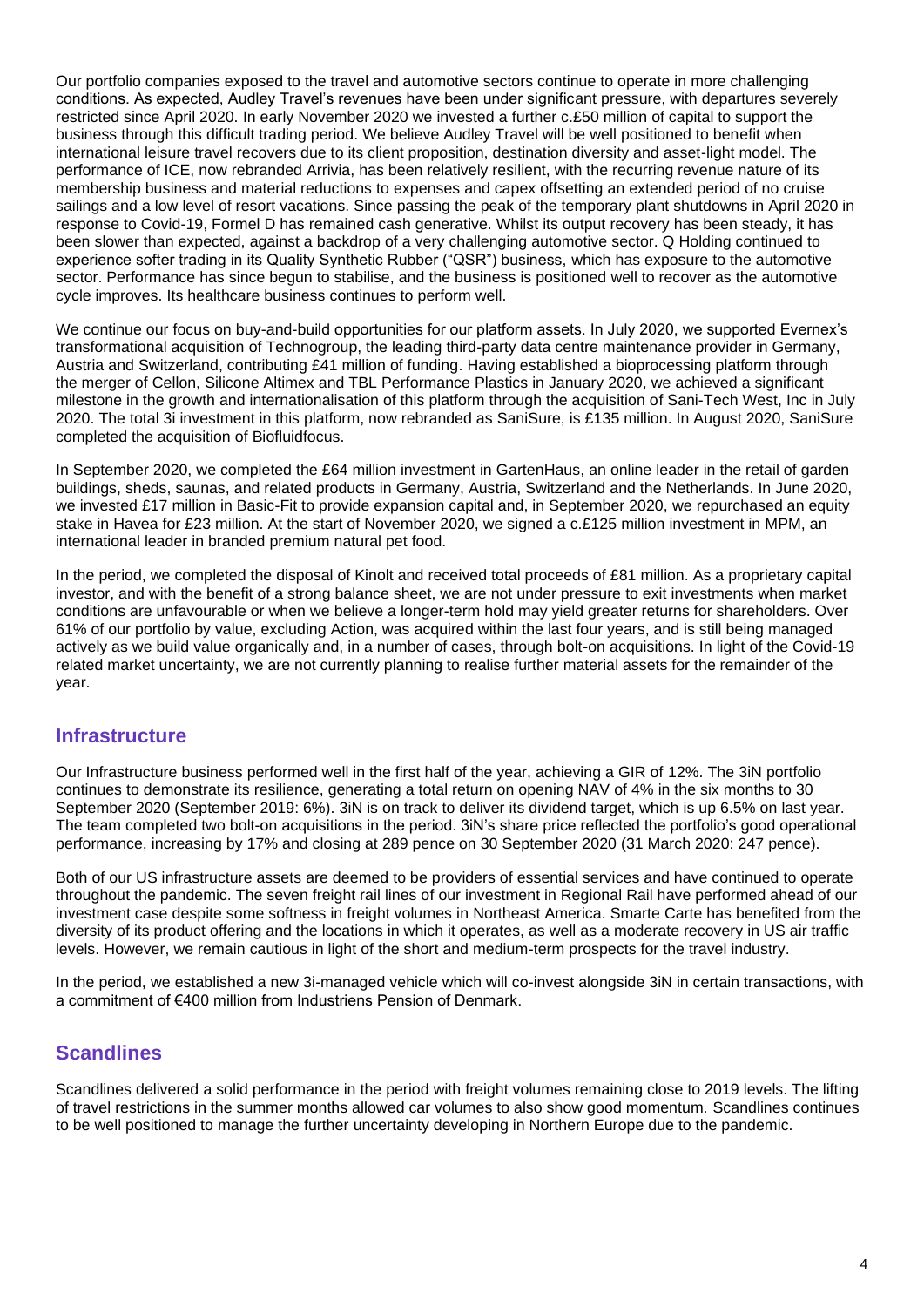# **Balance sheet and dividend**

In June 2020, we took advantage of favourable corporate debt market conditions to strengthen our balance sheet further, issuing a 20-year £400 million bond at a coupon of 3.75%. At 30 September 2020, our balance sheet remained well funded with £687 million of cash. Net debt was £288 million, resulting in gearing of 3%.

In line with our dividend policy, we have decided to pay a first FY2021 dividend of 17.5 pence, which is half of our FY2020 total dividend. This first FY2021 dividend will be paid to shareholders on 13 January 2021.

# **Covid-19 update**

Throughout this pandemic, our focus has been first and foremost on protecting the wellbeing of our own employees, as well as those of our portfolio companies and the communities in which we collectively operate. We continue to follow local government guidance closely.

At the start of May 2020, we used employee carry and performance fee reserves to establish a £5 million Covid-19 Charitable Fund, with the aim of supporting charities and communities affected by the pandemic in the countries in which we operate. This money will be allocated to both immediate relief and longer-term rebuilding activities. By the end of October, we had made donations totalling c.£1.6 million to over 20 charities focused on immediate relief work across our markets. The overarching theme of the fund is the alleviation of poverty and its consequences. The fund has focused its donations on areas such as food provision, education, domestic violence, the advancement of minorities and disadvantaged groups, community development, homelessness, elderly people and mental health.

# **Brexit**

As we approach the end of the transition period on 1 January 2021, we do not expect a significant disruption to our business from Brexit. Our Brexit planning has been based on worst-case scenario assumptions and we implemented an alternative regulatory structure in Luxembourg, which enables us to continue activities in Europe, regardless of the form of Brexit. The direct impact of Brexit on our investment portfolio is not expected to be material.

# **Outlook**

The environment remains challenging as a result of the economic and social disruption resulting from the Covid-19 pandemic. Investor confidence continues to be undermined by the limited visibility on the longer-term impact of the pandemic and the political response to it across the world. In this environment, we will remain disciplined in our investment approach and focused on enhancing the value of our portfolio through organic growth and value-accretive add-ons. To date, our portfolio has been resilient to the shocks caused by the pandemic and while we continue to monitor developments closely, we have entered the second half of the year with good momentum across the Group. We will continue to navigate the challenges from the pandemic from a strong position with our resilient investment portfolio and a clear and proven strategy supported by rigorous asset management policies.

**Simon Borrows Chief Executive**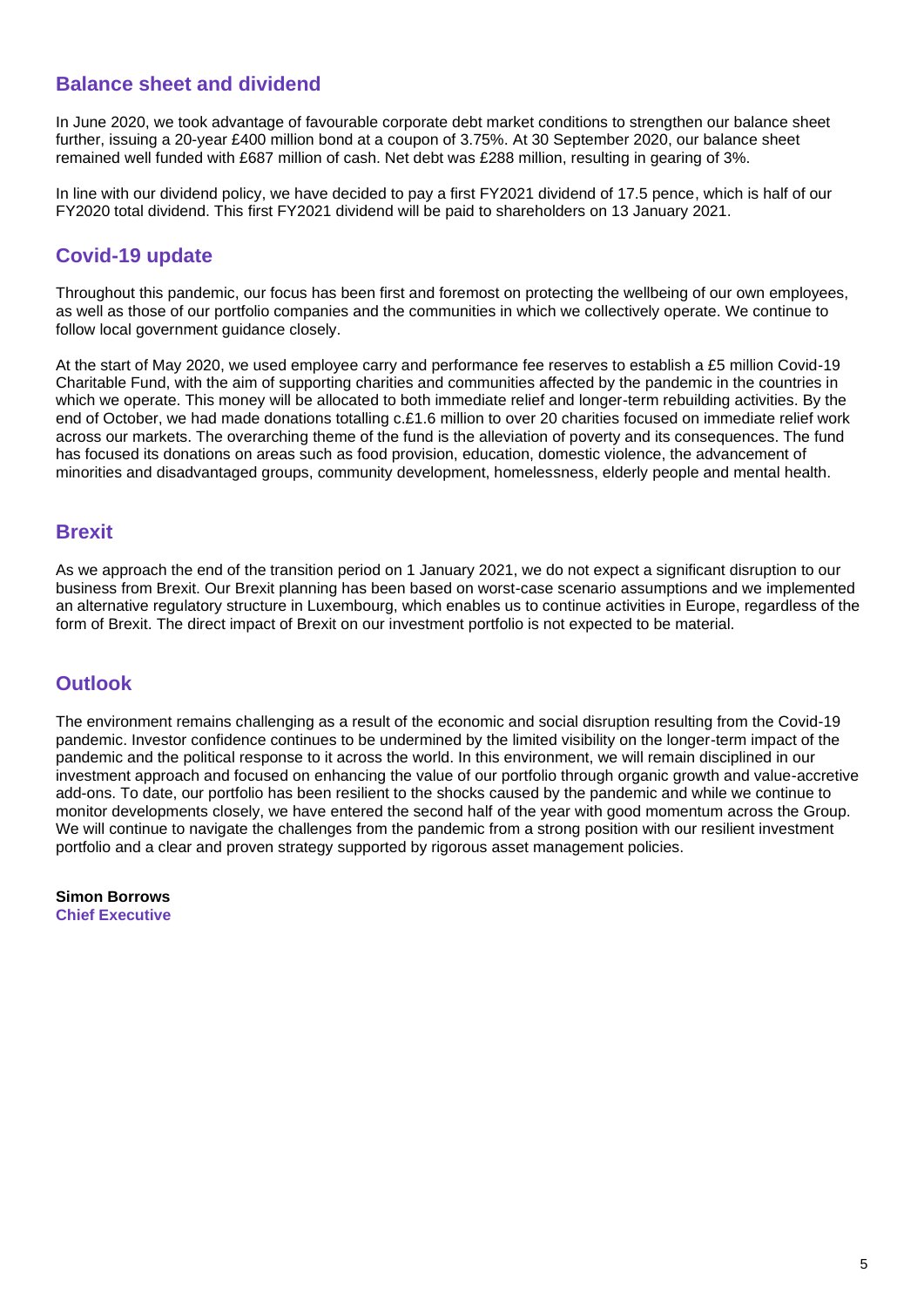# Business and Financial review

# **Private Equity**

Our Private Equity business performed strongly in the first half, generating a gross investment return of £1,245 million (September 2019: £666 million), or 19% of the opening portfolio value (September 2019: 11%), including a gain on foreign exchange on investments of £97 million (September 2019: £176 million).

#### **Table 1: Gross investment return** for the six months to 30 September

|                                                            | 2020  | 2019 |
|------------------------------------------------------------|-------|------|
| Investment basis                                           | £m    | £m   |
| Realised profits over value on the disposal of investments |       |      |
| Unrealised profits on the revaluation of investments       | 1,071 | 429  |
| <b>Dividends</b>                                           | 43    | 5    |
| Interest income from investment portfolio                  | 25    | 52   |
| Fees receivable                                            |       | 4    |
| Foreign exchange on investments                            | 97    | 176  |
| <b>Gross investment return</b>                             | 1.245 | 666  |
| Gross investment return as a % of opening portfolio value  | 19%   | 11%  |

### **Investment**

#### **Table 2: Private Equity cash investment** in the six months to 30 September 2020

|                         |                                             |                                                                                                                                     |                   | <b>Proprietary</b> |
|-------------------------|---------------------------------------------|-------------------------------------------------------------------------------------------------------------------------------------|-------------------|--------------------|
|                         |                                             |                                                                                                                                     |                   | capital            |
|                         |                                             |                                                                                                                                     |                   | investment         |
| Investment              | Type                                        | Business description/bolt on description                                                                                            | Date              | £m                 |
| GartenHaus <sup>1</sup> | <b>New</b>                                  | Online leader in retail of garden buildings, sheds, saunas and<br>related products in Germany, Austria, Switzerland and Netherlands | September 2020    | 64                 |
| Havea                   | Further                                     | Manufacturer of natural healthcare and cosmetics products                                                                           | September 2020    | 23                 |
| Hans Anders             | Further                                     | Value-for-money optical retailer                                                                                                    | <b>April 2020</b> | 20                 |
| Basic-Fit               | Further                                     | Discount gyms operator                                                                                                              | June 2020         | 17                 |
| Lugom                   |                                             | Return of funding Online lighting specialist retailer                                                                               | <b>July 2020</b>  | (8)                |
|                         |                                             | Total Private Equity new cash, further investment and return of funding                                                             |                   | 116                |
|                         |                                             | Total Private Equity bolt-on investments from 3i balance sheet                                                                      |                   | 115                |
|                         | <b>Total Private Equity cash investment</b> |                                                                                                                                     |                   | 231                |

Post 30 September 2020, GartenHaus returned £3 million of overfunding, reducing 3i's proprietary capital investment to £61 million.

During the first half of the year, our Private Equity business made net investment of £231 million (September 2019: £221 million), comprising £116 million of new and further investment and return of funding and £115 million of bolt-on investments.

A description of the new and bolt-on investments is provided in the Chief Executive's review. We have also used our capital to support the existing portfolio through the Covid-19 pandemic. In April 2020, we completed the £20 million equity injection in Hans Anders to provide liquidity support and in June 2020, we invested £17 million in Basic-Fit to provide expansion capital. In September 2020, we repurchased an equity stake in Havea for £23 million, following a reorganisation of shareholding. In July 2020, Luqom returned £8 million of overfunding that we had provided for the bolt-on acquisition of QLF in FY2020.

At the start of November 2020, we signed a c.£125 million investment in MPM, an international leader in branded premium natural pet food.

### **Realisations**

In the period, we realised proceeds of £82 million (September 2019: £1 million). We completed the sale of Kinolt, generating proceeds of £81 million, of which £76 million was recognised as capital and the remainder as income. We also received further proceeds from the disposal of ACR, a legacy investment.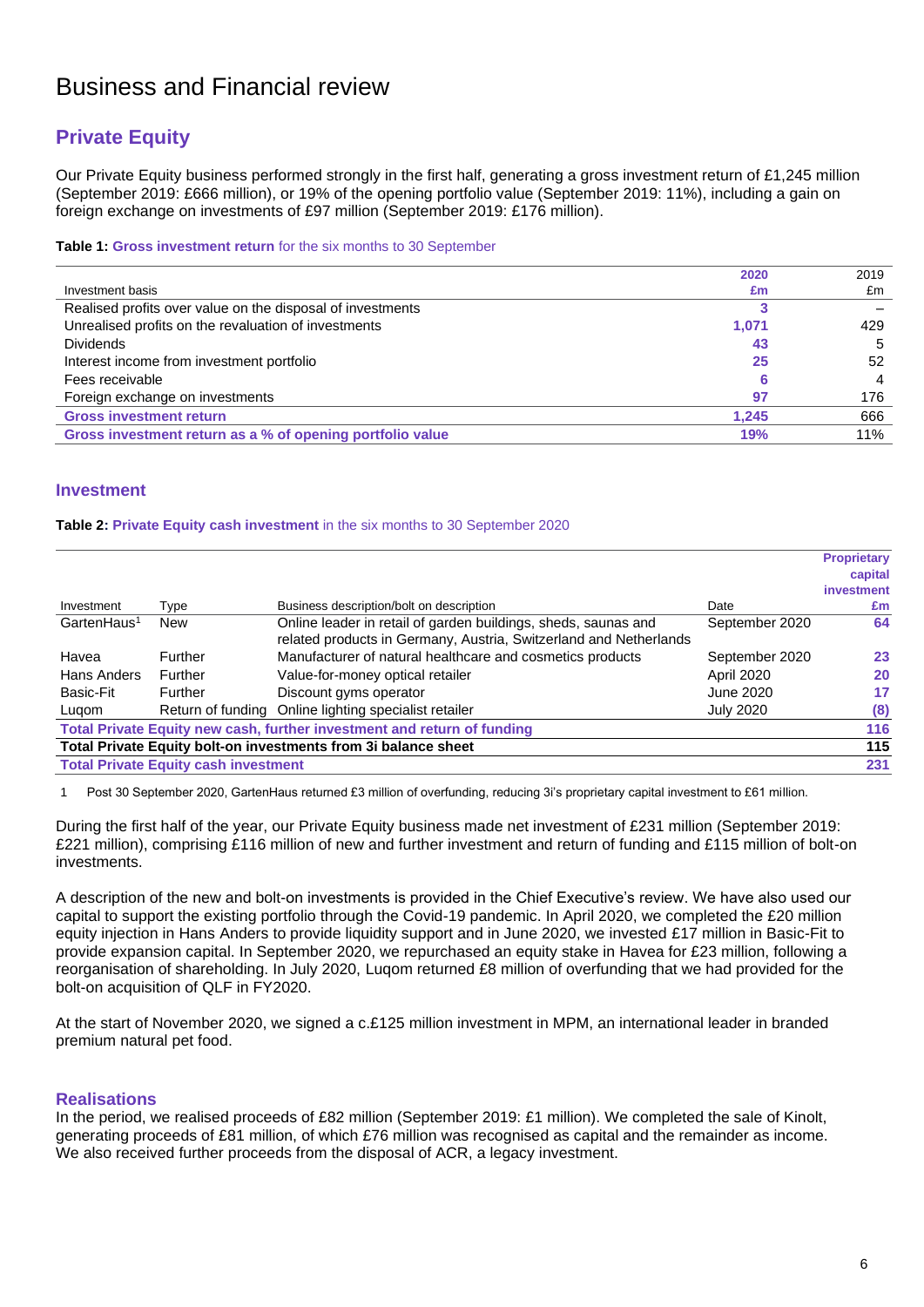#### **Table 3: Private Equity realisations** in the six months to 30 September 2020

|                            |                |          | 31 March |             |                          | Uplift on          |          |                       |            |
|----------------------------|----------------|----------|----------|-------------|--------------------------|--------------------|----------|-----------------------|------------|
|                            |                | Calendar | 2020     | 3i realised | Profit/(loss)            | opening            | Residual |                       |            |
|                            |                | year     | value    | proceeds    | in the year <sup>1</sup> | value <sup>1</sup> | value    | Money                 |            |
| Investment                 | Country        | invested | £m       | £m          | £m                       | %                  | £m       | multiple <sup>2</sup> | <b>IRR</b> |
| <b>Full realisations</b>   |                |          |          |             |                          |                    |          |                       |            |
| Kinolt                     | <b>Belgium</b> | 2015     | 80       | 76          | (3)                      | (3)%               | —        | 1.6x                  | 10%        |
| <b>Deferred</b>            |                |          |          |             |                          |                    |          |                       |            |
| consideration              |                |          |          |             |                          |                    |          |                       |            |
| <b>ACR</b>                 | Singapore      | 2006     |          | 5           | 5                        |                    |          | n/a                   | n/a        |
| Other                      | n/a            | n/a      |          |             |                          |                    |          | n/a                   | n/a        |
| <b>Total Private</b>       |                |          |          |             |                          |                    |          |                       |            |
| <b>Equity realisations</b> |                |          | 80       | 82          | 3                        | n/a                |          | n/a                   | n/a        |

Cash proceeds realised in the period over opening value.

2 Cash proceeds over cash invested. For partial realisations and refinancings, valuations of any remaining investment are included in the multiple. Money multiples are quoted on a GBP basis.

### **Portfolio performance**

The Covid-19 pandemic continues to drive uncertainty for the 2020 outlook. Since the valuation point at 31 March 2020 (see pages 22 and 23 of the FY2020 Annual report and accounts detailing our valuation approach at that date), our Private Equity portfolio has shown resilience and most of our portfolio companies outperformed our rebased Covid-19 full-year outlook during the period. Therefore, for most of our portfolio, we reverted to our usual valuation process for 30 September 2020. For the more challenged investments, particularly those in the travel and automotive sectors, we sought to gather a broader range of inputs, considered different methodologies and applied further judgement.

#### **Table 4: Unrealised profits/(losses) on the revaluation of Private Equity investments<sup>1</sup>**in the six months to 30 September

|                                                     | 2020  | 2019 |
|-----------------------------------------------------|-------|------|
|                                                     | £m    | £m   |
| <b>Action</b>                                       |       |      |
| Performance                                         | 644   | 381  |
| <b>Earnings based valuations (excluding Action)</b> |       |      |
| Performance                                         | 238   | 90   |
| Multiple movements                                  | 211   | (19) |
| <b>Other bases</b>                                  |       |      |
| Discounted cash flow ("DCF")                        | (60)  |      |
| Other movements in unquoted investments             | (1)   | (11) |
| Imminent sale                                       | 11    |      |
| Quoted portfolio                                    | 28    | (12) |
| <b>Total</b>                                        | 1.071 | 429  |

1 More information on our valuation methodology, including definitions and rationale, is included in our Annual report and accounts 2020 on pages 177 to 178.

### **Action valuation and performance**

Following the reopening of all stores in May 2020, Action has experienced robust trading with an increase in the average basket size more than outweighing a decrease in footfall resulting from the implementation of social distancing measures. Strong earnings recovery and cash generation resulted in £644 million (September 2019: £381 million) of value growth, as shown in Table 4.

At 30 September 2020, Action was valued using its run-rate earnings to 30 September and a multiple of 18.0x net of the liquidity discount (31 March 2020: Fair value). This approach was consistent with the approach used at 30 June 2020. This resulted in a valuation of our 52.6% stake in Action of £4,269 million (31 March 2020: £3,536 million).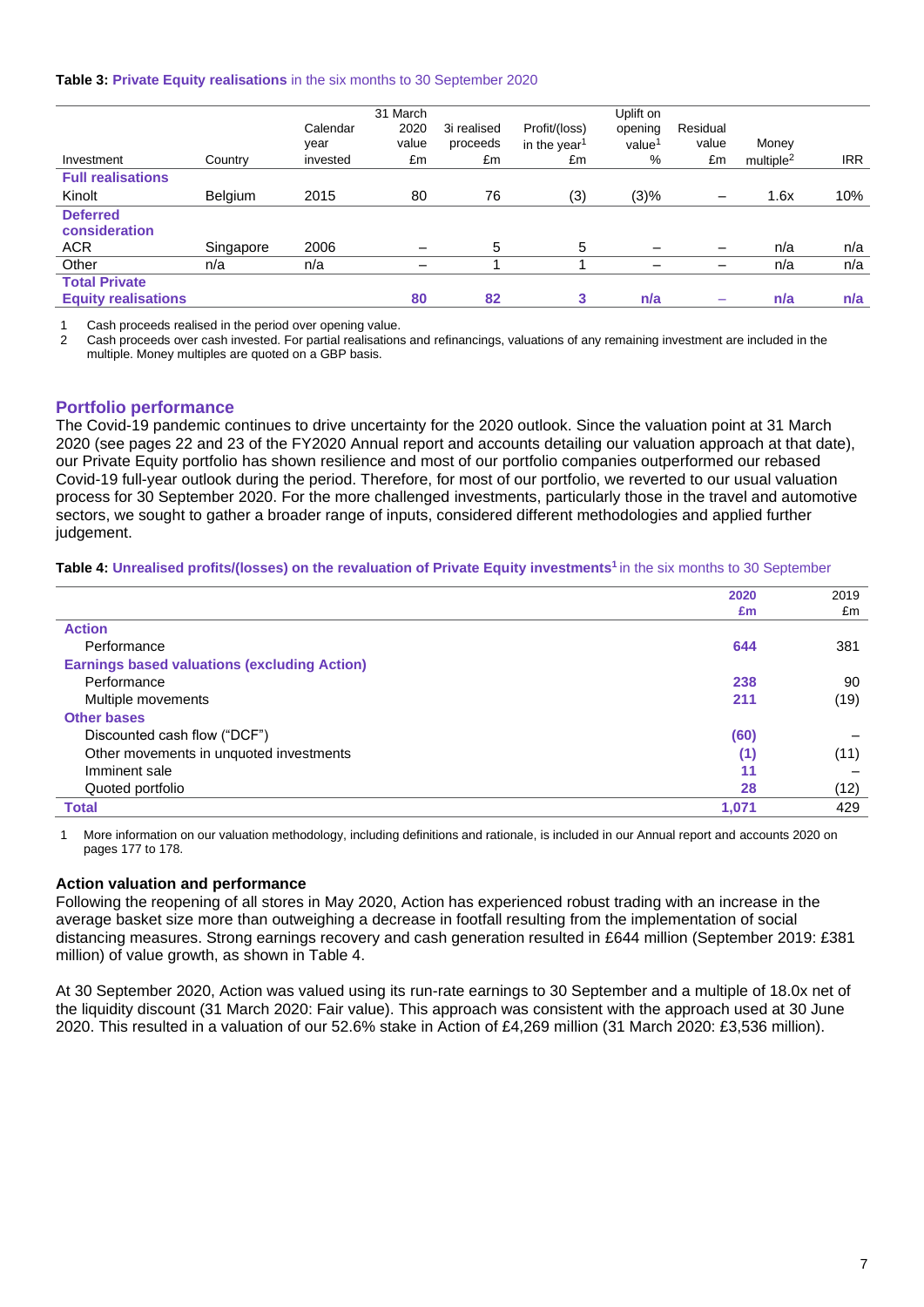### **Performance (excluding Action)**

We continue to see strong performance from our portfolio companies operating in the consumer, e-commerce, healthcare and business services sectors.

Royal Sanders has been able to capture a share of the surge in demand for handwash and hand gels, with all its factories remaining operational throughout the year. Additionally, the acquisition of the McBride sites in 2018 has created significant value. As a result, the business has generated strong earnings growth and cash since our investment in 2018, allowing the company to return £38 million of dividends to 3i.

Luqom has been supported by the structural shift of consumer demand towards e-commerce, coupled with an increasing demand and relevance of the home and living category, resulting in significant sales growth in the first half. E-commerce demand for lighting products has remained high even as economies have reopened.

Cirtec Medical delivered strong year-on-year growth in the first half. The neuromodulation and structural heart end markets recovered quickly from the deferral of procedures in late March and early April. Additionally, Cirtec Medical has benefited from platform-specific tailwinds, with a number of customers ramping up their purchases. The business also realised several margin optimisation initiatives, all of which have driven earnings growth.

Tato has seen increased demand for chemicals used in disinfectants and hygiene products and returned a £5 million dividend to 3i in July 2020.

Evernex's third-party IT equipment maintenance ("TPM") model has performed resiliently so far, with monthly subscriptions accounting for around two-thirds of total sales and with the benefit of variable operating costs. In addition, the acquisition of Technogroup in July 2020 secured its European leadership in the TPM sector.

Our retail businesses have recovered well from government-enforced temporary store closures across Europe at the beginning of FY2021. Since reopening its stores in May 2020, Hans Anders has experienced a strong recovery in order intake across all markets, with higher conversion rates in the stores. The business has shifted its emphasis from walk-ins to online bookings, leveraging the substantial investments in its omni-channel proposition since 3i's investment in 2017. Similarly, BoConcept has shown good performance with trading levels above those of the prior year and very limited store closures.

Our portfolio companies exposed to the travel sector continue to operate in more challenging conditions. Arrivia experienced an extended period of no cruise sailings and low level of resort vacations. Despite this, Arrivia's business model has proven resilient, due to the strength of its membership business that forms a significant part of its revenue. Audley Travel's trading has been acutely impacted by Covid-19, with minimal departure revenue since April 2020. Further details can be found under 'Discounted Cash Flow ("DCF")' on page 9.

With the on-set of the Covid-19 pandemic, the automotive market, which had already been under pressure, has been further negatively affected on both the supply and demand side, resulting in a reduction in volumes across Europe and the US in the period. Since passing the peak of the enforced temporary plant shutdowns in April 2020, Formel D's output recovery has been steady but slower than expected. Covid-19 has had a commercial impact on the automotive side of Q Holding's business whilst creating some operational disruption to its medical sites. However, these impacts are partially offset by an increase in demand for non-discretionary medical products.

Overall, 85% of the top 20 assets by value in our Private Equity portfolio grew their earnings in the 12 months to 30 June 2020 (September 2019: 91%). Nine companies experienced negative earnings growth in the 12 months to 30 June 2020. These include companies exposed to the challenging travel and automotive sectors and companies which experienced temporary interruptions in activity during April and May.

#### **Table 5: Portfolio earnings growth of the top 20 Private Equity investments<sup>1</sup>**

|                                 |                            | 3i carrying value    |
|---------------------------------|----------------------------|----------------------|
|                                 | <b>Number of companies</b> | at 30 September 2020 |
| Last 12 months' earnings growth | at 30 September 2020       | £m                   |
| $<0\%$                          |                            | 1,204                |
| $0 - 9%$                        |                            | 401                  |
| $10 - 19%$                      |                            | 4,818                |
| $20 - 40%$                      |                            | 785                  |
| $>40\%$                         |                            | 584                  |

1 This represents 99% of the Private Equity portfolio by value (31 March 2020: 98%).

Across the portfolio leverage was 4.0x at 30 September 2020 (31 March 2020: 4.1x). Excluding Action, leverage across the portfolio at 30 September 2020 was 4.3x (31 March 2020: 3.7x). Table 6 shows the ratio of net debt to earnings by portfolio value at 30 September 2020.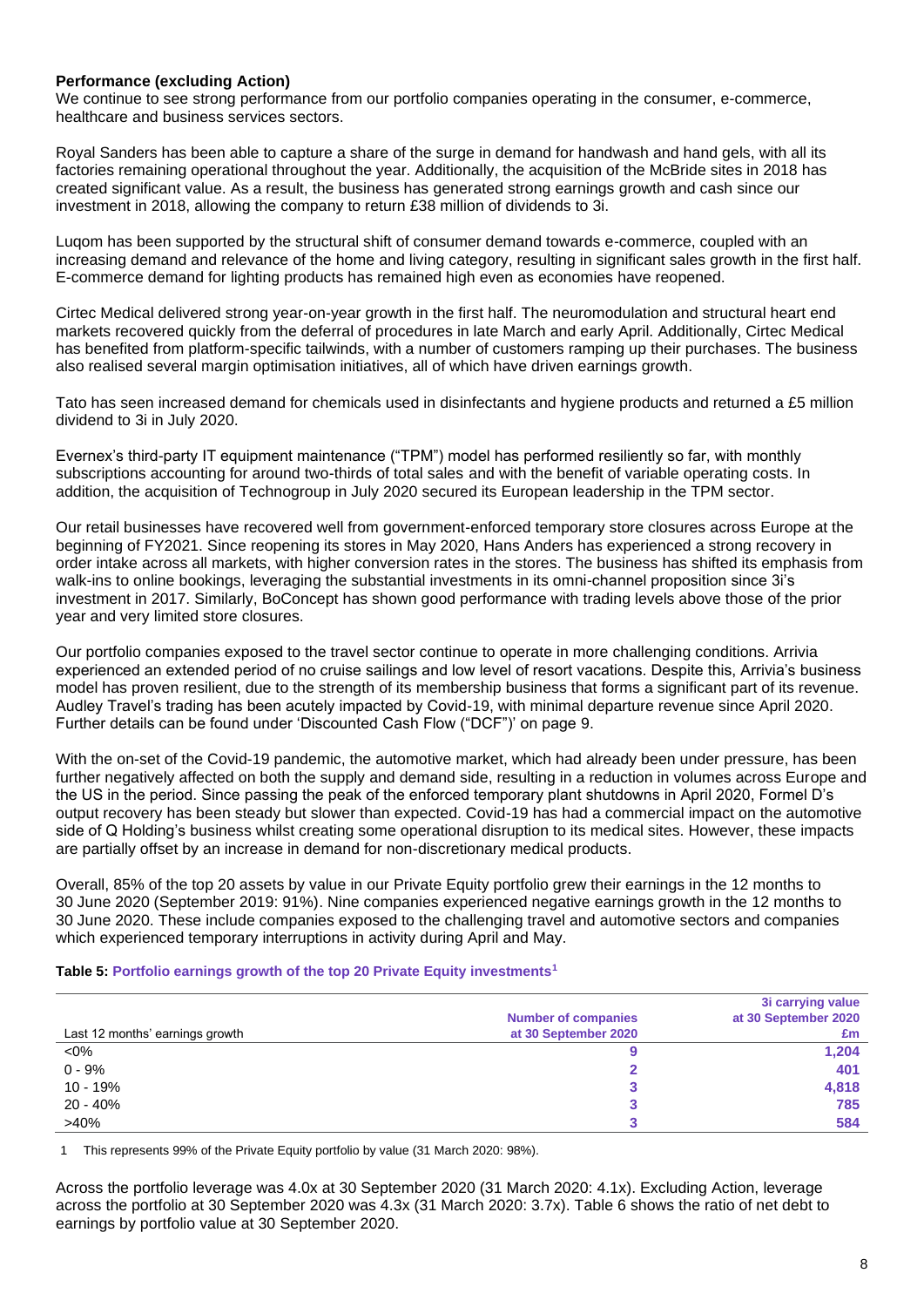### **Table 6: Ratio of net debt to earnings<sup>1</sup>**

|                               |                            | 3i carrying value    |
|-------------------------------|----------------------------|----------------------|
|                               | <b>Number of companies</b> | at 30 September 2020 |
| Ratio of net debt to earnings | at 30 September 2020       | £m                   |
| < 1x                          |                            | 228                  |
| $1 - 2x$                      |                            | 130                  |
| $2 - 3x$                      |                            | 317                  |
| $3 - 4x$                      |                            | 4,643                |
| $4 - 5x$                      |                            | 839                  |
| $5 - 6x$                      |                            | 898                  |

1 This represents 89% of the Private Equity portfolio by value (31 March 2020: 91%). Quoted holdings, deferred consideration and companies with net cash are excluded from the calculation.

### **Multiple movements**

In setting or changing a multiple, we consider a number of factors such as relative performance, investment size, comparable recent transactions and exit plans, and monitor external equity markets. Where appropriate, we adjust the multiples for the impact of the applicable lease accounting standards.

In valuing the portfolio at 30 September 2020, we adjusted a small number of multiples to reflect the strong performance in the medical sector and took account of the recent transformational acquisitions in the multiples of Evernex and SaniSure. We have also taken some recovery in multiples for businesses that we believe are experiencing a short-term impact on earnings driven by the pandemic, but in general, we have not assumed that exceptional performance as a result of changed behavior in the pandemic should also be reflected in a rerating of the business.

The multiple of run-rate earnings used to value Action at 30 September 2020 was 18.0x net of the liquidity discount. As at 30 September 2020, a 1.0x movement in Action's post-discount multiple would have increased or decreased the valuation of 3i's investment by £299 million.

### **DCF**

In the period, we moved Audley Travel's valuation basis from earnings to DCF and reflected the deterioration in travel market sentiment and broader market outlook in the short to medium term in the valuation. In early November 2020, we invested a further c.£50 million of capital to support the business through this difficult trading period.

### **Imminent sale**

At 30 September 2020, we moved Navayuga, an Asian legacy asset, to an imminent sale valuation basis following the completion of a commercial settlement. We received proceeds of £17 million from this sale in October 2020.

### **Quoted portfolio**

Basic-Fit is the only quoted asset in the Private Equity portfolio. In June 2020, we invested £17 million in the business to provide expansion capital. We recognised an unrealised value gain of £28 million from Basic-Fit in the period (September 2019: £12 million loss) as its share price increased to €20.30 at 30 September 2020 (31 March 2020: €15.20). At 30 September 2020, our residual 12.8% shareholding was valued at £141 million (31 March 2020: 12.7% shareholding valued at £93 million).

### **Private Equity proprietary capital**

At 30 September 2020, the portfolio consisted of 32 assets (31 March 2020: 32 assets). The value of 3i's Private Equity proprietary capital increased to £7.9 billion (31 March 2020: £6.6 billion) due to value growth, net investment and gains from foreign exchange translation on investment in the period.

#### **Table 7: Private Equity proprietary capital**

|                       | <b>Proprietary capital value</b><br>30 September 2020 | <b>Vintage</b><br>money multiple $3$ | Proprietary capital value<br>31 March 2020 | Vintage<br>money multiple <sup>3</sup> |
|-----------------------|-------------------------------------------------------|--------------------------------------|--------------------------------------------|----------------------------------------|
| Vintages <sup>1</sup> | £m                                                    | 30 September 2020                    | £m                                         | 31 March 2020                          |
| Buyouts 2010-2012     | 1,470                                                 | 10.0x                                | 1.623                                      | 9.5x                                   |
| Growth 2010-2012      | 19                                                    | 2.1x                                 | 20                                         | 2.1x                                   |
| 2013-2016             | 776                                                   | 2.2x                                 | 869                                        | 2.2x                                   |
| 2016-2019             | 1,850                                                 | 1.3x                                 | 1.472                                      | 1.0x                                   |
| 2019-2022             | 523                                                   | 1.2x                                 | 281                                        | 1.0x                                   |
| Other <sup>2</sup>    | 3,252                                                 | n/a                                  | 2,287                                      | n/a                                    |
| <b>Total</b>          | 7,890                                                 |                                      | 6,552                                      |                                        |

1 Assets included in these vintages are disclosed in the glossary on pages 45 and 46.

2 Includes value of £2,799 million (31 March 2020: £1,913 million) held in Action through the 2020 Co-investment vehicles and 3i.

3 Vintage money multiple includes unrealised value.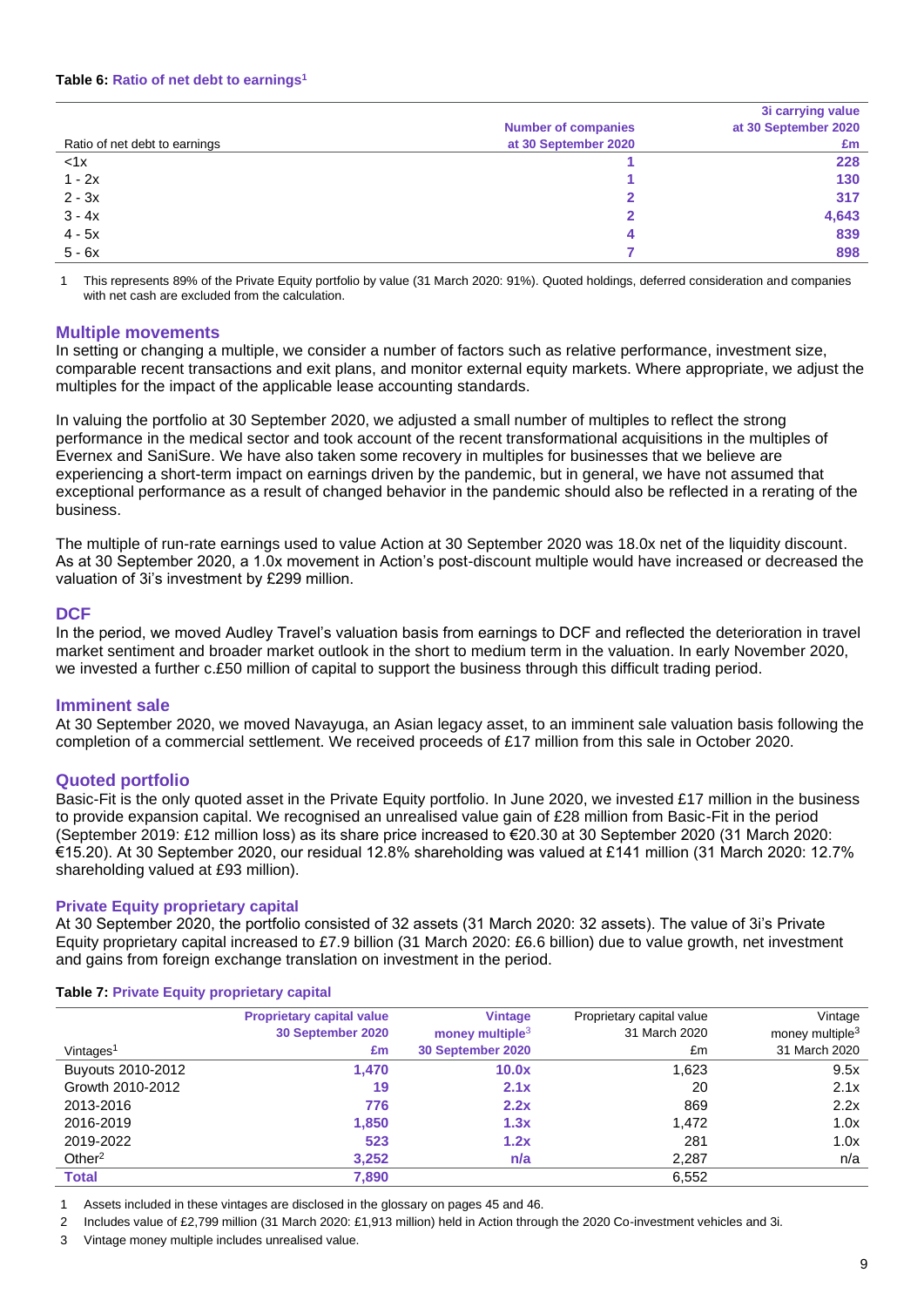The value of the Private Equity portfolio including third-party capital increased to €11.6 billion (31 March 2020: €9.9 billion) due to the increase in the valuation of Action, strong performance from our more recent vintages, net investment and favourable foreign exchange gains.

**Table 8: Private Equity proprietary capital by 3i office location**

|                    |                     | 3i carrying value    |
|--------------------|---------------------|----------------------|
|                    |                     | at 30 September 2020 |
| 3i office location | Number of companies | £m                   |
| Netherlands        | 5                   | 5,106                |
| France             |                     | 549                  |
| Germany            | 6                   | 689                  |
| UK                 | 8                   | 503                  |
| US                 |                     | 1,004                |
| Other              | 4                   | 39                   |
| <b>Total</b>       | 32                  | 7,890                |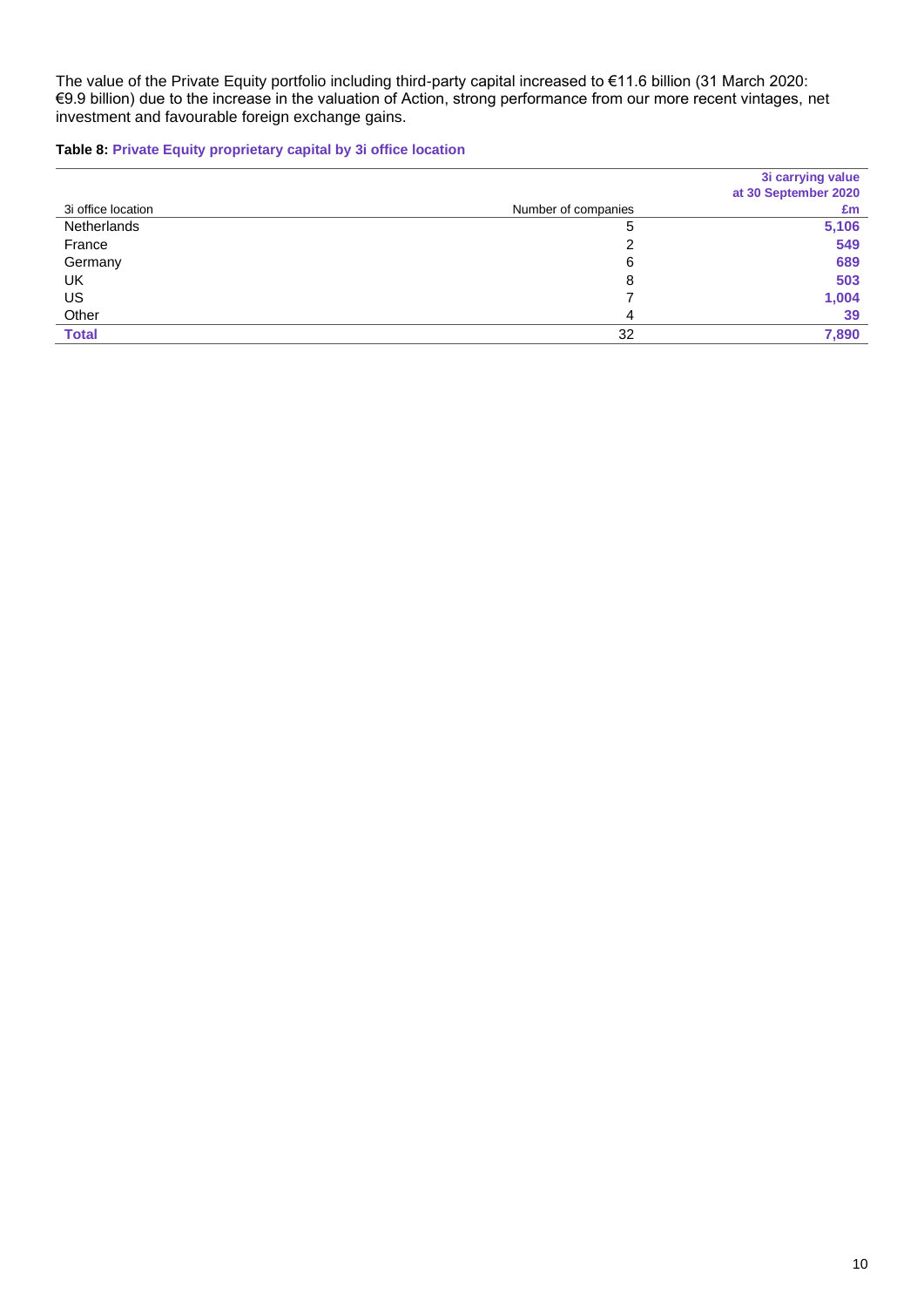## **Infrastructure**

Our Infrastructure business performed well and generated a gross investment return of £134 million, or 12% on the opening portfolio value in the period (September 2019: £88 million, 9%). This was driven by the recovery of 3iN's share price and by dividend income.

**Table 9: Gross investment return** for the six months to 30 September

|                                                           | 2020 | 2019 |
|-----------------------------------------------------------|------|------|
| Investment basis                                          | £m   | £m   |
| Unrealised profits on the revaluation of investments      | 127  | 59   |
| <b>Dividends</b>                                          | 14   | 12   |
| Interest income from investment portfolio                 |      | 5    |
| Foreign exchange on investments                           | (16) |      |
| Movement in the fair value of derivatives                 |      | (5)  |
| <b>Gross investment return</b>                            | 134  | 88   |
| Gross investment return as a % of opening portfolio value | 12%  | 9%   |

### **3iN performance**

The 3iN portfolio continues to demonstrate its resilience to the effects of the Covid-19 pandemic, generating a total return on opening NAV of 4% in the six months to 30 September 2020 (September 2019: 6%). 3iN is on track to deliver its dividend target which is up 6.5% on last year. In the first half, Infinis completed the acquisition of the development rights for a 6MW solar PV project at the Ling Hall landfill and Tampnet agreed to purchase a 1,200km offshore fibre cable system in the Gulf of Mexico. Furthermore, 3iN committed additional capital to ESVAGT to fund further growth in its offshore wind servicing segment.

As 3iN's investment manager, we received a management fee of £12 million for the six-month period to 30 September 2020 (September 2019: £15 million).

## **Performance of 3i's proprietary capital Infrastructure portfolio**

**Table 10: Unrealised profits on the revaluation of Infrastructure investments<sup>1</sup>**in the six months to 30 September

|               | 2020 | 2019                     |
|---------------|------|--------------------------|
|               | £m   | £m                       |
| Quoted        | 113  | 53                       |
| DCF<br>Fund   |      | Д                        |
|               |      |                          |
| Imminent sale |      | $\overline{\phantom{0}}$ |
| <b>Total</b>  | 127  | 59                       |

1 More information on our valuation methodology, including definitions and rationale, is included in our Annual report and accounts 2020 on pages 177 to 178.

### **Quoted stake in 3iN**

3iN's share price increased by 17% in the first half of the year and closed at 289 pence on 30 September 2020 (31 March 2020: 247 pence). We recognised £113 million of unrealised value growth on our 3iN investment and £12 million of dividend income (September 2019: £53 million of unrealised value growth and £12 million of dividend income). At 30 September 2020, our investment in 3iN was valued at £778 million (31 March 2020: £665 million).

### **US Infrastructure**

Our US infrastructure portfolio has been relatively resilient throughout the pandemic, as both assets have been deemed to provide essential services. Regional Rail has continued to perform well. The business benefited from opportunistic growth in offerings like car storage and better than expected operational efficiency at its newly acquired Carolina Coastal Railway line. It also added new customers on its Florida lines, offsetting some freight softness in Northeast America. Smarte Carte's operations have been relatively resilient despite the reduction in air travel across the US, benefiting from a diverse offering and broad penetration across the country. However, the business continues to operate in very challenging market conditions. Whilst US air traffic has marginally recovered, the Company benefits from leisure travel that is recovering faster than business travel.

### **Imminent sale**

At 30 September 2020, we valued Krishnapatnam Port, the largest asset remaining in our 3i India Infrastructure Fund, on an imminent sale valuation basis following completion of a commercial settlement. We received proceeds of £30 million from this sale in October 2020.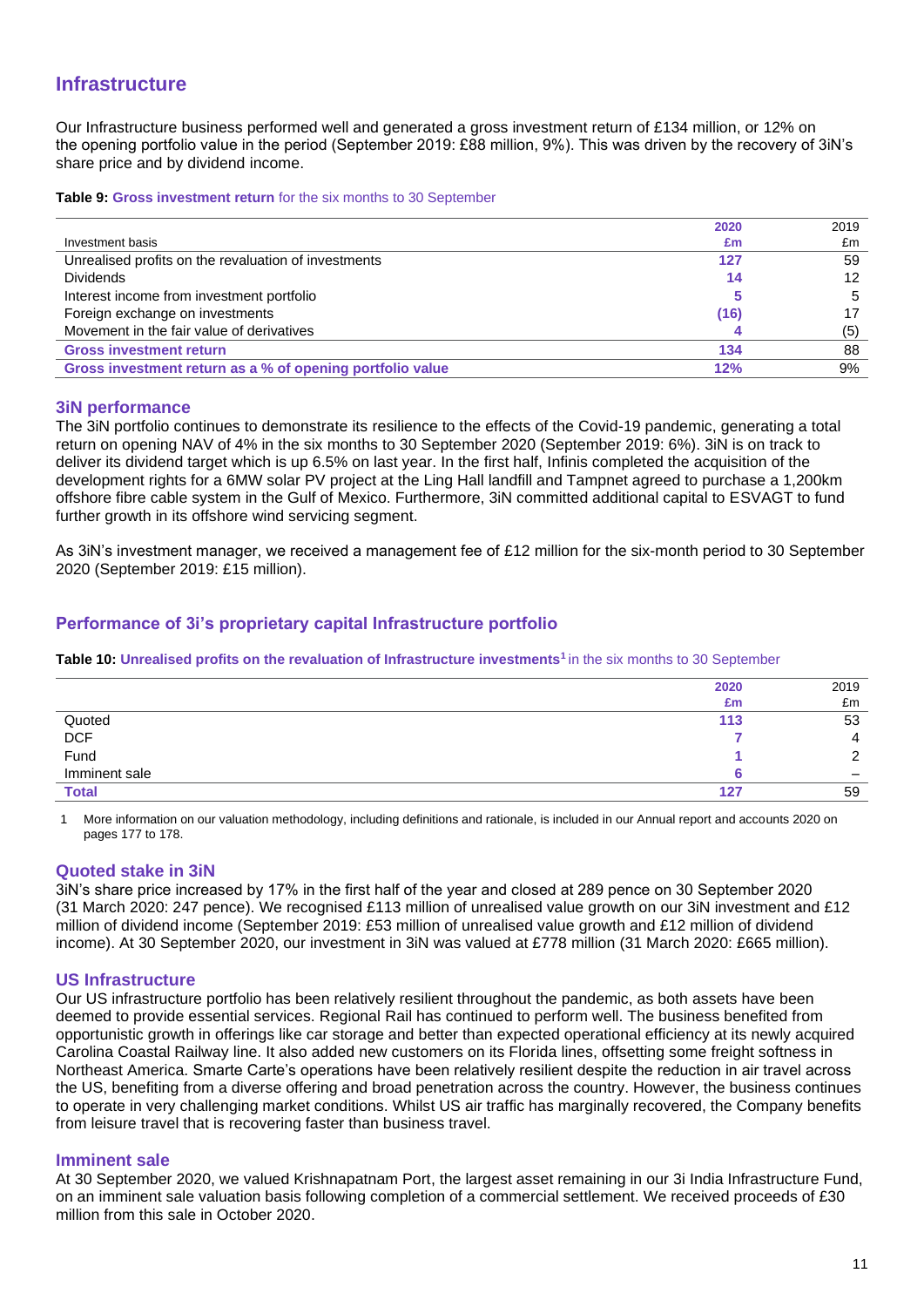### **Fund management**

The 3i European Operational Projects Fund completed the acquisition of a portfolio of eight operational projects in France. The Fund has now deployed c.60% of its total commitments and has a good pipeline of potential investments. The Fund is outperforming its yield objective.

We established a new 3i-managed vehicle in the period that will co-invest alongside 3iN in certain transactions, with a commitment of €400 million from Industriens Pension of Denmark.

Infrastructure AUM increased to £4.9 billion (31 March 2020: £4.4 billion) and we generated fee income of £19 million from our fund management activities in the period (September 2019: £22 million).

### **Table 11: Assets under management as at 30 September 2020**

|                              |               |            |                 |                |               |            | <b>Fee</b>        |
|------------------------------|---------------|------------|-----------------|----------------|---------------|------------|-------------------|
|                              |               |            |                 |                |               |            | <i>income</i>     |
|                              |               |            |                 |                | % invested at |            | earned in         |
|                              | Close         |            | 3i commitment/  | Remaining 3i   | September     | <b>AUM</b> | the period        |
| Fund/strategy                | date          | Fund size  | share           | commitment     | 2020          | £m         | £m                |
| 3iN <sup>1</sup>             | Mar 07        | n/a        | £778m           | n/a            | n/a           | 2,576      | $12 \overline{ }$ |
| 3i Managed Infrastructure    |               |            |                 |                |               |            |                   |
| <b>Acquisitions LP</b>       | <b>Jun 17</b> | £698m      | £35m            | £5m            | 86%           | 784        | 3                 |
| 3i European Operational      | Apr 18        | €456m      | €40m            | €16m           | 59%           | 244        |                   |
| <b>Projects Fund</b>         |               |            |                 |                |               |            |                   |
| <b>BIIF</b>                  | May 08        | £680m      | n/a             | n/a            | 90%           | 477        | $\mathbf{2}$      |
| 3i India Infrastructure Fund | Mar 08        | US\$1,195m | <b>US\$250m</b> | <b>US\$35m</b> | 73%           | 119        |                   |
| 3i managed accounts          | various       | n/a        | n/a             | n/a            | n/a           | 326        |                   |
| US Infrastructure            | various       | n/a        | n/a             | n/a            | n/a           | 367        |                   |
| <b>Total</b>                 |               |            |                 |                |               | 4,893      | 19                |

1 AUM based on the share price at 30 September 2020.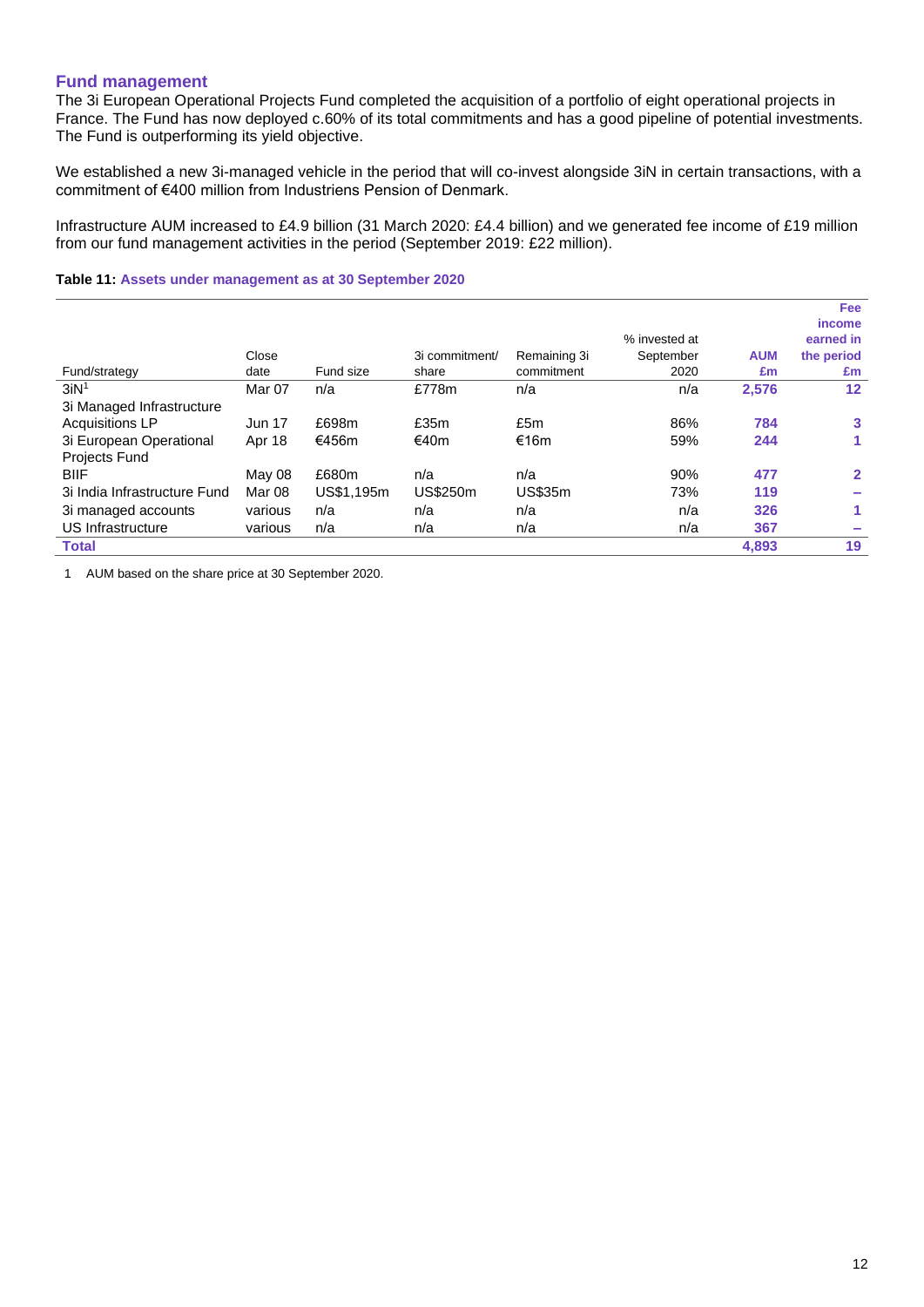# **Scandlines**

Scandlines generated a gross investment return of £15 million (September 2019: £44 million) or 3% of opening portfolio value (September 2019: 8%).

**Table 12: Gross investment return** for the six months to 30 September

|                                                           | 2020 | 2019 |
|-----------------------------------------------------------|------|------|
| Investment basis                                          | £m   | £m   |
| Unrealised profit on the revaluation of investments       | 12   | 10   |
| <b>Dividends</b>                                          |      | 27   |
| Foreign exchange on investments                           | 11   | 16   |
| Movement in the fair value of derivatives                 | (8)  | (9)  |
| <b>Gross investment return</b>                            | 15   | 44   |
| Gross investment return as a % of opening portfolio value | 3%   | 8%   |

### **Performance**

Scandlines delivered a solid performance. Its strategic importance to supply chains between Denmark, Germany and Scandinavia remains evident, with freight volumes at over 90% in the nine months to September compared to the prior comparable period. Car volumes continue to be impacted on a month-by-month basis by regional and national travel and quarantine restrictions, although they demonstrated good momentum following the removal of travel restrictions in the summer. The company continues to be well positioned to manage the further uncertainty developing in Northern Europe due to the pandemic. As indicated previously, we do not expect to receive any dividends from Scandlines in FY2021. At 30 September 2020, Scandlines was valued at £452 million (31 March 2020: £429 million) on a DCF basis.

### **Foreign exchange**

We hedge our investment in Scandlines for foreign exchange translation risk. We recognised a £3 million net gain on foreign exchange translation (September 2019: £7 million) including an £8 million fair value loss (September 2019: £9 million) from derivatives in our hedging programme.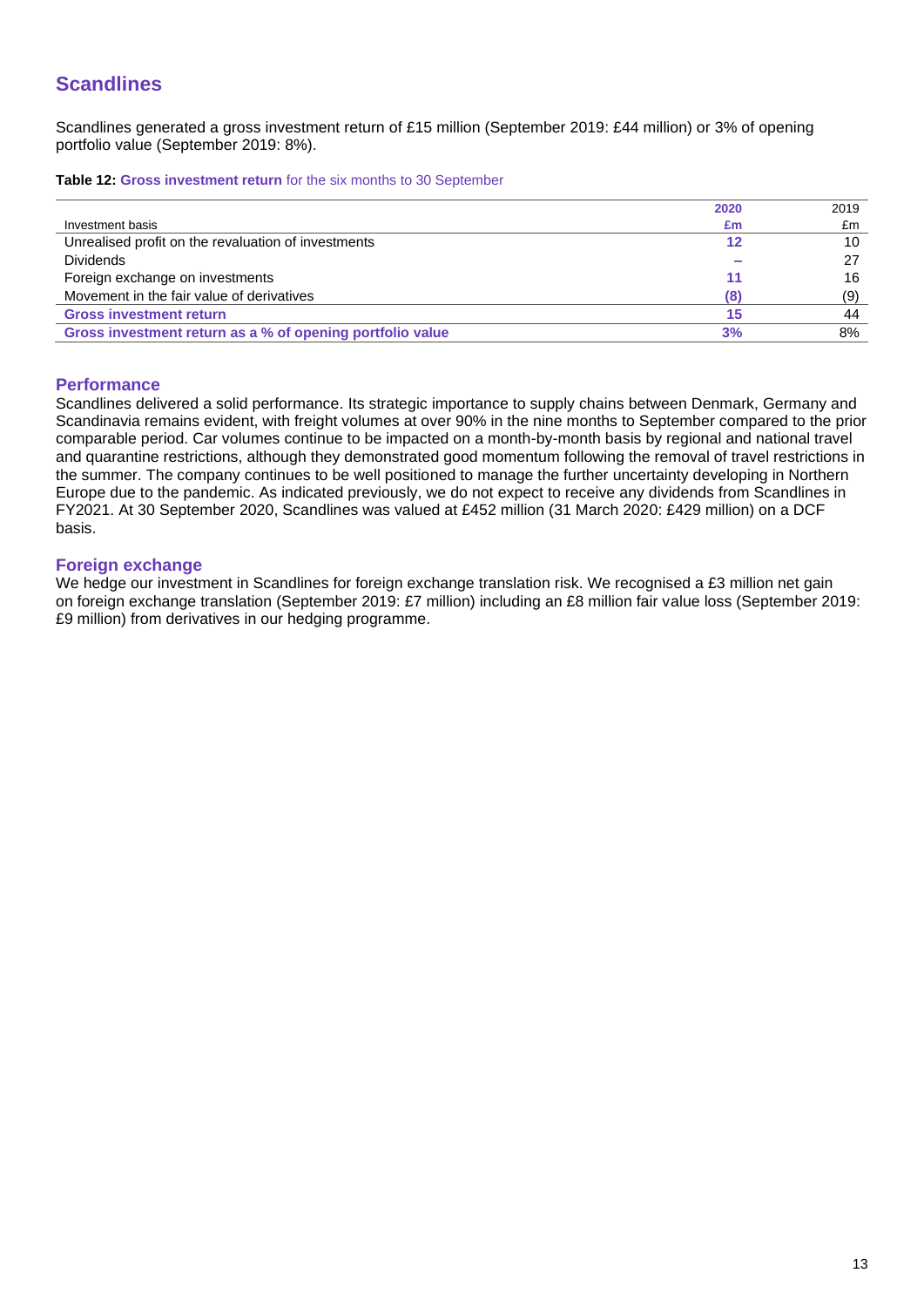# **Overview of financial performance**

3i generated a total return of £1,142 million, or a profit on opening shareholders' funds of 15%, in the six months to 30 September 2020 (September 2019: £767 million, or 10%). The diluted NAV per share at 30 September 2020 increased to 905 pence (31 March 2020: 804 pence) after the payment of the second FY2020 dividend of £169 million, or 17.5 pence per share (September 2019: £194 million, 20 pence per share) and the 12 pence one-off negative accounting impact of the pension buy-in transaction.

### **Table 13: Gross investment return** for the six months to 30 September

| 2020                                                             | 2019 |
|------------------------------------------------------------------|------|
| Investment basis<br>£m                                           | £m   |
| <b>Private Equity</b><br>1.245                                   | 666  |
| Infrastructure<br>134                                            | 88   |
| Scandlines<br>15                                                 | 44   |
| <b>Gross investment return</b><br>1,394                          | 798  |
| Gross investment return as a % of opening portfolio value<br>17% | 11%  |
|                                                                  |      |
| Total comprehensive income ("Total return")<br>1.142             | 767  |
| Total return on opening shareholders' funds<br><b>15%</b>        | 10%  |

Gross investment return was £1,394 million in the period (September 2019: £798 million) driven by the strong performance of Action and several other portfolio companies, as well as good dividend income from the portfolio. The GIR also includes a £88 million net foreign currency gain on translation of our investments (September 2019: £195 million gain). Further information on the Private Equity, Infrastructure and Scandlines valuations is included in their respective sections of this Business and Financial review.

## **Operating cash profit**

### **Table 14: Operating cash profit/(loss)** for the six months to 30 September

|                                       | 2020 | 2019 |
|---------------------------------------|------|------|
|                                       | £m   | £m   |
| Cash fees from external funds         | 19   | 19   |
| Cash portfolio fees                   |      |      |
| Cash portfolio dividends and interest | 62   | 55   |
| <b>Cash income</b>                    | 83   |      |
| Cash operating expenses <sup>1</sup>  | (69) | (79) |
| <b>Operating cash profit/(loss)</b>   | 14   | (2)  |

1 Cash operating expenses include operating expenses paid and lease payments.

3i generated an operating cash profit of £14 million in the period (September 2019: £2 million loss). Cash income increased to £83 million (September 2019: £77 million) principally due to good dividend income. Cash operating expenses incurred during the period decreased to £69 million (September 2019: £79 million) driven principally by lower variable compensation costs and a reduction in travel as a result of the Covid-19 travel restrictions.

### **Foreign exchange**

At 30 September 2020, 83% of the Group's assets were denominated in euros or US dollars (31 March 2020: 78%). Following the weakening of sterling against the euro and strengthening of sterling against the US dollar, the Group recorded a total foreign exchange gain of £80 million net of derivatives during the period (September 2019: £196 million).

**Table 15: Net assets and sensitivity by currency** at 30 September 2020

|                          |         | <b>Net</b> |                          | 1%          |
|--------------------------|---------|------------|--------------------------|-------------|
|                          |         | assets     |                          | sensitivity |
|                          | FX rate | £m         | %                        | £m          |
| Sterling                 | n/a     | 1,268      | 15                       | n/a         |
| Euro <sup>1</sup>        | 1.1027  | 5,954      | 68                       | 59          |
| $US$ dollar <sup>1</sup> | 1.2932  | 1,347      | 15                       | 13          |
| Danish krone             | 8.2091  | 130        | 2                        |             |
| Other                    | n/a     | 42         | $\overline{\phantom{m}}$ | n/a         |
| <b>Total</b>             |         | 8,741      |                          |             |

Sensitivity impact is net of derivatives.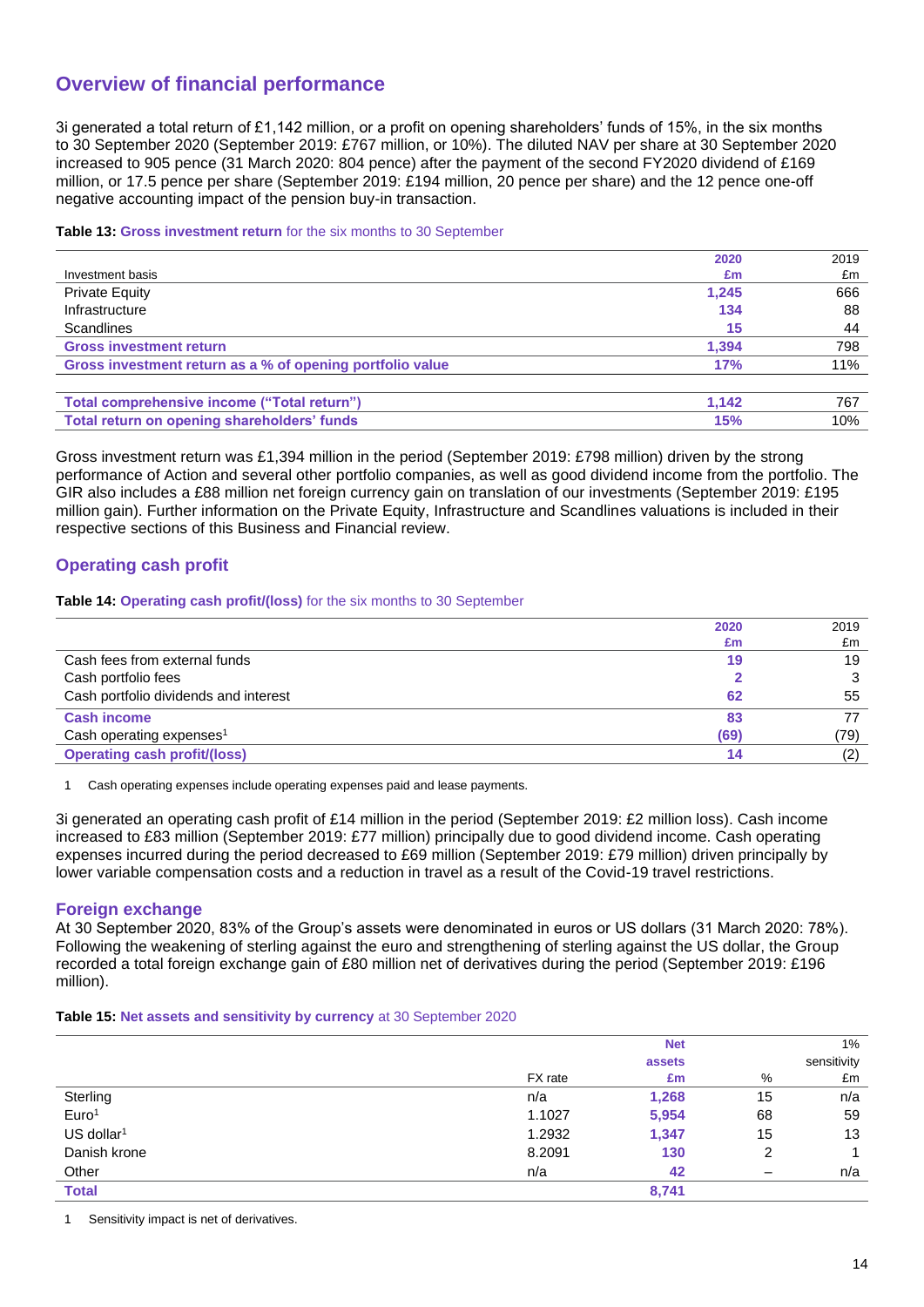### **Carried interest and performance fees payable and receivable**

We pay carried interest to participants in plans relating to our proprietary capital invested. We also receive performance fees from third-party funds and pay a portion of that carry received to participants in our carry plans. Carried interest at 30 September 2020 was calculated assuming that remaining assets in the portfolio were realised at their fair value at that date.

**Table 16: Carried interest and performance fees** for the six months to 30 September

| Consolidated statement of comprehensive income          | 2020 | 2019 |
|---------------------------------------------------------|------|------|
|                                                         | £m   | £m   |
| <b>Carried interest and performance fees receivable</b> |      |      |
| <b>Private Equity</b>                                   | (2)  | 81   |
| <b>Total</b>                                            |      | 81   |
| <b>Carried interest and performance fees payable</b>    |      |      |
| <b>Private Equity</b>                                   | (61) | (63) |
| Infrastructure                                          | (2)  | (5)  |
| <b>Total</b>                                            | (63) | (68) |
| Net carried interest (payable)/receivable               | (65) | 13   |

#### **Table 17: Carried interest and performance fees**

| Consolidated statement of financial position            | <b>30 September</b> | 31 March |
|---------------------------------------------------------|---------------------|----------|
|                                                         | 2020                | 2020     |
|                                                         | £m                  | £m       |
| <b>Carried interest and performance fees receivable</b> |                     |          |
| <b>Private Equity</b>                                   | 9                   | 11       |
| Infrastructure                                          |                     | 6        |
| <b>Total</b>                                            | g                   | 17       |
| Carried interest and performance fees payable           |                     |          |
| <b>Private Equity</b>                                   | (564)               | (998)    |
| Infrastructure                                          | (24)                | (40)     |
| <b>Total</b>                                            | (588)               | (1,038)  |

### **Carried interest and performance fees receivable**

Following the disposal of its stake in Action by Eurofund V ("EFV") in FY2020, the only material carried interest and performance fees receivable will be generated from our management of 3iN's portfolio.

### **Carried interest and performance fees payable**

In Private Equity, we typically accrue net carried interest payable at between 10% and 13% of gross investment return. We accrued carried interest payable of £61 million (September 2019: £63 million) for Private Equity in the period. At 30 September 2020, we were not accruing carried interest payable on the 2016-19 or 2019-22 vintage.

Carried interest is paid to participants when the performance hurdles are passed in cash terms following cash proceeds received from a realisation, refinancing event or other cash distribution. Due to the time between investment and realisation, the schemes are usually active for a number of years and their participants are both current and previous employees of 3i. In FY2020, we crystallised carried interest due on the EFV share of Action, along with the carried interest due on 3i's share of the refinancing proceeds from Action in the Buyouts 2010-12 scheme. As a result, £502 million was paid to participants in the Buyouts 2010-12 scheme, of which £109 million was previously held in escrow.

Overall, the effect of the income statement charge, cash payments, as well as the currency translation meant that the balance sheet carried interest and performance fees payable decreased to £588 million (31 March 2020: £1,038 million). During the period, we crystallised further carried interest in the Buyouts 2010-12 scheme relating to Action, which is expected to result in a c.£112 million carried interest payment to participants in the Buyouts 2010-12 scheme in November 2020.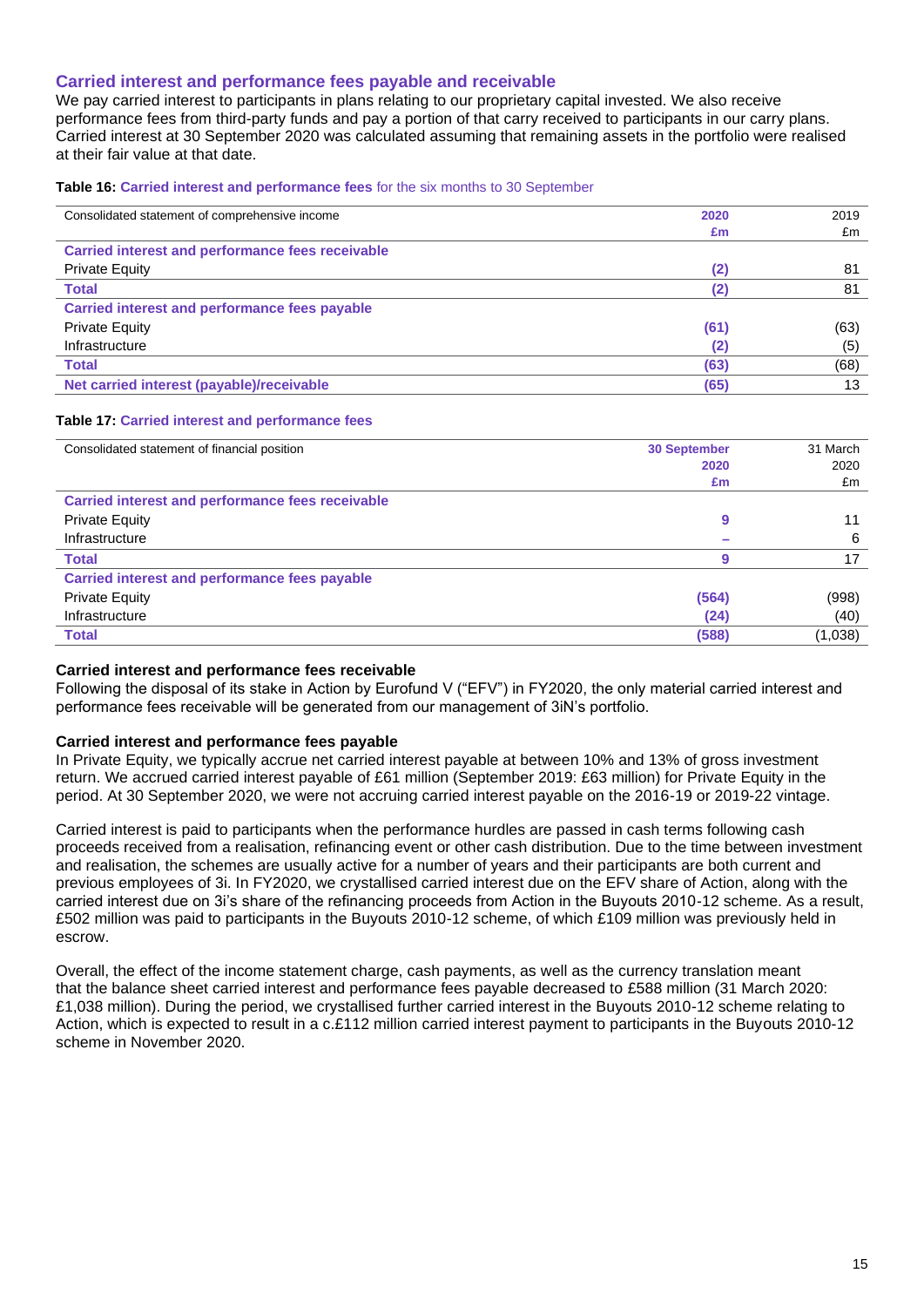## **Balance sheet and NAV**

#### **Table 18: Simplified consolidated balance sheet**

|                                                  | <b>30 September</b> | 31 March |
|--------------------------------------------------|---------------------|----------|
|                                                  | 2020                | 2020     |
| Investment basis                                 | £m                  | £m       |
| <b>Investment portfolio</b>                      | 9,578               | 8,098    |
| Gross debt                                       | (975)               | (575)    |
| Cash and deposits                                | 687                 | 845      |
| Net (debt)/cash                                  | (288)               | 270      |
| Carried interest and performance fees receivable | 9                   | 17       |
| Carried interest and performance fees payable    | (588)               | (1,038)  |
| Other net assets                                 | 30                  | 410      |
| <b>Net assets</b>                                | 8,741               | 7,757    |
| Gearing <sup>1</sup>                             | 3.3%                | nil      |

1 Gearing is net debt as a percentage of net assets.

The investment portfolio value increased to £9,578 million at 30 September 2020 (31 March 2020: £8,098 million) driven by unrealised value growth of £1,210 million, net investment and gains on foreign exchange translation.

At 30 September 2020 the Group had net debt of £288 million (31 March 2020: £270 million net cash) after a £400 million carried interest payment, net cash investment of £15 million and the payment of the second FY2020 dividend of £169 million.

## **Going concern and liquidity**

The Half-year consolidated financial statements are prepared on a going concern basis. The Directors made an assessment of going concern, taking into account the Group's current performance and the outlook, and performed additional analysis to support the going concern assessment considering the ongoing impact of the Covid-19 pandemic on the portfolio.

Liquidity reduced to £1,087 million at 30 September 2020 (31 March 2020: £1,245 million) and comprised cash and deposits of £687 million (31 March 2020: £845 million) and undrawn facility of £400 million (31 March 2020: £400 million). In June we successfully issued a 20-year £400 million bond at a coupon of 3.75%, providing further liquidity to the Group.

### **Pension**

During the period, the 3i Group Pension Plan Trustees completed a £650 million buy-in transaction with Legal & General. This transaction was completed without additional contributions from 3i. The 3i Group Pension Plan benefits are now fully insured through buy-in policies which are held as assets of the Plan. This means that 3i is no longer exposed to any material longevity, interest or inflation risk in the plan and therefore any financing requirements. As a result of the transaction we have reduced the IAS 19 plan surplus to reflect this commercial outcome. Consequently, at 30 September 2020, the IAS 19 Plan surplus was £57 million (31 March 2020: £173 million) which included a total re-measurement loss recognised in other comprehensive income of £118 million (September 2019: £6 million gain) and interest income recognised in the Consolidated statement of comprehensive income of £2 million (September 2019: £2 million).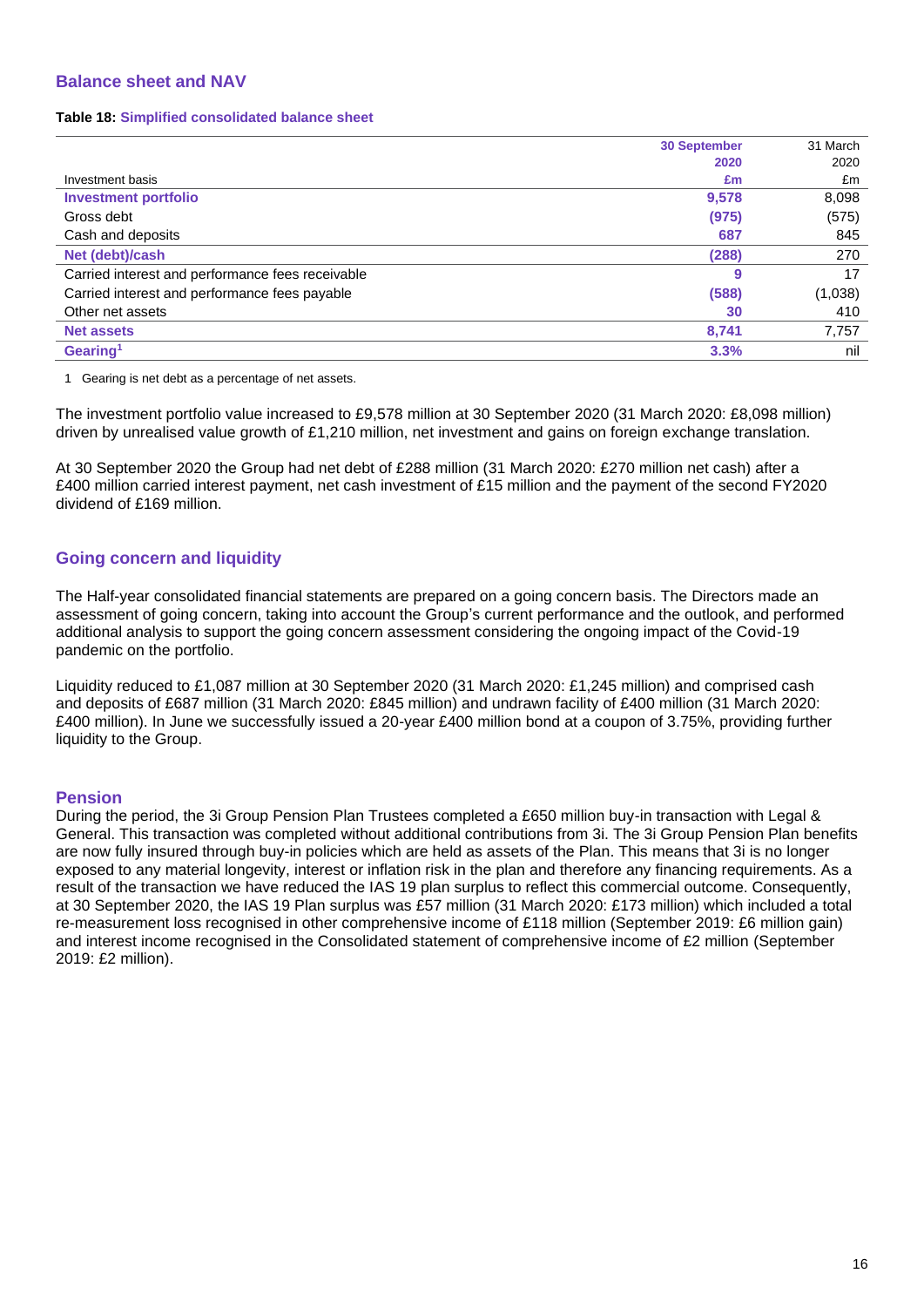# Alternative Performance Measures ("APMs")

We assess our performance using a variety of measures that are not specifically defined under IFRS and are therefore termed APMs. The APMs that we use may not be directly comparable with those used by other companies. Our Investment basis is itself an APM.

The explanation of and rationale for the Investment basis and its reconciliation to IFRS is provided from page 19. The table below defines our additional APMs and should be read in conjunction with the Annual report and accounts 2020.

| <b>APM</b>                                                                      | <b>Purpose</b>                                                                                                                                                                                                                                         | <b>Calculation</b>                                                                                                                                                                                                                                                                                                                                    | <b>Reconciliation to IFRS</b>                                                                                                                                                                                                                                                    |
|---------------------------------------------------------------------------------|--------------------------------------------------------------------------------------------------------------------------------------------------------------------------------------------------------------------------------------------------------|-------------------------------------------------------------------------------------------------------------------------------------------------------------------------------------------------------------------------------------------------------------------------------------------------------------------------------------------------------|----------------------------------------------------------------------------------------------------------------------------------------------------------------------------------------------------------------------------------------------------------------------------------|
| <b>Gross investment return</b><br>as a percentage of<br>opening portfolio value | A measure of the performance of<br>our proprietary investment portfolio.<br>For further information, see the<br>Group KPIs in our Annual report<br>and accounts 2020.                                                                                  | It is calculated as the gross<br>investment return, as shown in<br>the Investment basis<br>Consolidated statement of<br>comprehensive income, as a<br>% of the opening portfolio<br>value.                                                                                                                                                            | The equivalent balances under<br>IFRS and the reconciliation to<br>the Investment basis are<br>shown in the Reconciliation of<br>consolidated statement of<br>comprehensive income and<br>the Reconciliation of<br>consolidated statement of<br>financial position respectively. |
| <b>Cash realisations</b>                                                        | Cash proceeds from our<br>investments support our returns to<br>shareholders, as well as our ability<br>to invest in new opportunities. For<br>further information, see the Group<br>KPIs in our Annual report and<br>accounts 2020.                   | The cash received from the<br>disposal of investments in the<br>period as shown in the<br>Investment basis Consolidated<br>cash flow statement.                                                                                                                                                                                                       | The equivalent balance under<br>IFRS and the reconciliation to<br>the Investment basis is shown<br>in the Reconciliation of<br>consolidated cash flow<br>statement.                                                                                                              |
| <b>Cash investment</b>                                                          | Identifying new opportunities in<br>which to invest proprietary capital is<br>the primary driver of the Group's<br>ability to deliver attractive returns.<br>For further information, see the<br>Group KPIs in our Annual report<br>and accounts 2020. | The cash paid to acquire<br>investments in the period as<br>shown on the Investment basis<br>Consolidated cash flow<br>statement.                                                                                                                                                                                                                     | The equivalent balance under<br>IFRS and the reconciliation to<br>the Investment basis is shown<br>in the Reconciliation of<br>consolidated cash flow<br>statement.                                                                                                              |
| <b>Operating cash</b><br>profit/(loss)                                          | By covering the cash cost of<br>running the business with cash<br>income, we reduce the potential<br>dilution of capital returns. For<br>further information, see the Group<br>KPIs in our Annual report and<br>accounts 2020.                         | The cash income from the<br>portfolio (interest, dividends<br>and fees) together with fees<br>received from external funds<br>less cash operating expenses<br>and leases payments as<br>shown on the Investment basis<br>Consolidated cash flow<br>statement. The calculation is<br>shown in Table 14 of the<br>Overview of financial<br>performance. | The equivalent balance under<br>IFRS and the reconciliation to<br>the Investment basis is shown<br>in the Reconciliation of<br>consolidated cash flow<br>statement.                                                                                                              |
| Net cash/(net debt)                                                             | A measure of the available cash to<br>invest in the business and an<br>indicator of the financial risk in the<br>Group's balance sheet.                                                                                                                | Cash and cash equivalents<br>plus deposits less loans and<br>borrowings as shown on the<br>Investment basis Consolidated<br>statement of financial position.                                                                                                                                                                                          | The equivalent balance under<br>IFRS and the reconciliation to<br>the Investment basis is shown<br>in the Reconciliation of<br>consolidated statement of<br>financial position.                                                                                                  |
| Gearing                                                                         | A measure of the financial risk in<br>the Group's balance sheet.                                                                                                                                                                                       | Net debt (as defined above) as<br>a % of the Group's net assets<br>under the Investment basis. It<br>cannot be less than zero.                                                                                                                                                                                                                        | The equivalent balance under<br>IFRS and the reconciliation to<br>the Investment basis is shown<br>in the Reconciliation of<br>consolidated statement of<br>financial position.                                                                                                  |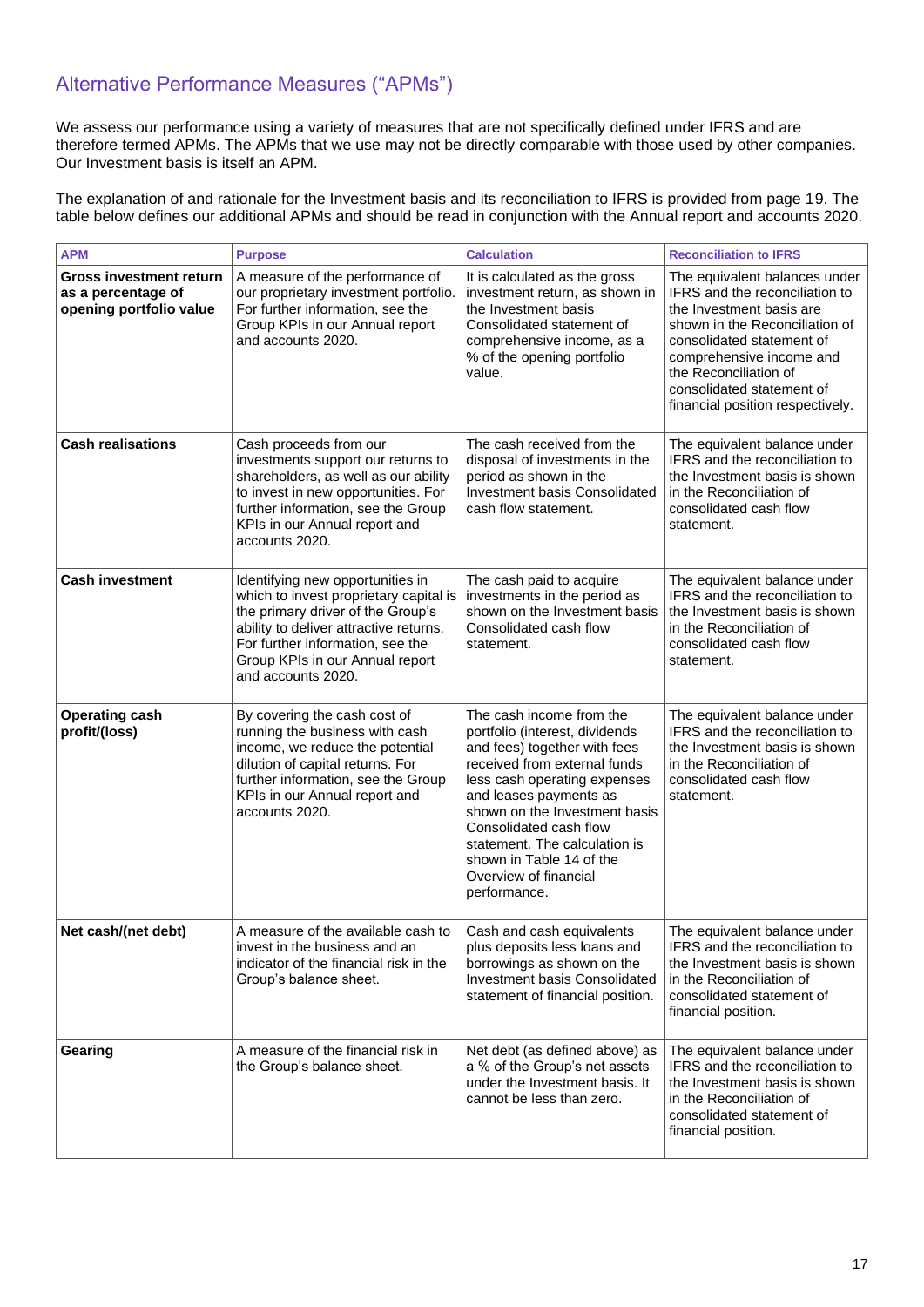# Principal risks and uncertainties

3i's risk appetite statement, approach to risk management and governance structure are set out in the Risk section of the Annual report and accounts 2020, which can be accessed on the Group's website at **[www.3i.com](http://www.3i.com/)**.

The principal risks to the achievement of the Group's strategic objectives for the remaining six months of its financial year are unchanged from those reported on pages 55 to 59 of the Annual report and accounts 2020. There have been no material changes to the impact and likelihood of the Group's principal risks in the period, which are outlined below.

### **Covid-19**

The restrictions to combat the Covid-19 pandemic have resulted in a significant contraction of economic activity across the G20 countries and downgrading of global economic growth forecasts. The outlook remains very uncertain. These economic headwinds have the potential to affect trading, liquidity and valuations in varying degrees across the portfolio. As outlined below, 3i has a well-funded balance sheet and the impact on the investment portfolio, which is now clearer, has been concentrated on a small number of assets in the most exposed sectors.

## **Principal risks**

**External** – Risks arising from external factors including political, legal, regulatory, economic and competitor changes, which affect the Group's investment portfolio and operations. There is significant continuing uncertainty in the outlook for the global economy and the potential for periods of increased market volatility, both of which will be influenced by the extent of Covid-19 related restrictions, their economic impact and government economic policies. 3i is not immune to these wider market conditions; however, our balance sheet is well funded with low holding company debt and we have a diverse portfolio of international companies.

Whilst the outcome of UK / EU trade negotiations remains unclear, we have in place the necessary regulatory and investment structures to ensure continuity of our EU based activities based on a range of reasonably foreseeable scenarios. The exposure of the portfolio to possible disruption to UK / EU trade flows is very limited.

**Investment –** Risks in respect of specific asset investment decisions, the subsequent performance of an investment or exposure concentrations across business line portfolios. Although the extension of Covid-19 restrictions continues to affect a limited number of portfolio assets in the most exposed sectors e.g. travel, the majority of the portfolio continues to show a resilient performance.

**Operational** – Risks arising from inadequate or failed processes, people and systems or from external factors affecting these. The Group's day-to-day operations have been largely unaffected by the impact of Covid-19 related restrictions and remote working arrangements. This includes the resilience and security of the Group's IT systems; maintaining robust processes and internal controls; and providing appropriate levels of support for our staff.

The Half-year report provides an update on 3i's strategy and business performance, as well as on market conditions, which is relevant to the Group's overall risk profile and should be viewed in the context of the Group's risk management framework and principal risks as disclosed in the Annual report and accounts 2020.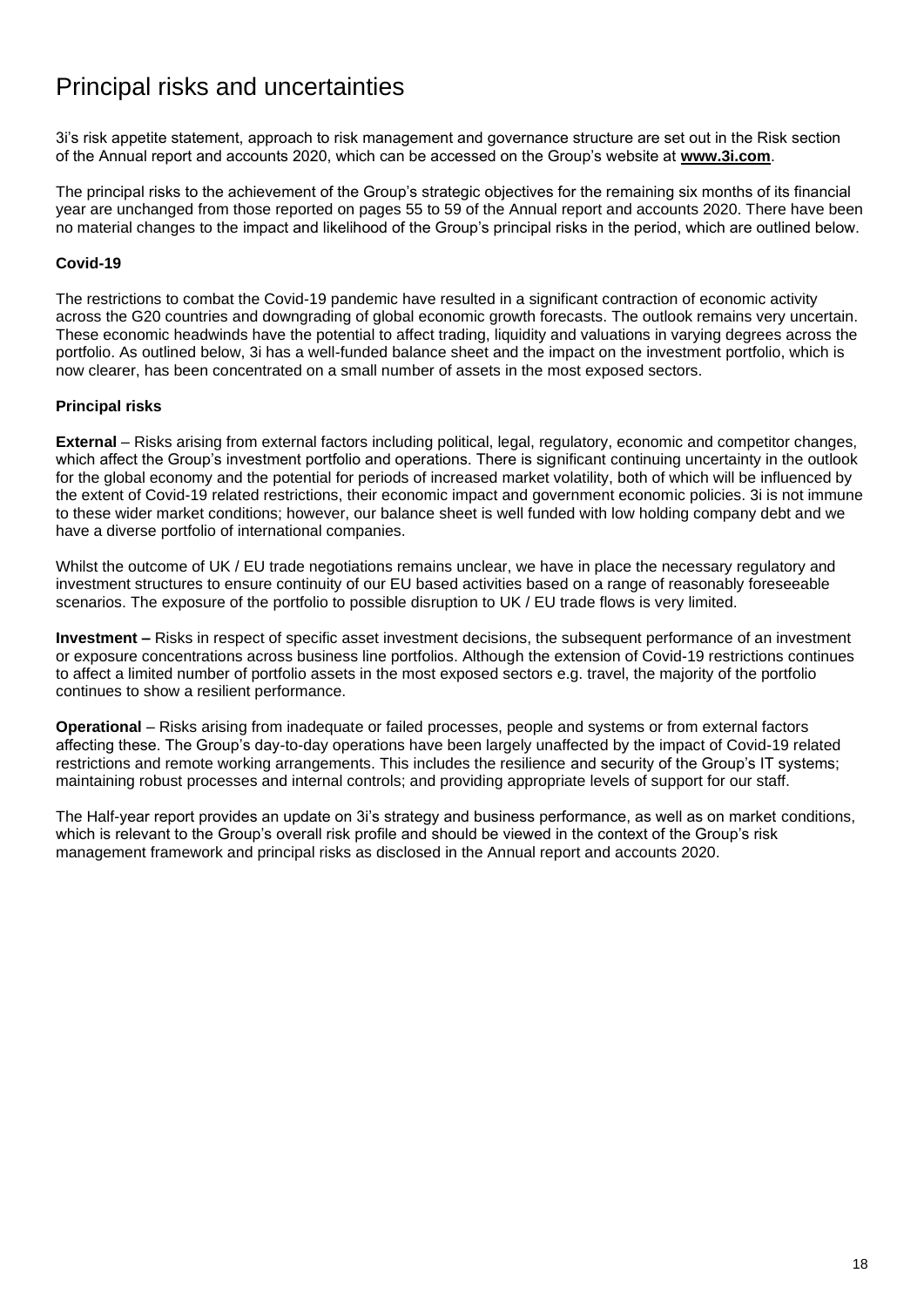# Reconciliation of the Investment basis to IFRS

# **Background to Investment basis numbers used in the Half-year report**

The Group makes investments in portfolio companies directly, held by 3i Group plc, and indirectly, held through intermediate holding company and partnership structures ("investment entity subsidiaries"). It also has other operational subsidiaries, which provide services and other activities such as employment, regulatory activities, management and advice ("trading subsidiaries"). The application of IFRS 10 requires the Group to fair value a number of investment entity subsidiaries. This fair value approach, applied at the investment entity subsidiary level, effectively obscures the performance of our proprietary capital investments and associated transactions occurring in the investment entity subsidiaries. The financial effect of the underlying portfolio companies and fee income, operating expenses and carried interest transactions occurring in investment entity subsidiaries are aggregated into a single value.

To aid understanding of our results, we include a separate non-GAAP "Investment basis" consolidated statement of comprehensive income, financial position and cash flow. The Investment basis is an APM and the Chief Executive's review and the Business and financial review are prepared using the Investment basis, as we believe it provides a more understandable view of our performance. Total return and net assets are equal under the Investment basis and IFRS; the Investment basis is simply a "look through" of IFRS 10 to present the underlying performance.

A more detailed explanation of the effect of IFRS 10 is provided in the Annual report and accounts 2020 on page 43.

# **Reconciliation between Investment basis and IFRS**

A detailed reconciliation from the Investment basis to IFRS basis of the consolidated statement of comprehensive income, consolidated statement of financial position and consolidated cash flow statement is shown on pages 20 to 24.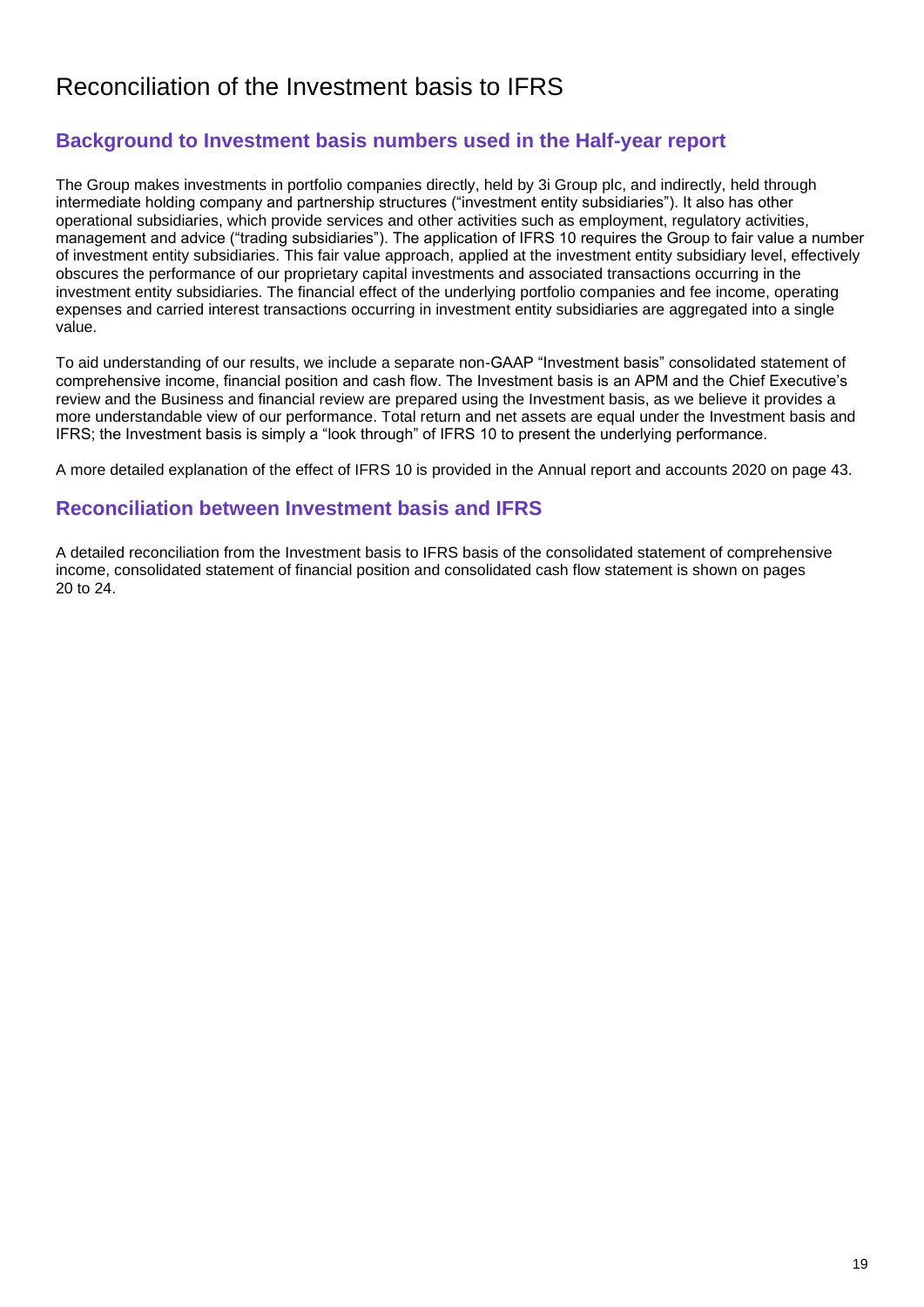# **Reconciliation of consolidated statement of comprehensive income**

|                                                                                |              |                   | Six months to 30 September 2020 |              | Six months to 30 September 2019 |                          |                |
|--------------------------------------------------------------------------------|--------------|-------------------|---------------------------------|--------------|---------------------------------|--------------------------|----------------|
|                                                                                |              | <b>Investment</b> | <b>IFRS</b>                     | <b>IFRS</b>  | Investment                      | <b>IFRS</b>              | <b>IFRS</b>    |
|                                                                                |              | <b>basis</b>      | adjustments                     | <b>basis</b> | basis                           | adjustments              | basis          |
|                                                                                |              |                   |                                 | (unaudited)  |                                 |                          | (unaudited)    |
|                                                                                | <b>Notes</b> | £m                | £m                              | £m           | £m                              | £m                       | £m             |
| Realised profits over value<br>on the disposal of investments                  | 1,2          | 3                 | 2                               | 5            |                                 |                          |                |
| Unrealised profits                                                             |              |                   |                                 |              |                                 |                          |                |
| on the revaluation of investments                                              | 1,2          | 1,210             | (605)                           | 605          | 498                             | (436)                    | 62             |
| Fair value movements                                                           |              |                   |                                 | 634          |                                 | 602                      |                |
| on investment entity subsidiaries                                              | 1            |                   | 634                             |              |                                 |                          | 602            |
| Portfolio income                                                               |              |                   |                                 |              |                                 |                          |                |
| <b>Dividends</b>                                                               | 1,2          | 57                | (27)                            | 30           | 44                              | (31)                     | 13             |
| Interest income from investment                                                |              | 30                |                                 | 10           |                                 |                          |                |
| portfolio                                                                      | 1,2          |                   | (20)                            |              | 57                              | (39)                     | 18             |
| Fees receivable                                                                | 1,2          | 6                 | 1                               | 7            | 4                               |                          | 5              |
| Foreign exchange on investments                                                | 1,4          | 92                | (78)                            | 14           | 209                             | (168)                    | 41             |
| Movement in the fair value of                                                  |              |                   |                                 |              |                                 |                          |                |
| derivatives                                                                    |              | (4)               | ÷                               | (4)          | (14)                            |                          | (14)           |
| <b>Gross investment return</b>                                                 |              | 1,394             | (93)                            | 1,301        | 798                             | (71)                     | 727            |
| Fees receivable from external funds                                            |              | 21                | ÷                               | 21           | 23                              |                          | 23             |
| Operating expenses                                                             | 1,3          | (58)              | 1                               | (57)         | (60)                            |                          | (60)           |
| Interest received                                                              |              | (1)               | 1                               |              | 2                               |                          | 2              |
| Interest paid                                                                  |              | (23)              |                                 | (23)         | (18)                            |                          | (18)           |
| Exchange movements                                                             | 1,4          | (8)               | 5                               | (3)          | 1                               | 19                       | 20             |
| Income from investment entity                                                  |              |                   |                                 |              |                                 |                          |                |
| subsidiaries                                                                   | 1            |                   | 12                              | 12           |                                 | 10                       | 10             |
| Other income                                                                   |              |                   | ÷                               |              | 3                               | (1)                      | $\overline{c}$ |
| <b>Operating profit before carried</b>                                         |              |                   |                                 |              |                                 |                          |                |
| <b>interest</b>                                                                |              | 1,325             | (74)                            | 1,251        | 749                             | (43)                     | 706            |
| Carried interest                                                               |              |                   |                                 |              |                                 |                          |                |
| Carried interest and performance                                               |              |                   |                                 |              |                                 |                          |                |
| fees receivable                                                                | 1,3          | (2)               |                                 | (2)          | 81                              | (18)                     | 63             |
| Carried interest and performance                                               |              |                   |                                 |              |                                 |                          |                |
| fees payable                                                                   | 1,3          | (63)              | 68                              | 5            | (68)                            | 59                       | (9)            |
| <b>Operating profit before tax</b>                                             |              | 1,260             | (6)                             | 1,254        | 762                             | (2)                      | 760            |
| Income taxes                                                                   | 1,3          | $\equiv$          | ÷                               | ÷            | (1)                             | $\overline{\phantom{0}}$ | (1)            |
| <b>Profit for the period</b>                                                   |              | 1,260             | (6)                             | 1,254        | 761                             | (2)                      | 759            |
| Other comprehensive income that may be<br>reclassified to the income statement |              |                   |                                 |              |                                 |                          |                |
| Exchange differences                                                           |              |                   |                                 |              |                                 |                          |                |
| on translation of foreign operations                                           | 1,4          |                   | 6                               | 6            |                                 | 2                        | $\overline{c}$ |
| Other comprehensive income that will                                           |              |                   |                                 |              |                                 |                          |                |
| not be reclassified to the income<br>statement                                 |              |                   |                                 |              |                                 |                          |                |
| Re-measurement of defined                                                      |              |                   |                                 |              |                                 |                          |                |
| benefit plans                                                                  |              | (118)             |                                 | (118)        | 6                               |                          | 6              |
| Other comprehensive (expense)/                                                 |              |                   |                                 |              |                                 |                          |                |
| income for the period                                                          |              | (118)             | 6                               | (112)        | 6                               | 2                        | 8              |
| <b>Total comprehensive income for</b>                                          |              |                   |                                 |              |                                 |                          |                |
| the period ("Total return")                                                    |              | 1,142             |                                 | 1,142        | 767                             |                          | 767            |

The notes relating to the table above are on the next page.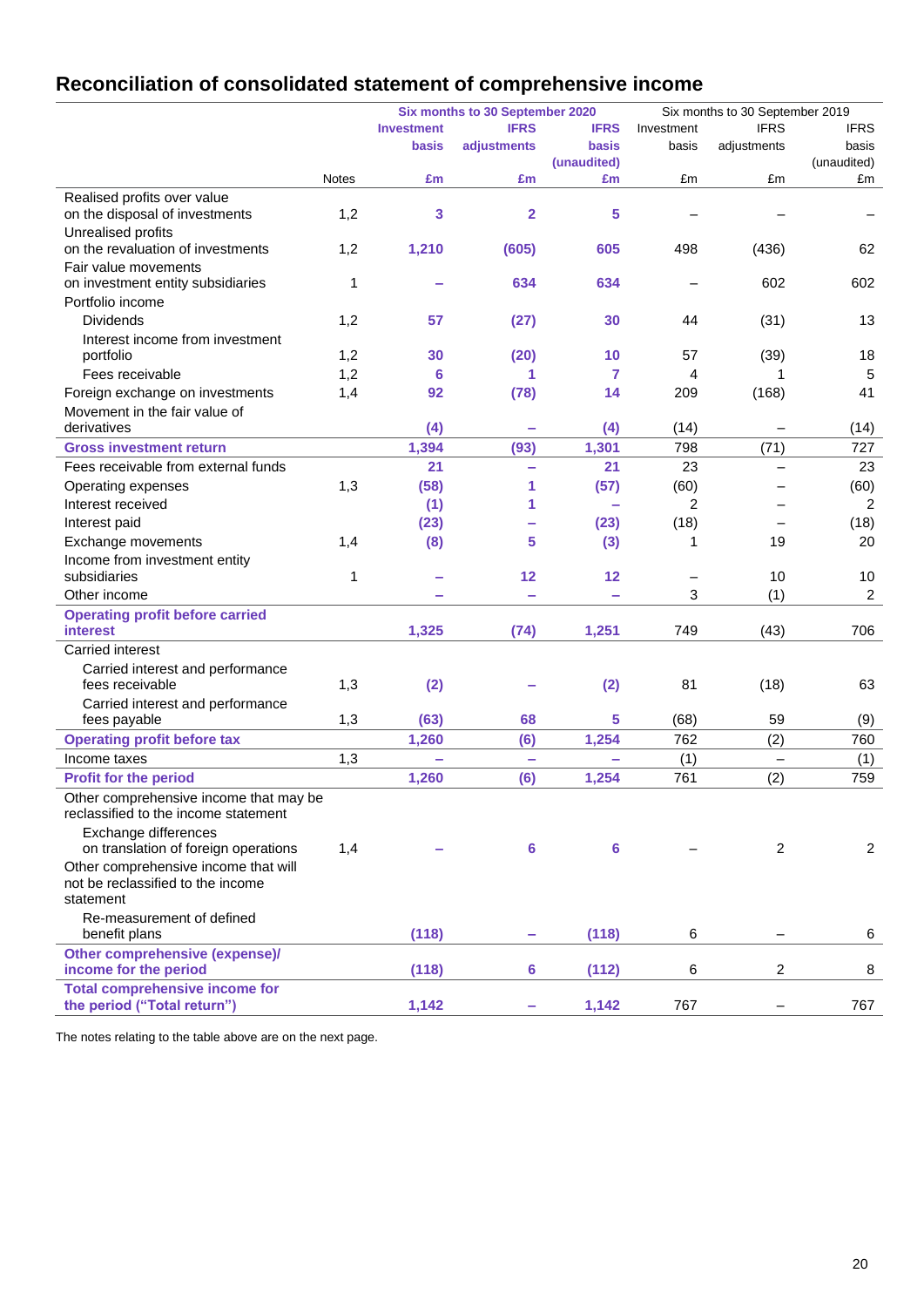# **Reconciliation of consolidated statement of comprehensive income** continued

Notes:

- 1 Applying IFRS 10 to the consolidated statement of comprehensive income consolidates the line items of a number of previously consolidated subsidiaries into a single line item "Fair value movements on investment entity subsidiaries". In the Investment basis accounts we have disaggregated these line items to analyse our total return as if these investment entity subsidiaries were fully consolidated, consistent with prior periods. The adjustments simply reclassify the consolidated statement of comprehensive income of the Group, and the total return is equal under the Investment basis and the IFRS basis.
- 2 Realised profits, unrealised profits and portfolio income shown in the IFRS accounts only relate to portfolio companies that are held directly by 3i Group plc and not those portfolio companies held through investment entity subsidiaries. Realised profits, unrealised profits and portfolio income in relation to portfolio companies held through investment entity subsidiaries are aggregated into the single "Fair value movement on investment entity subsidiaries" line. This is the most significant reduction of information in our IFRS accounts.
- 3 Other items also aggregated into the "Fair value movements on investment entity subsidiaries" line include fees receivable from external funds, audit fees, administration expenses, carried interest and tax.
- 4 Foreign exchange movements have been reclassified under the Investment basis as foreign currency asset and liability movements. Movements within the investment entity subsidiaries are included within "Fair value movements on investment entity subsidiaries".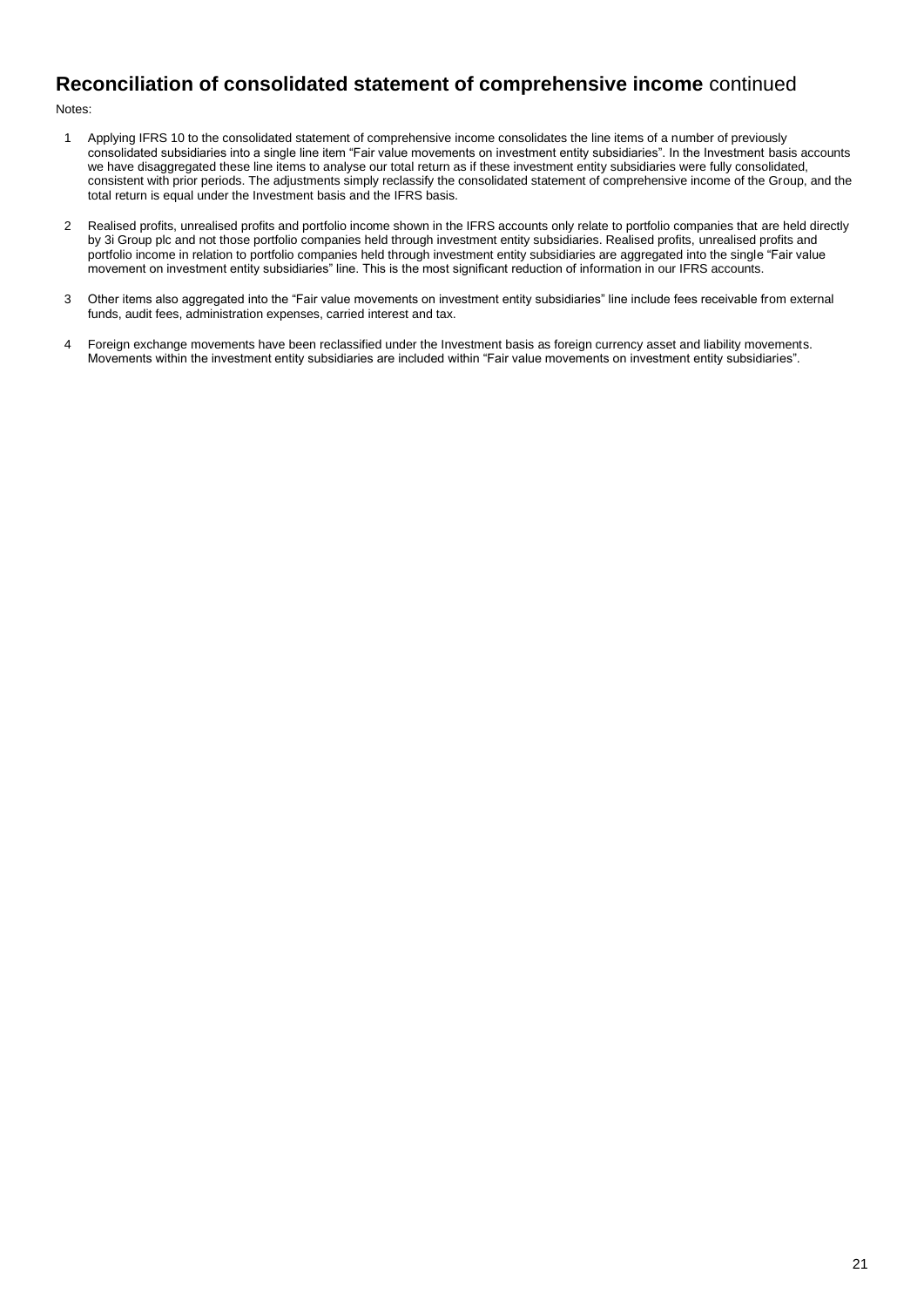# **Reconciliation of consolidated statement of financial position**

|                                               | As at 31 March 2020<br>As at 30 September 2020 |                   |             |                |                |                          |                |
|-----------------------------------------------|------------------------------------------------|-------------------|-------------|----------------|----------------|--------------------------|----------------|
|                                               |                                                | <b>Investment</b> | <b>IFRS</b> | <b>IFRS</b>    | Investment     | <b>IFRS</b>              | <b>IFRS</b>    |
|                                               |                                                | basis             | adjustments | basis          | basis          | adjustments              | basis          |
|                                               |                                                |                   |             | (unaudited)    |                |                          | (audited)      |
|                                               | Notes                                          | £m                | £m          | £m             | £m             | £m                       | £m             |
| <b>Assets</b>                                 |                                                |                   |             |                |                |                          |                |
| <b>Non-current assets</b>                     |                                                |                   |             |                |                |                          |                |
| Investments                                   |                                                |                   |             |                |                |                          |                |
| Quoted investments                            | 1                                              | 919               | (430)       | 489            | 758            | (340)                    | 418            |
| Unquoted investments                          | 1                                              | 8,659             | (4,838)     | 3,821          | 7,340          | (4, 304)                 | 3,036          |
| Investments in investment entity subsidiaries | 1,2                                            |                   | 4,871       | 4,871          |                | 3,936                    | 3,936          |
| <b>Investment portfolio</b>                   |                                                | 9,578             | (397)       | 9,181          | 8,098          | (708)                    | 7,390          |
| Carried interest and performance              |                                                |                   |             |                |                |                          |                |
| fees receivable                               | 1                                              | 9                 | 1           | 10             | 11             |                          | 11             |
| Other non-current assets                      | 1                                              | 34                | (1)         | 33             | 26             | (3)                      | 23             |
| Intangible assets                             |                                                | 8                 | -           | 8              | 9              | $\overline{\phantom{0}}$ | 9              |
| Retirement benefit surplus                    |                                                | 57                |             | 57             | 173            | $\overline{\phantom{0}}$ | 173            |
| Property, plant and equipment                 |                                                | 5                 |             | 5              | 5              | $\overline{\phantom{0}}$ | 5              |
| Right of use asset                            |                                                | 17                |             | 17             | 19             |                          | 19             |
| Derivative financial instruments              |                                                | $\overline{2}$    |             | $\overline{2}$ | $\overline{7}$ | $\overline{\phantom{0}}$ | $\overline{7}$ |
| Deferred income taxes                         |                                                | 1                 | -           | 1              |                |                          |                |
| <b>Total non-current assets</b>               |                                                | 9,711             | (397)       | 9,314          | 8,348          | (711)                    | 7,637          |
| <b>Current assets</b>                         |                                                |                   |             |                |                |                          |                |
| Carried interest and performance              |                                                |                   |             |                |                |                          |                |
| fees receivable                               | 1                                              |                   |             |                | 6              | 1                        | 7              |
| Other current assets                          | 1                                              | 29                | (2)         | 27             | 296            | (152)                    | 144            |
| Current income taxes                          |                                                | 2                 |             | $\mathbf 2$    | 2              |                          | 2              |
| Derivative financial instruments              |                                                | 3                 |             | 3              | 6              |                          | 6              |
| Cash and cash equivalents                     | 1                                              | 687               | (126)       | 561            | 845            | (74)                     | 771            |
| <b>Total current assets</b>                   |                                                | 721               | (128)       | 593            | 1,155          | (225)                    | 930            |
| <b>Total assets</b>                           |                                                | 10,432            | (525)       | 9,907          | 9,503          | (936)                    | 8,567          |
| <b>Liabilities</b>                            |                                                |                   |             |                |                |                          |                |
| <b>Non-current liabilities</b>                |                                                |                   |             |                |                |                          |                |
| Trade and other payables                      | 1                                              | (8)               | 8           |                | (5)            | 5                        |                |
| Carried interest and performance              |                                                |                   |             |                |                |                          |                |
| fees payable                                  | 1                                              | (469)             | 410         | (59)           | (505)          | 439                      | (66)           |
| Loans and borrowings                          |                                                | (975)             | -           | (975)          | (575)          | $\overline{\phantom{0}}$ | (575)          |
| Derivative financial instruments              |                                                | (3)               |             | (3)            | (2)            | $\overline{\phantom{0}}$ | (2)            |
| Lease liability                               |                                                | (13)              |             | (13)           | (16)           |                          | (16)           |
| Retirement benefit deficit                    |                                                | (26)              |             | (26)           | (25)           |                          | (25)           |
| Deferred income taxes                         |                                                | (1)               |             | (1)            | (1)            | -                        | (1)            |
| Provisions                                    |                                                | (3)               |             | (3)            | (3)            |                          | (3)            |
| <b>Total non-current liabilities</b>          |                                                | (1, 498)          | 418         | (1,080)        | (1, 132)       | 444                      | (688)          |
| <b>Current liabilities</b>                    |                                                |                   |             |                |                |                          |                |
| Trade and other payables                      | 1                                              | (68)              | (2)         | (70)           | (73)           |                          | (73)           |
| Carried interest and performance              |                                                |                   |             |                |                |                          |                |
| fees payable                                  | 1                                              | (119)             | 109         | (10)           | (533)          | 492                      | (41)           |
| Derivative financial instruments              |                                                | (1)               |             | (1)            | (2)            |                          | (2)            |
| Lease liability                               |                                                | (4)               |             | (4)            | (4)            |                          | (4)            |
| Current income taxes                          |                                                | (1)               |             | (1)            | (2)            |                          | (2)            |
| <b>Total current liabilities</b>              |                                                | (193)             | 107         | (86)           | (614)          | 492                      | (122)          |
| <b>Total liabilities</b>                      |                                                | (1,691)           | 525         | (1, 166)       | (1,746)        | 936                      | (810)          |
| <b>Net assets</b>                             |                                                | 8,741             | ۰           | 8,741          | 7,757          | $\qquad \qquad -$        | 7,757          |
| <b>Equity</b>                                 |                                                |                   |             |                |                |                          |                |
| Issued capital                                |                                                | 719               |             | 719            | 719            | $\overline{\phantom{0}}$ | 719            |
| Share premium                                 |                                                | 788               | -           | 788            | 788            | $\qquad \qquad -$        | 788            |
| Other reserves                                | 3                                              | 7,301             | -           | 7,301          | 6,328          | $\qquad \qquad -$        | 6,328          |
| Own shares                                    |                                                | (67)              |             | (67)           | (78)           | -                        | (78)           |
| <b>Total equity</b>                           |                                                | 8,741             | ÷           | 8,741          | 7,757          | $\qquad \qquad -$        | 7,757          |
|                                               |                                                |                   |             |                |                |                          |                |

The notes relating to the table above are on the next page.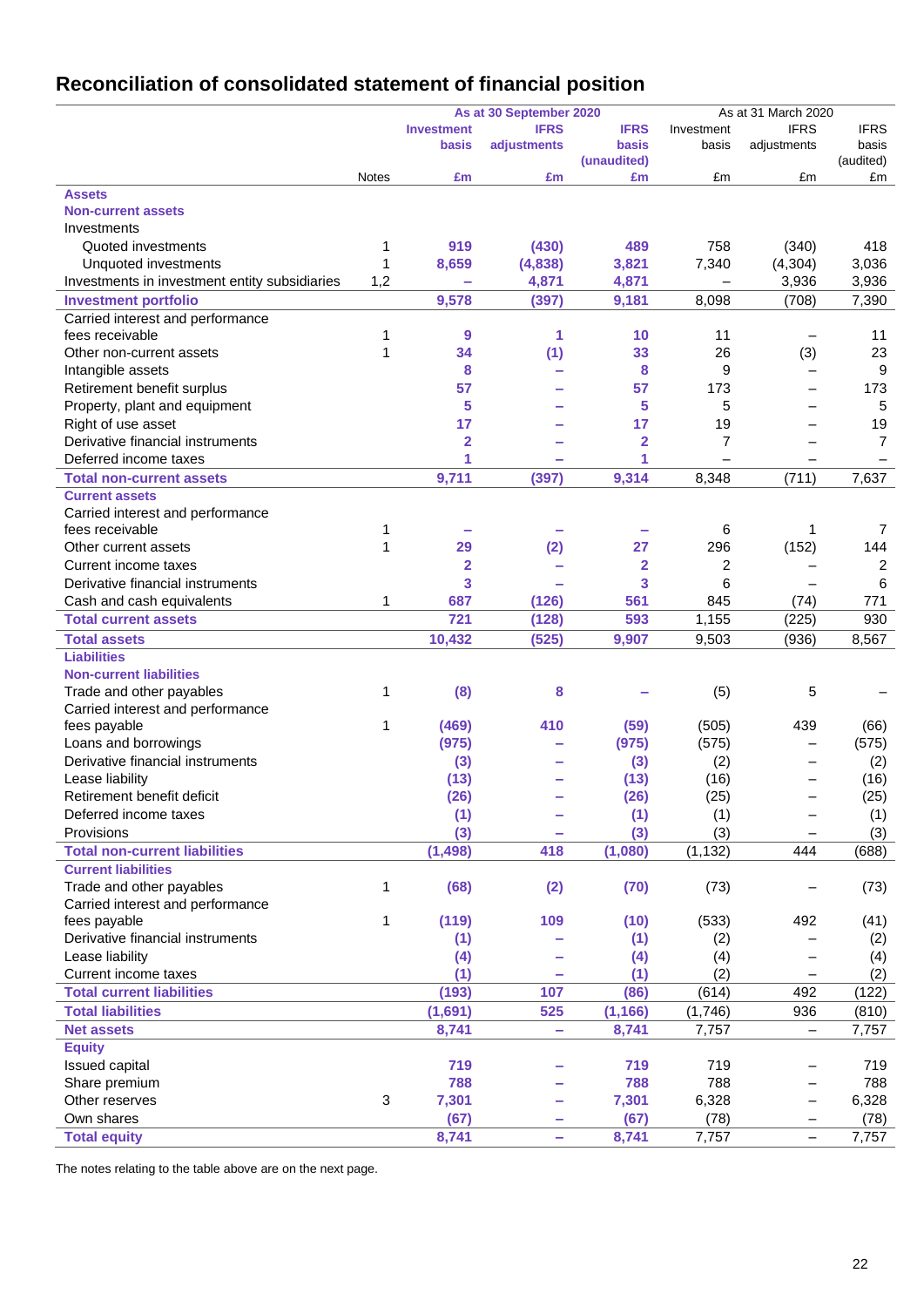# **Reconciliation of consolidated statement of financial position** continued

Notes:

1 Applying IFRS 10 to the consolidated statement of financial position aggregates the line items of investment entity subsidiaries into the single line item "Investments in investment entity subsidiaries". In the Investment basis, we have disaggregated these items to analyse our net assets as if the investment entity subsidiaries were consolidated. The adjustment reclassifies items in the consolidated statement of financial position. There is no change to the net assets, although for reasons explained below, gross assets and gross liabilities are different.

The disclosure relating to portfolio companies is significantly reduced by the aggregation, as the fair value of all investments held by investment entity subsidiaries is aggregated into the "Investments in investment entity subsidiaries" line. We have disaggregated this fair value and disclosed the underlying portfolio holding in the relevant line item, ie quoted investments or unquoted investments.

Other items which may be aggregated include carried interest and other payables, and the Investment basis presentation again disaggregates these items.

- 2 Intercompany balances between investment entity subsidiaries and trading subsidiaries also impact the transparency of our results under the IFRS basis. If an investment entity subsidiary has an intercompany balance with a consolidated trading subsidiary of the Group, then the asset or liability of the investment entity subsidiary will be aggregated into its fair value, while the asset or liability of the consolidated trading subsidiary will be disclosed as an asset or liability in the consolidated statement of financial position of the Group.
- 3 Investment basis financial statements are prepared for performance measurement and therefore reserves are not analysed separately under this basis.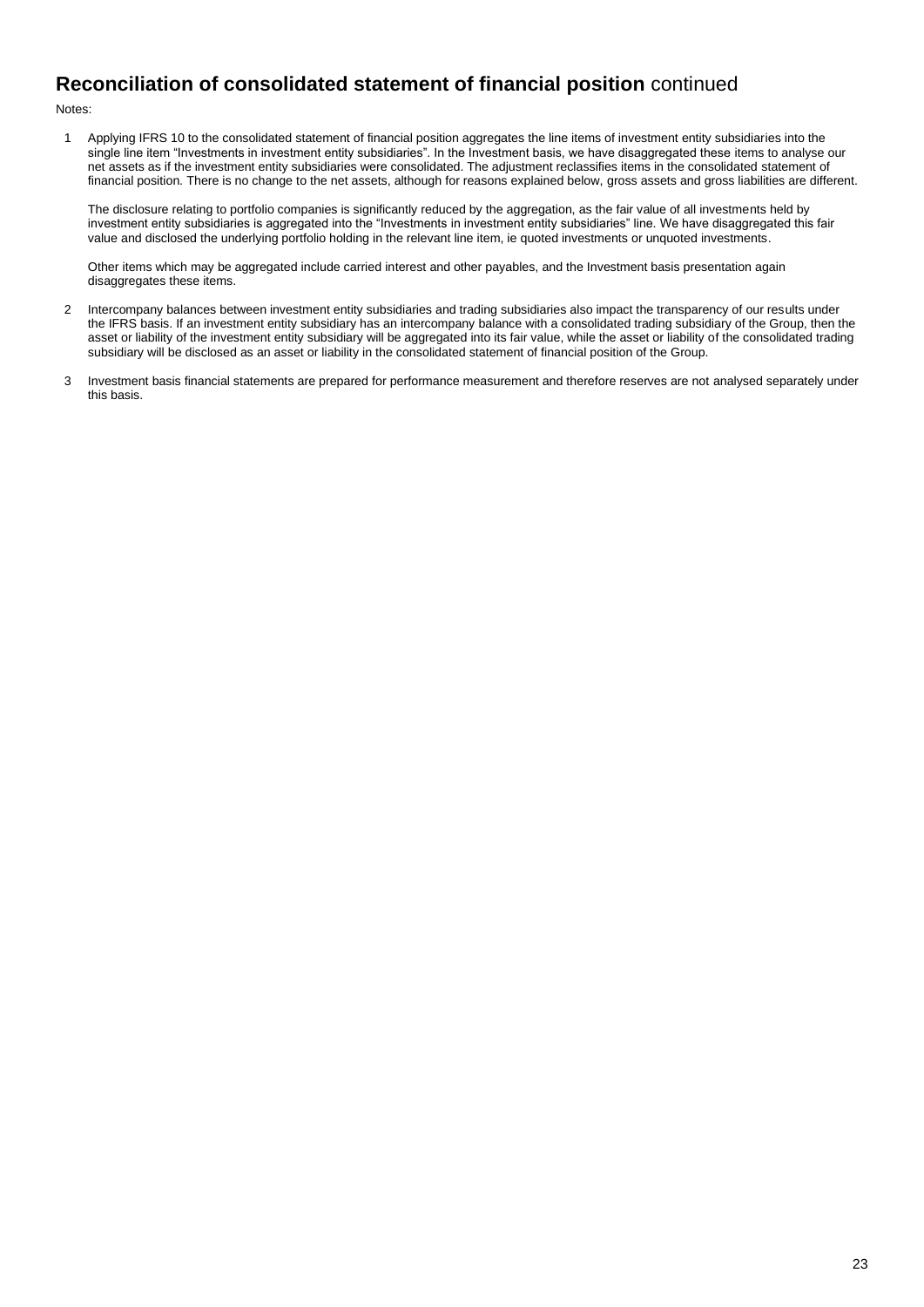# **Reconciliation of consolidated cash flow statement**

|                                                      |                         | Six months to 30 September 2020 |             |                      | Six months to 30 September 2019 |                               |                                       |  |
|------------------------------------------------------|-------------------------|---------------------------------|-------------|----------------------|---------------------------------|-------------------------------|---------------------------------------|--|
|                                                      |                         | <b>Investment</b>               | <b>IFRS</b> | <b>IFRS</b>          | Investment                      | <b>IFRS</b>                   | <b>IFRS</b>                           |  |
|                                                      |                         | basis                           | adjustments | basis<br>(unaudited) | basis                           | adjustments<br>$(restated)^1$ | basis<br>(unaudited)<br>$(resated)^1$ |  |
|                                                      | <b>Notes</b>            | £m                              | £m          | £m                   | £m                              | £m                            | £m                                    |  |
| <b>Cash flow from operating activities</b>           |                         |                                 |             |                      |                                 |                               |                                       |  |
| Purchase of investments                              | 1                       | (202)                           | 141         | (61)                 | (312)                           | 158                           | (154)                                 |  |
| Proceeds from investments                            | 1                       | 187                             | (79)        | 108                  | 71                              | (71)                          |                                       |  |
| Drawdowns paid to investment<br>entity subsidiaries  | 1                       |                                 | (647)       | (647)                | -                               | (148)                         | (148)                                 |  |
| Distributions received from                          |                         |                                 |             |                      |                                 |                               |                                       |  |
| investment entity subsidiaries                       | 1                       |                                 | 192         | 192                  | $\overline{\phantom{0}}$        | 117                           | 117                                   |  |
| Net cash flow from derivatives                       |                         | 3                               |             | 3                    | 1                               |                               | 1                                     |  |
| Portfolio interest received                          | 1                       | 5                               | (5)         |                      | 9                               | (3)                           | 6                                     |  |
| Portfolio dividends received                         | 1                       | 57                              | (27)        | 30                   | 46                              | (31)                          | 15                                    |  |
| Portfolio fees received                              | 1                       | $\overline{\mathbf{2}}$         |             | $\mathbf{2}$         | 3                               | 1                             | $\overline{4}$                        |  |
| Fees received from external funds                    |                         | 19                              |             | 19                   | 19                              |                               | 19                                    |  |
| Carried interest and performance<br>fees received    | 1                       | 6                               |             | 6                    | 53                              | (19)                          | 34                                    |  |
| Carried interest and performance<br>fees paid        | 1                       | (400)                           | 374         | (26)                 | (40)                            | 14                            | (26)                                  |  |
| Carried interest held in non-current                 |                         |                                 |             |                      |                                 |                               |                                       |  |
| assets                                               | 1                       |                                 |             |                      | (11)                            | 11                            |                                       |  |
| Operating expenses paid                              |                         | (67)                            |             | (67)                 | (77)                            |                               | (77)                                  |  |
| Co-investment loans received                         | 1                       | 13                              |             | 13                   | $\qquad \qquad -$               |                               |                                       |  |
| Income taxes received                                |                         |                                 |             |                      | 10                              |                               | 10                                    |  |
| Other cash income                                    |                         |                                 |             |                      | $\overline{c}$                  |                               | $\overline{c}$                        |  |
| Net cash flow from operating                         |                         |                                 |             |                      |                                 |                               |                                       |  |
| <b>activities</b>                                    |                         | (377)                           | (51)        | (428)                | (226)                           | 29                            | (197)                                 |  |
| <b>Cash flow from financing</b><br><b>activities</b> |                         |                                 |             |                      |                                 |                               |                                       |  |
| Purchase of own shares                               |                         |                                 |             |                      | (18)                            |                               | (18)                                  |  |
| Dividend paid                                        |                         | (169)                           |             | (169)                | (194)                           | —                             | (194)                                 |  |
| Proceeds from long-term borrowing                    |                         | 395                             |             | 395                  | $\overline{\phantom{0}}$        | -                             |                                       |  |
| Lease payments                                       |                         | (2)                             |             | (2)                  | (2)                             | $\overline{\phantom{0}}$      | (2)                                   |  |
| Interest received                                    | 1                       | (1)                             | 1           |                      | 1                               | 1                             | $\overline{2}$                        |  |
| Interest paid                                        |                         | (12)                            |             | (12)                 | (12)                            |                               | (12)                                  |  |
| <b>Net cash flow from financing</b>                  |                         |                                 |             |                      |                                 |                               |                                       |  |
| <b>activities</b>                                    |                         | 211                             | 1           | 212                  | (225)                           | 1                             | (224)                                 |  |
| <b>Cash flow from investing activities</b>           |                         |                                 |             |                      |                                 |                               |                                       |  |
| Purchase of property, plant and<br>equipment         |                         | -                               |             |                      | (1)                             |                               | (1)                                   |  |
| <b>Net cash flow from investing</b>                  |                         |                                 |             |                      |                                 |                               |                                       |  |
| <b>activities</b>                                    |                         |                                 |             |                      | (1)                             |                               | (1)                                   |  |
| <b>Change in cash and cash</b><br>equivalents        | $\overline{\mathbf{c}}$ | (166)                           | (50)        | (216)                | (452)                           | 30                            | (422)                                 |  |
| Cash and cash equivalents at the                     |                         |                                 |             |                      |                                 |                               |                                       |  |
| start of the period                                  | $\overline{\mathbf{c}}$ | 845                             | (74)        | 771                  | 1,020                           | (37)                          | 983                                   |  |
| Effect of exchange rate fluctuations                 | 1                       |                                 |             |                      |                                 |                               |                                       |  |
|                                                      |                         | 8                               | (2)         | 6                    | 7                               | (3)                           | 4                                     |  |
| Cash and cash equivalents at the                     |                         |                                 |             |                      |                                 |                               |                                       |  |
| end of the period                                    | 2                       | 687                             | (126)       | 561                  | 575                             | (10)                          | 565                                   |  |

1 Refer to the basis of preparation and accounting policies on page 29.

Notes:

1 The consolidated cash flow statement is impacted by the application of IFRS 10 as cash flows to and from investment entity subsidiaries are disclosed, rather than the cash flows to and from the underlying portfolio.

Therefore, in our Investment basis financial statements, we have disclosed our consolidated cash flow statement on a "look through" basis, in order to reflect the underlying sources and uses of cash flows and disclose the underlying investment activity.

2 There is a difference between the change in cash and cash equivalents of the Investment basis financial statements and the IFRS financial statements because there are cash balances held in investment entity subsidiaries. Cash held within investment entity subsidiaries will not be shown in the IFRS statements but will be seen in the Investment basis statements.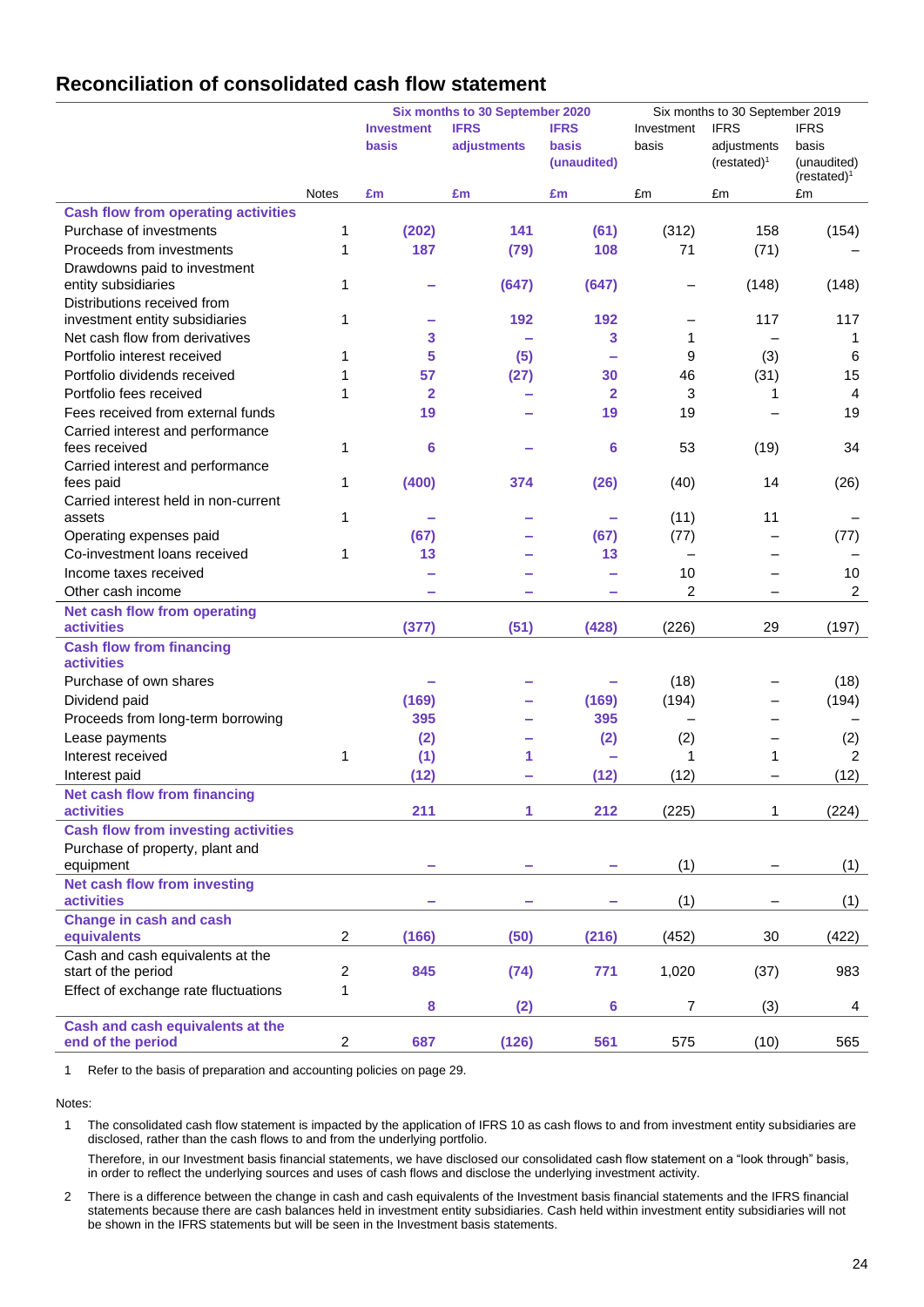# **Condensed consolidated statement of comprehensive income**

|                                                                                  |                | <b>Six months to</b> | Six months to |
|----------------------------------------------------------------------------------|----------------|----------------------|---------------|
|                                                                                  |                | <b>30 September</b>  | 30 September  |
|                                                                                  |                | 2020                 | 2019          |
|                                                                                  |                | (unaudited)          | (unaudited)   |
|                                                                                  | <b>Notes</b>   | £m                   | £m            |
| Realised profits over value on the disposal of investments                       | $\overline{2}$ | 5                    |               |
| Unrealised profits on the revaluation of investments                             | 3              | 605                  | 62            |
| Fair value movements on investment entity subsidiaries                           | 8              | 634                  | 602           |
| Portfolio income                                                                 |                |                      |               |
| <b>Dividends</b>                                                                 |                | 30                   | 13            |
| Interest income from investment portfolio                                        |                | 10                   | 18            |
| Fees receivable                                                                  | 4              | 7                    | 5             |
| Foreign exchange on investments                                                  |                | 14                   | 41            |
| Movement in the fair value of derivatives                                        |                | (4)                  | (14)          |
| <b>Gross investment return</b>                                                   |                | 1,301                | 727           |
| Fees receivable from external funds                                              | 4              | 21                   | 23            |
| Operating expenses                                                               |                | (57)                 | (60)          |
| Interest received                                                                |                |                      | 2             |
| Interest paid                                                                    |                | (23)                 | (18)          |
| Exchange movements                                                               |                | (3)                  | 20            |
| Income from investment entity subsidiaries                                       |                | 12                   | 10            |
| Other income                                                                     |                |                      | 2             |
| Carried interest                                                                 |                |                      |               |
| Carried interest and performance fees receivable                                 | 4              | (2)                  | 63            |
| Carried interest and performance fees payable                                    |                | 5                    | (9)           |
| <b>Operating profit before tax</b>                                               |                | 1,254                | 760           |
| Income taxes                                                                     |                |                      | (1)           |
| <b>Profit for the period</b>                                                     |                | 1,254                | 759           |
| Other comprehensive income that may be reclassified to the income statement      |                |                      |               |
| Exchange differences on translation of foreign operations                        |                | 6                    | 2             |
| Other comprehensive income that will not be reclassified to the income statement |                |                      |               |
| Re-measurements of defined benefit plans                                         | 12             | (118)                | 6             |
| Other comprehensive (expense)/income for the period                              |                | (112)                | 8             |
| Total comprehensive income for the period ("Total return")                       |                | 1,142                | 767           |
|                                                                                  |                |                      |               |
| Earnings per share                                                               |                |                      |               |
| Basic (pence)                                                                    | 5              | 130.1                | 78.4          |
| Diluted (pence)                                                                  | 5              | 130.0                | 78.2          |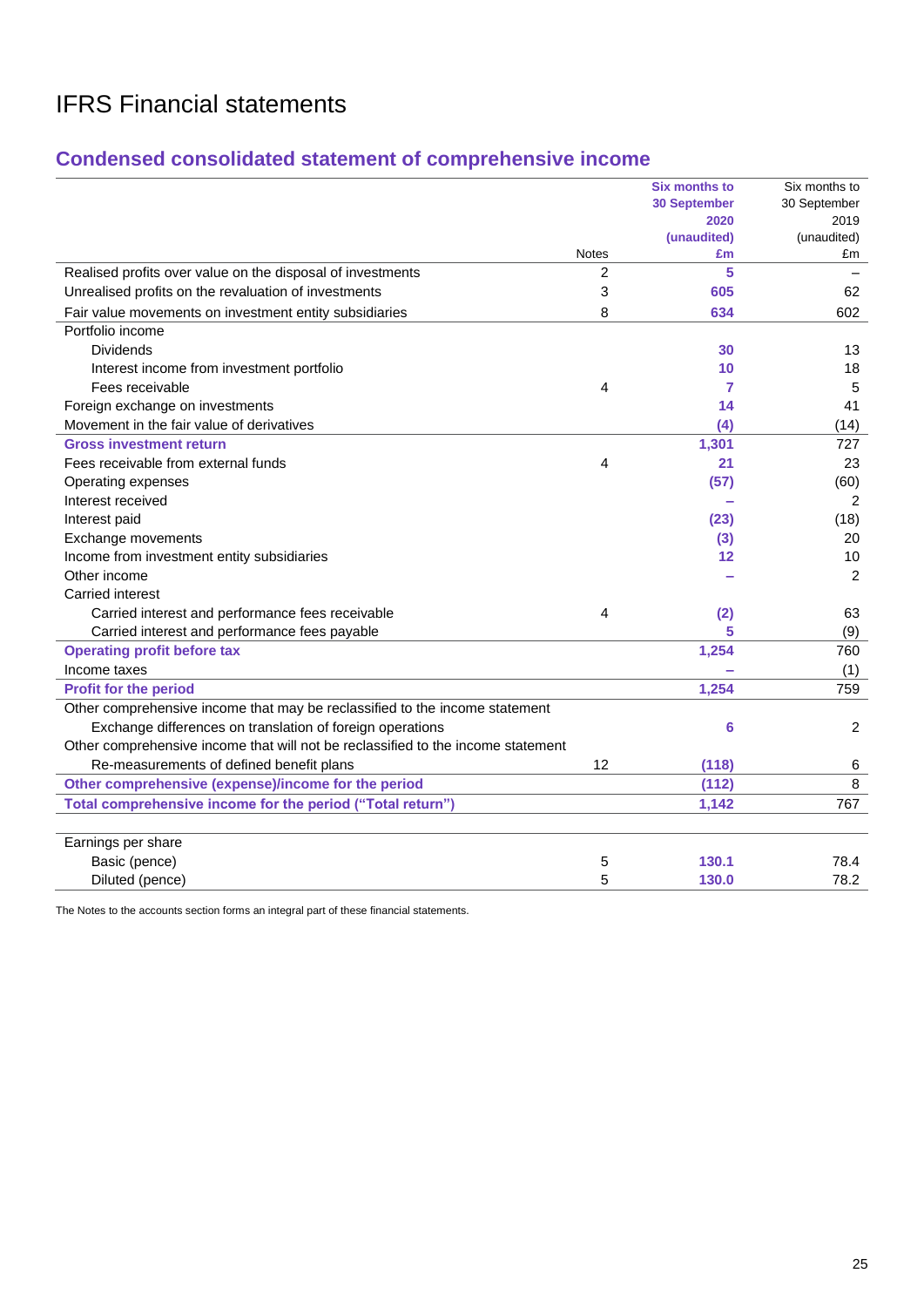# **Condensed consolidated statement of financial position**

|                                                  |              | <b>30 September</b> | 31 March        |
|--------------------------------------------------|--------------|---------------------|-----------------|
|                                                  |              | 2020                | 2020            |
|                                                  | <b>Notes</b> | (unaudited)<br>£m   | (audited)<br>£m |
| <b>Assets</b>                                    |              |                     |                 |
| <b>Non-current assets</b>                        |              |                     |                 |
| Investments                                      |              |                     |                 |
| Quoted investments                               | 7            | 489                 | 418             |
| Unquoted investments                             | 7            | 3,821               | 3,036           |
| Investments in investment entity subsidiaries    | 8            | 4,871               | 3,936           |
| <b>Investment portfolio</b>                      |              | 9,181               | 7,390           |
| Carried interest and performance fees receivable |              | 10                  | 11              |
| Other non-current assets                         |              | 33                  | 23              |
| Intangible assets                                |              | 8                   | 9               |
| Retirement benefit surplus                       |              | 57                  | 173             |
| Property, plant and equipment                    |              | 5                   | 5               |
| Right of use asset                               |              | 17                  | 19              |
| Derivative financial instruments                 |              | 2                   | 7               |
| Deferred income taxes                            |              | 1                   |                 |
| <b>Total non-current assets</b>                  |              | 9,314               | 7,637           |
| <b>Current assets</b>                            |              |                     |                 |
| Carried interest and performance fees receivable |              |                     | 7               |
| Other current assets                             |              | 27                  | 144             |
| Current income taxes                             |              | 2                   | 2               |
| Derivative financial instruments                 |              | 3                   | 6               |
| Cash and cash equivalents                        |              | 561                 | 771             |
| <b>Total current assets</b>                      |              | 593                 | 930             |
| <b>Total assets</b>                              |              | 9,907               | 8,567           |
| <b>Liabilities</b>                               |              |                     |                 |
| <b>Non-current liabilities</b>                   |              |                     |                 |
| Carried interest and performance fees payable    |              | (59)                | (66)            |
| Loans and borrowings                             |              | (975)               | (575)           |
| Retirement benefit deficit                       |              | (26)                | (25)            |
| Lease liability                                  |              | (13)                | (16)            |
| Derivative financial instruments                 |              | (3)                 | (2)             |
| Deferred income taxes                            |              | (1)                 | (1)             |
| Provisions                                       |              | (3)                 | (3)             |
| <b>Total non-current liabilities</b>             |              | (1,080)             | (688)           |
| <b>Current liabilities</b>                       |              |                     |                 |
| Trade and other payables                         |              | (70)                | (73)            |
| Carried interest and performance fees payable    |              | (10)                | (41)            |
| Lease liability                                  |              | (4)                 | (4)             |
| Derivative financial instruments                 |              | (1)                 | (2)             |
| Current income taxes                             |              | (1)                 | (2)             |
| <b>Total current liabilities</b>                 |              | (86)                | (122)           |
| <b>Total liabilities</b>                         |              | (1, 166)            | (810)           |
| <b>Net assets</b>                                |              | 8,741               | 7,757           |
| <b>Equity</b>                                    |              |                     |                 |
| Issued capital                                   |              | 719                 | 719             |
| Share premium                                    |              | 788                 | 788             |
| Capital redemption reserve                       |              | 43                  | 43              |
| Share-based payment reserve                      |              | 27                  | 33              |
| <b>Translation reserve</b>                       |              | 4                   | (2)             |
| Capital reserve                                  |              | 6,298               | 5,432           |
| Revenue reserve                                  |              | 929                 | 822             |
| Own shares                                       |              | (67)                | (78)            |
| <b>Total equity</b>                              |              | 8,741               | 7,757           |
|                                                  |              |                     |                 |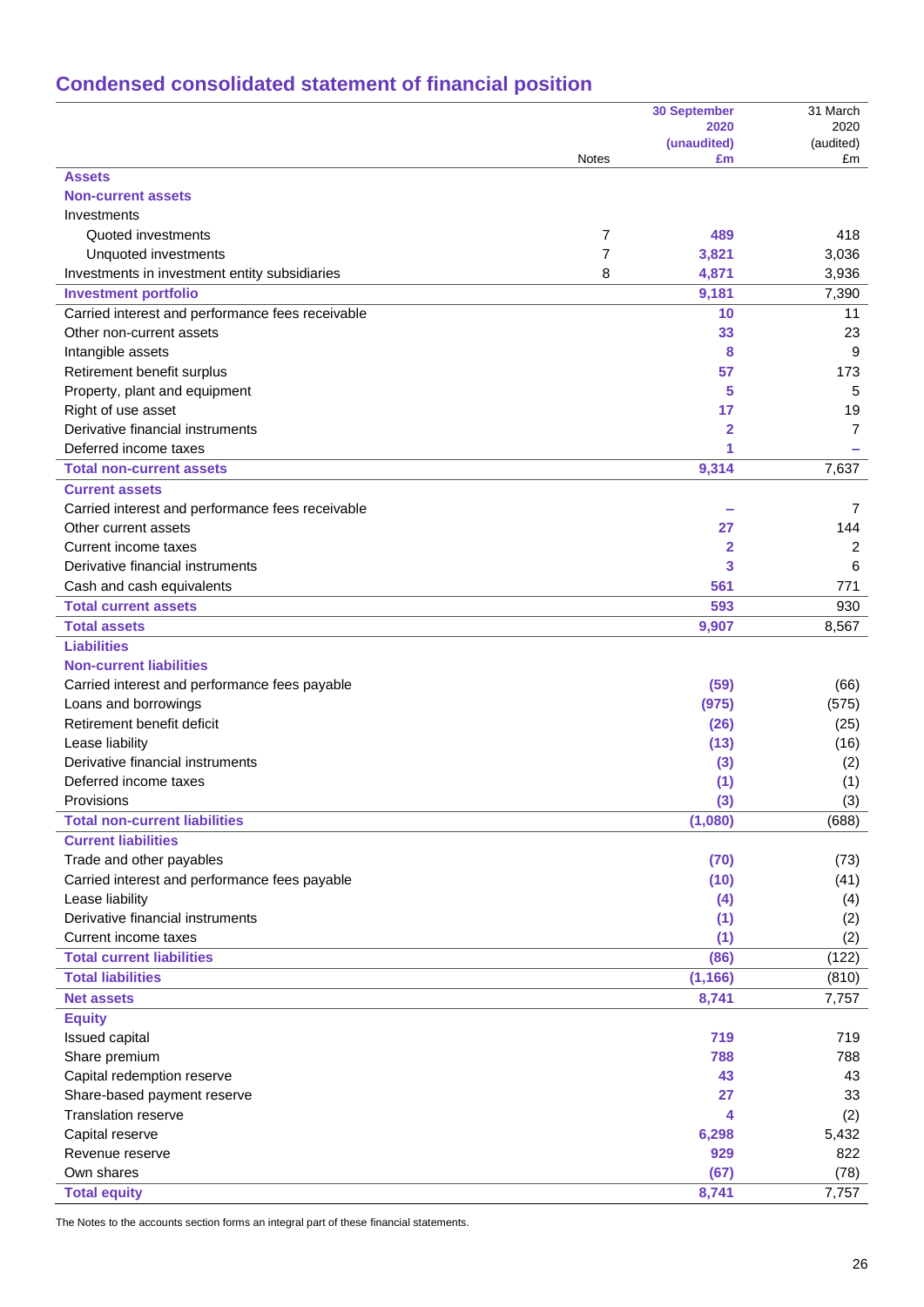# **Condensed consolidated statement of changes in equity**

| For the six months to             |              |              |                | Share-  |                    |                      |                      |                          |              |
|-----------------------------------|--------------|--------------|----------------|---------|--------------------|----------------------|----------------------|--------------------------|--------------|
| 30 September 2020                 |              |              | <b>Capital</b> | based   |                    |                      |                      |                          |              |
| (unaudited)                       | <b>Share</b> | <b>Share</b> | redemption     | payment | <b>Translation</b> | <b>Capital</b>       | <b>Revenue</b>       | Own                      | <b>Total</b> |
|                                   | capital      | premium      | reserve        | reserve | reserve            | reserve <sup>1</sup> | reserve <sup>1</sup> | shares                   | equity       |
|                                   | £m           | £m           | £m             | £m      | £m                 | £m                   | £m                   | £m                       | £m           |
| Total equity at the start of      |              |              |                |         |                    |                      |                      |                          |              |
| the period                        | 719          | 788          | 43             | 33      | (2)                | 5,432                | 822                  | (78)                     | 7,757        |
| Profit for the period             |              |              |                |         |                    | 1,164                | 90                   | $\overline{\phantom{a}}$ | 1,254        |
| Exchange differences on           |              |              |                |         |                    |                      |                      |                          |              |
| translation of foreign operations |              |              |                |         | 6                  |                      |                      |                          | 6            |
| Re-measurements of defined        |              |              |                |         |                    |                      |                      |                          |              |
| benefit plans                     |              |              |                |         |                    | (118)                |                      |                          | (118)        |
| <b>Total comprehensive income</b> |              |              |                |         |                    |                      |                      |                          |              |
| for the period                    |              |              |                |         | 6                  | 1,046                | 90                   |                          | 1,142        |
| Share-based payments              |              |              |                | 11      |                    |                      |                      |                          | 11           |
| Release on exercise/forfeiture    |              |              |                |         |                    |                      |                      |                          |              |
| of share awards                   |              |              |                | (17)    |                    |                      | 17                   |                          |              |
| Exercise of share awards          |              |              |                |         |                    | (11)                 |                      | 11                       |              |
| Ordinary dividends                |              |              |                |         |                    | (169)                |                      | m.                       | (169)        |
| Purchase of own shares            |              |              |                |         |                    |                      |                      |                          |              |
| Total equity at the end of        |              |              |                |         |                    |                      |                      |                          |              |
| the period                        | 719          | 788          | 43             | 27      | 4                  | 6,298                | 929                  | (67)                     | 8,741        |
|                                   |              |              |                |         |                    |                      |                      |                          |              |

1 Refer to the glossary on pages 45 to 46 for the nature of the capital and revenue reserves.

| For the six months to             |         |         |            | Share-  |                |                      |                      |        |        |
|-----------------------------------|---------|---------|------------|---------|----------------|----------------------|----------------------|--------|--------|
| 30 September 2019                 |         |         | Capital    | based   |                |                      |                      |        |        |
| (unaudited)                       | Share   | Share   | redemption | payment | Translation    | Capital              | Revenue              | Own    | Total  |
|                                   | capital | premium | reserve    | reserve | reserve        | reserve <sup>2</sup> | reserve <sup>2</sup> | shares | equity |
|                                   | £m      | £m      | £m         | £m      | £m             | £m                   | £m                   | £m     | £m     |
| Total equity at the start of      |         |         |            |         |                |                      |                      |        |        |
| the period <sup>1</sup>           | 719     | 787     | 43         | 36      | (3)            | 5,590                | 779                  | (42)   | 7,909  |
| Profit for the period             |         |         |            |         |                | 665                  | 94                   |        | 759    |
| Exchange differences on           |         |         |            |         |                |                      |                      |        |        |
| translation of foreign operations |         |         |            |         | $\overline{2}$ |                      |                      |        | 2      |
| Re-measurements of defined        |         |         |            |         |                |                      |                      |        |        |
| benefit plans                     |         |         |            |         |                | 6                    |                      |        | 6      |
| <b>Total comprehensive income</b> |         |         |            |         |                |                      |                      |        |        |
| for the period                    |         |         |            |         | $\overline{2}$ | 671                  | 94                   |        | 767    |
| Share-based payments              |         |         |            | 11      |                |                      |                      |        | 11     |
| Release on exercise/forfeiture    |         |         |            |         |                |                      |                      |        |        |
| of share awards                   |         |         |            | (16)    |                |                      | 16                   |        |        |
| Exercise of share awards          |         |         |            |         |                | (23)                 |                      | 23     |        |
| Ordinary dividends                |         |         |            |         |                | (194)                |                      |        | (194)  |
| Purchase of own shares            |         |         |            |         |                |                      |                      | (18)   | (18)   |
| Total equity at the end of        |         |         |            |         |                |                      |                      |        |        |
| the period                        | 719     | 787     | 43         | 31      | (1)            | 6,044                | 889                  | (37)   | 8,475  |

1 The adoption of IFRS 16 on 1 April 2019 resulted in the recognition of a right of use asset of £23 million and lease liability of £23 million, with nil impact on retained earnings.

2 Refer to the glossary on pages 45 to 46 for the nature of the capital and revenue reserves.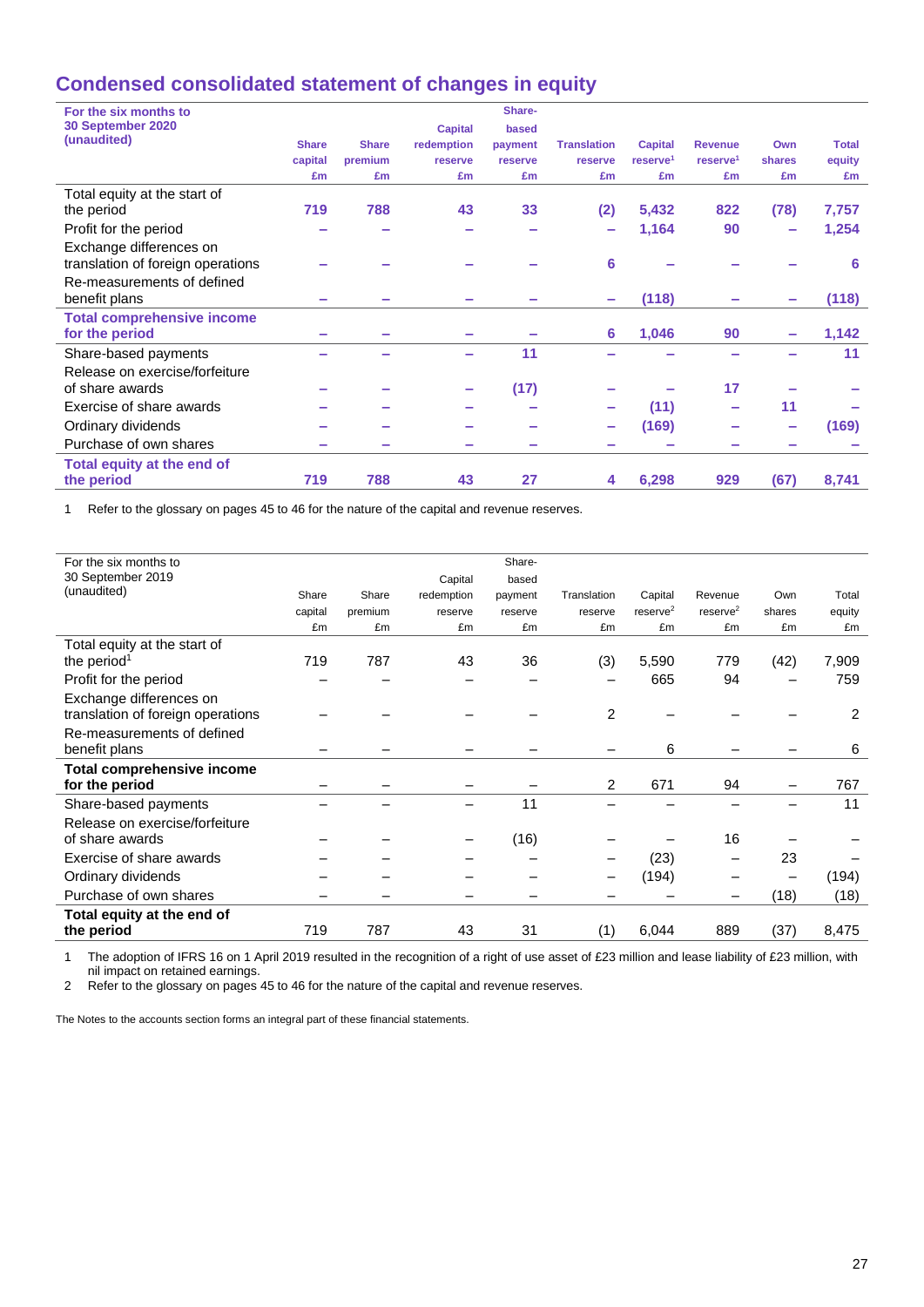# **Condensed consolidated cash flow statement**

|                                                            | <b>Six months to</b> | Six months to                          |
|------------------------------------------------------------|----------------------|----------------------------------------|
|                                                            | <b>30 September</b>  | 30 September                           |
|                                                            | 2020                 | 2019                                   |
|                                                            | (unaudited)          | (unaudited)<br>(restated) <sup>1</sup> |
|                                                            | £m                   | £m                                     |
| <b>Cash flow from operating activities</b>                 |                      |                                        |
| Purchase of investments                                    | (61)                 | (154)                                  |
| Proceeds from investments                                  | 108                  |                                        |
| Drawdowns paid to investment entity subsidiaries           | (647)                | (148)                                  |
| Distributions received from investment entity subsidiaries | 192                  | 117                                    |
| Net cash flow from derivatives                             | 3                    | 1                                      |
| Portfolio interest received                                |                      | 6                                      |
| Portfolio dividends received                               | 30                   | 15                                     |
| Portfolio fees received                                    | $\overline{2}$       | 4                                      |
| Fees received from external funds                          | 19                   | 19                                     |
| Carried interest and performance fees received             | 6                    | 34                                     |
| Carried interest and performance fees paid                 | (26)                 | (26)                                   |
| Operating expenses paid                                    | (67)                 | (77)                                   |
| Co-investment loans received                               | 13                   |                                        |
| Income taxes received                                      |                      | 10                                     |
| Other cash income                                          |                      | 2                                      |
| Net cash flow from operating activities                    | (428)                | (197)                                  |
|                                                            |                      |                                        |
| <b>Cash flow from financing activities</b>                 |                      |                                        |
| Purchase of own shares                                     |                      | (18)                                   |
| Dividend paid                                              | (169)                | (194)                                  |
| Proceeds from long-term borrowing                          | 395                  |                                        |
| Lease payments                                             | (2)                  | (2)                                    |
| Interest received                                          |                      | $\overline{2}$                         |
| Interest paid                                              | (12)                 | (12)                                   |
| Net cash flow from financing activities                    | 212                  | (224)                                  |
|                                                            |                      |                                        |
| <b>Cash flow from investing activities</b>                 |                      |                                        |
| Purchase of property, plant and equipment                  | $\sim$               | (1)                                    |
| Net cash flow from investing activities                    |                      | (1)                                    |
|                                                            |                      |                                        |
| <b>Change in cash and cash equivalents</b>                 | (216)                | (422)                                  |
| Cash and cash equivalents at the start of the period       | 771                  | 983                                    |
| Effect of exchange rate fluctuations                       | 6                    | 4                                      |
| Cash and cash equivalents at the end of the period         | 561                  | 565                                    |
|                                                            |                      |                                        |

1 Refer to the basis of preparation and accounting policies on page 29.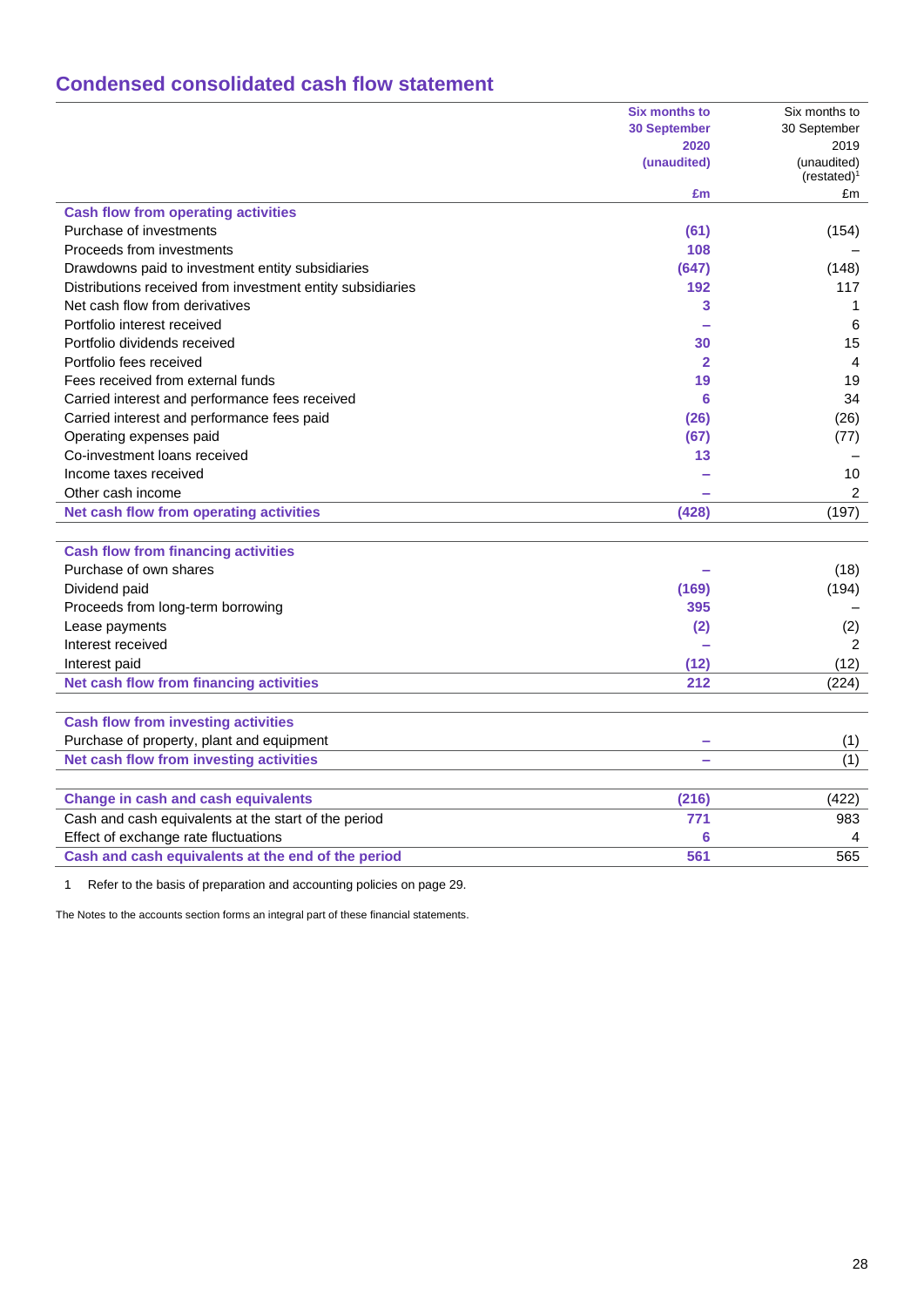# Notes to the condensed consolidated financial statements

# **Basis of preparation and accounting policies**

## **Compliance with International Financial Reporting Standards ("IFRS")**

The Half-year condensed consolidated financial statements of 3i Group plc have been prepared in accordance with the Disclosure Rules and Transparency Rules of the Financial Conduct Authority and IAS 34 Interim Financial Reporting as issued by the International Accounting Standards Board ('IASB') and as endorsed by the European Union. The Half-year condensed consolidated financial statements should be read in conjunction with the Annual report and accounts 2020. The accounting policies applied by 3i Group plc for the Half-year condensed consolidated financial statements are consistent with those described on pages 126 to 164 of the Annual report and accounts 2020. There was no change in the current period to the critical accounting estimates and judgements applied in 2020, which are stated on page 128 of the Annual report and accounts 2020.

The financial information for the year ended 31 March 2020 contained within this Half-year report does not constitute statutory accounts as defined in section 434 of the Companies Act 2006. The statutory accounts for the year to 31 March 2020, prepared under IFRS as endorsed by the EU, have been reported on by Ernst & Young LLP and delivered to the Registrar of Companies. The report of the Auditor on these statutory accounts was unqualified and did not contain a statement under section 498(2) or section 498(3) of the Companies Act 2006. At the 2020 AGM held on 25 June 2020 shareholders appointed KPMG LLP as the Company's new external auditor for the year ending 31 March 2021, in succession to Ernst & Young LLP.

In this Half year report, we have changed the presentation of the Condensed consolidated cash flow statement to present net cash flows from investment entity subsidiaries on a gross basis in two line items; Drawdowns paid to investment entity subsidiaries and Distributions received from investment entity subsidiaries. Presentation of the six months to September 2019 have been changed to reflect this split.

### **Going concern**

The Half-year condensed consolidated financial statements are prepared on a going concern basis and presented to the nearest million sterling (£m), the functional currency of the Group.

The Directors have made an assessment of going concern, taking into account the Group's current performance, and outlook, and performed additional analysis to support the going concern assessment considering the ongoing impact of the Covid-19 pandemic on the Group portfolio. The Group has maintained a conservative balance sheet structure for the past eight years, positioning the Group well to navigate the current uncertain business environment. As part of this assessment the Directors considered:

- an analysis of the Group's liquidity, solvency and regulatory capital position. The Group manages and monitors liquidity regularly, ensuring it is adequate and sufficient and is underpinned by its monitoring of investments, realisations, operating expenses and receipt of portfolio cash income. The Group successfully issued a bond of £400 million in June 2020. At 30 September 2020, liquidity remained strong at £1,087 million (31 March 2020: £1,245 million). Liquidity comprised of cash and deposits of £687 million (31 March 2020: £845 million) and undrawn facility of £400 million (31 March 2020: £400 million);
- the business review starting on page 6 reflects that to date, our portfolio has been resilient to the effects of the pandemic, but we continue to monitor developments closely particularly in the travel and automotive sectors. The approach to valuations was consistent with the normal valuation process and where needed we continue to apply judgement. At 30 September 2020 our portfolio companies exposed to the travel and automotive industries have been most negatively impacted by the Covid-19 pandemic and where required, we have assessed their ability to generate earnings and cash flows, and also the longer-term view of their ability to recover; and
- the operational resilience of the Group's critical functions includes the wellbeing of 3i's staff and the resilience of IT systems. Covid-19 has emphasised the importance of 3i and its portfolio companies' focus on keeping employees safe, motivated and able to continue to fulfil their roles effectively.

Having performed an assessment on going concern, the Directors consider it appropriate for the going concern basis to be adopted in preparing the Half-year report and condensed consolidated financial statements.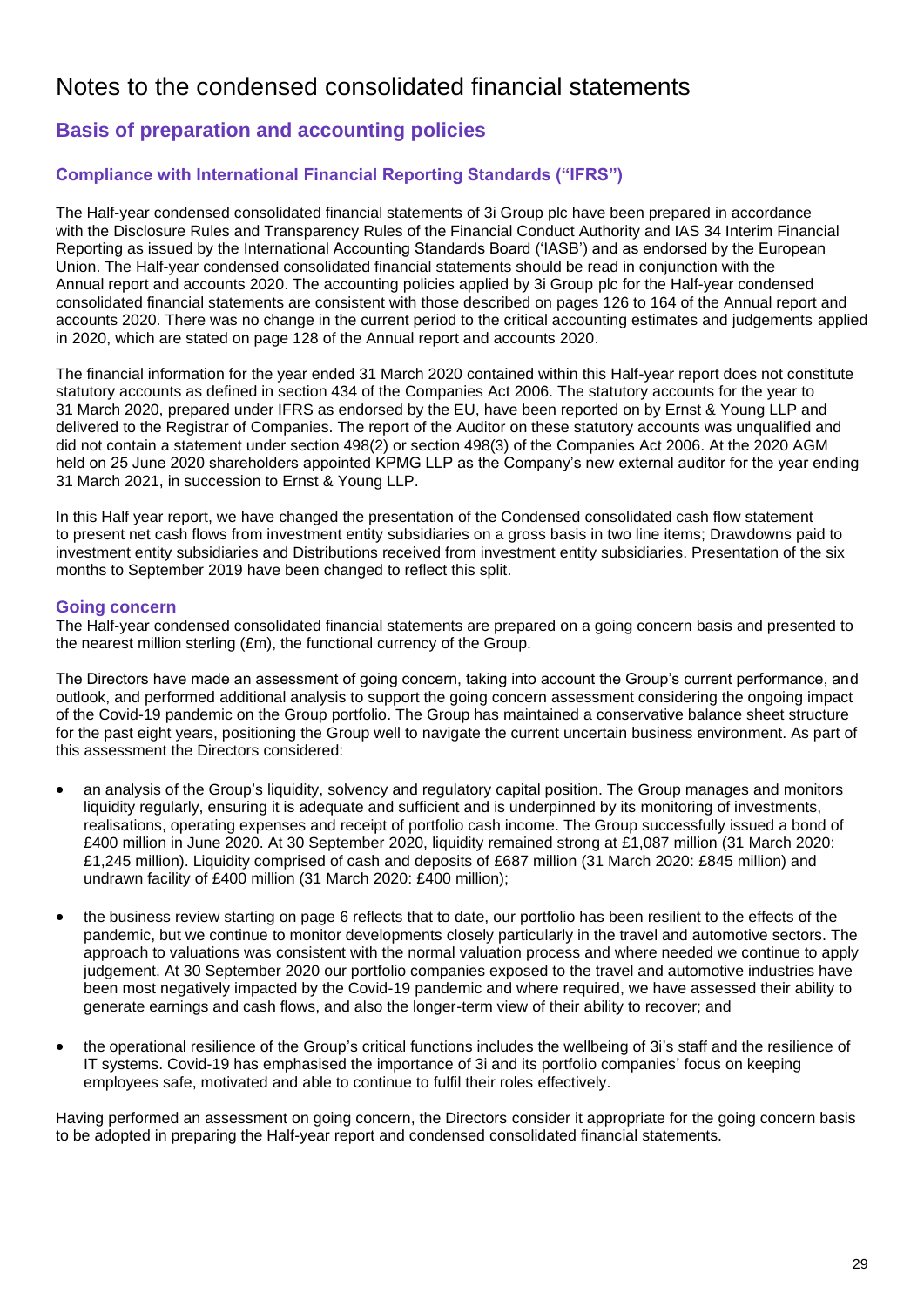### **1 Segmental analysis**

The tables below are presented on the Investment basis which is the basis used by the chief operating decision maker, the Chief Executive, to monitor the performance of the Group. A description of the Investment basis and a reconciliation of the Investment basis to the IFRS financial statements is provided on pages 19 to 24. Further detail on the Group's segmental analysis can be found on pages 130 to 132 of the Annual report and accounts 2020. The remaining Notes are prepared on an IFRS basis.

| <b>Investment basis</b>                                       |                |               |                       |                   |                    |
|---------------------------------------------------------------|----------------|---------------|-----------------------|-------------------|--------------------|
|                                                               | <b>Private</b> | Of which is   |                       |                   |                    |
|                                                               | <b>Equity</b>  | <b>Action</b> | <b>Infrastructure</b> | <b>Scandlines</b> | Total <sup>4</sup> |
| Six months to 30 September 2020                               | £m             | £m            | £m                    | £m                | £m                 |
| Realised profits over value on the disposal<br>of investments | 3              |               |                       |                   | 3                  |
| Unrealised profits on the revaluation                         |                |               |                       |                   |                    |
| of investments                                                | 1,071          | 644           | 127                   | $12 \,$           | 1,210              |
| Portfolio income                                              |                |               |                       |                   |                    |
| <b>Dividends</b>                                              | 43             |               | 14                    |                   | 57                 |
| Interest income from investment portfolio                     | 25             |               | 5                     |                   | 30                 |
| Fees receivable                                               | 6              |               |                       |                   | 6                  |
| Foreign exchange on investments                               | 97             | 89            | (16)                  | 11                | 92                 |
| Movement in the fair value of derivatives                     |                |               | 4                     | (8)               | (4)                |
| <b>Gross investment return</b>                                | 1,245          | 733           | 134                   | 15                | 1,394              |
| Fees receivable from external funds                           | $\overline{2}$ |               | 19                    |                   | 21                 |
| Operating expenses                                            | (36)           |               | (20)                  | (2)               | (58)               |
| Interest received                                             |                |               |                       |                   | (1)                |
| Interest paid                                                 |                |               |                       |                   | (23)               |
| Exchange movements                                            |                |               |                       |                   | (8)                |
| <b>Operating profit before carried interest</b>               |                |               |                       |                   | 1,325              |
| <b>Carried interest</b>                                       |                |               |                       |                   |                    |
| Carried interest and performance fees receivable              | (2)            |               |                       |                   | (2)                |
| Carried interest and performance fees payable                 | (61)           |               | (2)                   |                   | (63)               |
| <b>Operating profit</b>                                       |                |               |                       |                   | 1,260              |
| Income taxes                                                  |                |               |                       |                   |                    |
| Other comprehensive income                                    |                |               |                       |                   |                    |
| Re-measurements of defined benefit plans                      |                |               |                       |                   | (118)              |
| <b>Total return</b>                                           |                |               |                       |                   | 1,142              |
| <b>Net divestment/(investment)</b>                            |                |               |                       |                   |                    |
| Realisations <sup>1</sup>                                     | 82             |               |                       |                   | 82                 |
| Cash investment <sup>2</sup>                                  | (231)          |               | (2)                   |                   | (233)              |
|                                                               | (149)          | ۰             | (2)                   | -                 | (151)              |
| <b>Balance sheet</b>                                          |                |               |                       |                   |                    |
| Opening portfolio value at 1 April 2020                       | 6,552          | 3,536         | 1,117                 | 429               | 8,098              |
| Investment <sup>3</sup>                                       | 300            |               | 2                     |                   | 302                |
| Value disposed                                                | (80)           |               |                       | -                 | (80)               |
| Unrealised value movement                                     | 1,071          | 644           | 127                   | 12                | 1,210              |
| Other movement (including foreign exchange)                   | 47             | 89            | (10)                  | 11                | 48                 |
| <b>Closing portfolio value at 30 September 2020</b>           | 7,890          | 4,269         | 1,236                 | 452               | 9,578              |

1 Realised proceeds may differ from cash proceeds due to timing of receipts. During the period Private Equity received £105 million of cash proceeds which were recognised as realised proceeds in FY2020.

2 Investment per the segmental analysis is different to cash investment per the cashflow due to £31 million of syndication in Private Equity which was recognised in FY2020 and received in FY2021.

3 Includes capitalised interest and other non-cash investment.

4 The total is the sum of Private Equity, Infrastructure and Scandlines. "Of which is Action" is part of Private Equity.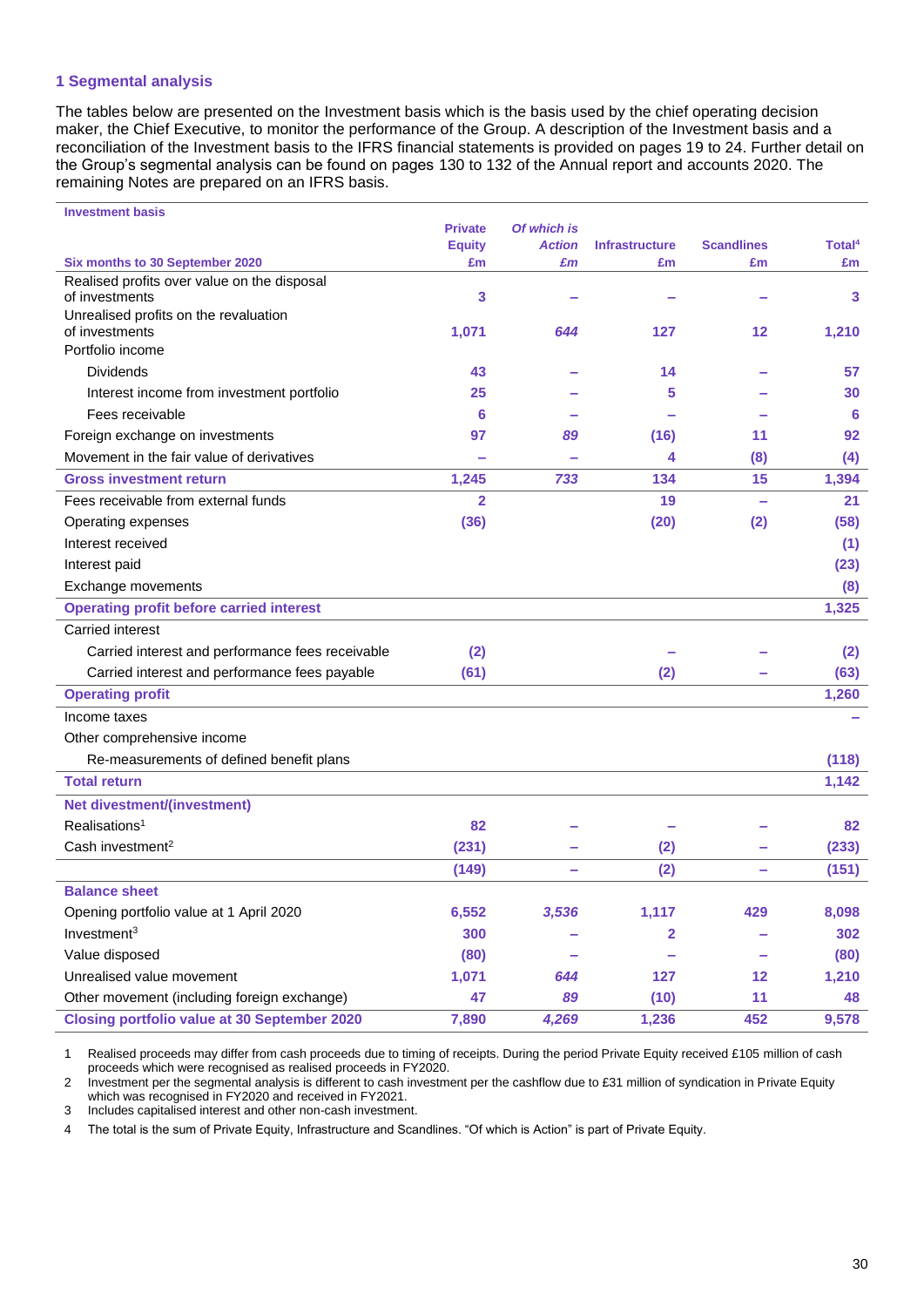## **1 Segmental analysis** continued

| Investment basis                                                               |         |             |                |                         |                    |
|--------------------------------------------------------------------------------|---------|-------------|----------------|-------------------------|--------------------|
|                                                                                | Private | Of which is |                |                         |                    |
|                                                                                | Equity  | Action      | Infrastructure | Scandlines <sup>2</sup> | Total <sup>3</sup> |
| Six months to 30 September 2019<br>Realised profits over value on the disposal | £m      | £m          | £m             | £m                      | £m                 |
| of investments                                                                 |         |             |                |                         |                    |
| Unrealised profits on the revaluation                                          |         |             |                |                         |                    |
| of investments                                                                 | 429     | 381         | 59             | 10                      | 498                |
| Portfolio income                                                               |         |             |                |                         |                    |
| <b>Dividends</b>                                                               | 5       |             | 12             | 27                      | 44                 |
| Interest income from investment portfolio                                      | 52      |             | 5              |                         | 57                 |
| Fees receivable                                                                | 4       |             |                |                         | 4                  |
| Foreign exchange on investments                                                | 176     | 71          | 17             | 16                      | 209                |
| Movement in the fair value of derivatives                                      |         |             | (5)            | (9)                     | (14)               |
| <b>Gross investment return</b>                                                 | 666     | 452         | 88             | 44                      | 798                |
| Fees receivable from external funds                                            | 1       |             | 22             |                         | 23                 |
| Operating expenses                                                             | (38)    |             | (21)           | (1)                     | (60)               |
| Interest received                                                              |         |             |                |                         | 2                  |
| Interest paid                                                                  |         |             |                |                         | (18)               |
| Exchange movements                                                             |         |             |                |                         | 1                  |
| Other income                                                                   |         |             |                |                         | 3                  |
| Operating profit before carried interest                                       |         |             |                |                         | 749                |
| Carried interest                                                               |         |             |                |                         |                    |
| Carried interest and performance fees receivable                               | 81      |             |                |                         | 81                 |
| Carried interest and performance fees payable                                  | (63)    |             | (5)            |                         | (68)               |
| <b>Operating profit</b>                                                        |         |             |                |                         | 762                |
| Income taxes                                                                   |         |             |                |                         | (1)                |
| Other comprehensive income                                                     |         |             |                |                         |                    |
| Re-measurements of defined benefit plans                                       |         |             |                |                         | 6                  |
| <b>Total return</b>                                                            |         |             |                |                         | 767                |
| Net divestment/(investment)                                                    |         |             |                |                         |                    |
| <b>Realisations</b>                                                            | 1       |             |                | 70                      | 71                 |
| Cash investment                                                                | (221)   | (60)        | (91)           |                         | (312)              |
|                                                                                | (220)   | (60)        | (91)           | 70                      | (241)              |
| <b>Balance sheet</b>                                                           |         |             |                |                         |                    |
| Opening portfolio value at 1 April 2019                                        | 6,023   | 2,731       | 1,001          | 529                     | 7,553              |
| Investment <sup>1</sup>                                                        | 289     | 60          | 91             |                         | 380                |
| Value disposed                                                                 | (1)     |             |                | (70)                    | (71)               |
| Unrealised value movement                                                      | 429     | 381         | 59             | 10                      | 498                |
| Other movement (including foreign exchange)                                    | 163     | $71$        | 12             | 16                      | 191                |
| Closing portfolio value at 30 September 2019                                   | 6,903   | 3,243       | 1,163          | 485                     | 8,551              |

1 Includes capitalised interest and other non-cash investment. £60 million investment in Action relates to the purchase of LP stakes in EFV.

2 During FY2020 Corporate Assets was renamed Scandlines, which is the only asset in that segment.

3 The total is the sum of Private Equity, Infrastructure and Scandlines. "Of which is Action" is part of Private Equity.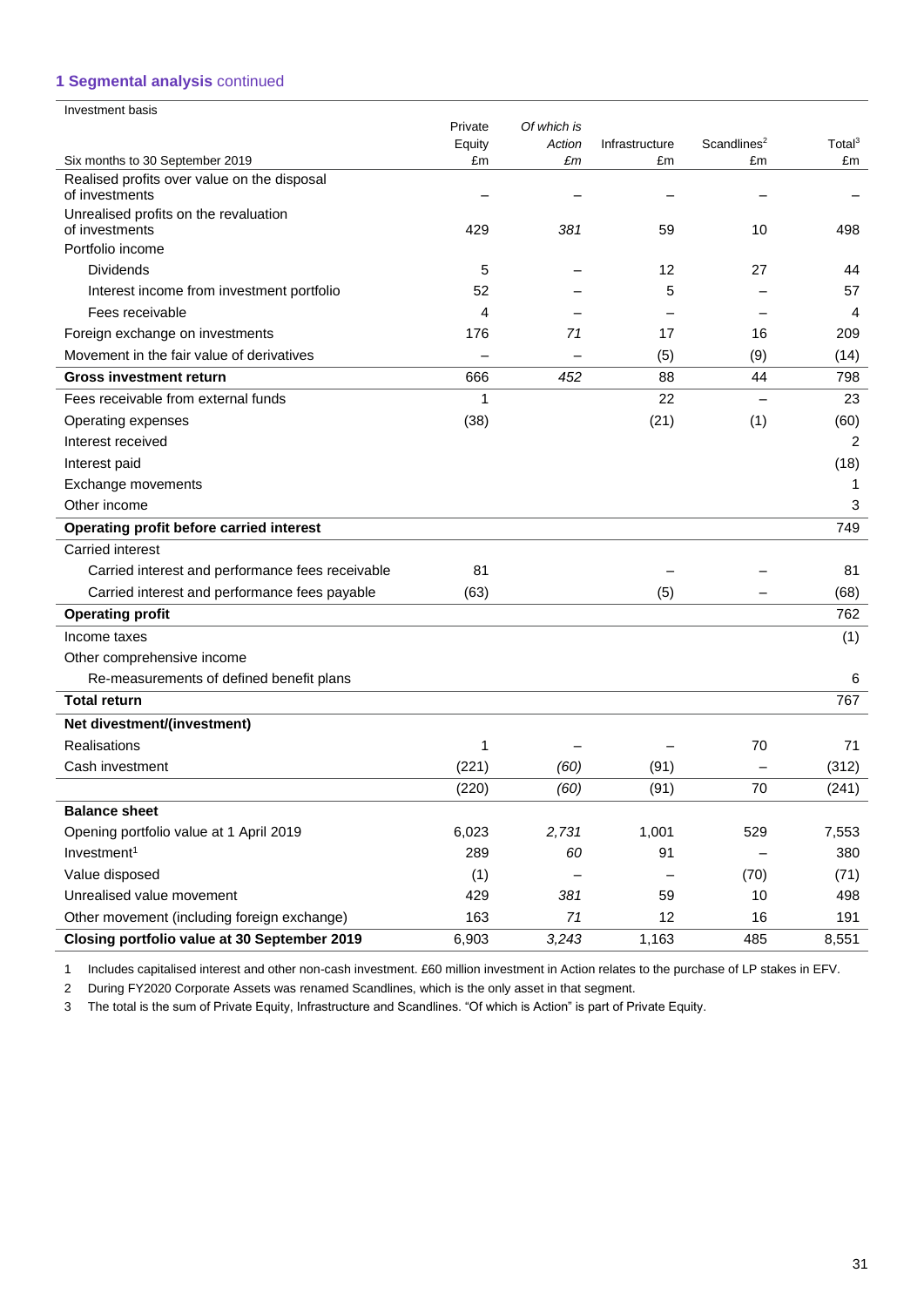# **2 Realised profits over value on the disposal of investments**

| Six months to 30 September 2020     | <b>Unquoted</b>    |              |
|-------------------------------------|--------------------|--------------|
|                                     | <b>investments</b> | <b>Total</b> |
|                                     | £m                 | £m           |
| Realisations                        | 5                  | 5            |
| Valuation of disposed investments   |                    |              |
|                                     | 5                  | 5            |
| Of which:                           |                    |              |
| - profit recognised on realisations | 5                  | 5            |
| - losses recognised on realisations |                    |              |
|                                     | 5                  | 5            |
| Six months to 30 September 2019     | Unquoted           |              |
|                                     | investments        | Total        |
|                                     | £m                 | £m           |
| <b>Realisations</b>                 |                    |              |

| Valuation of disposed investments   |  |
|-------------------------------------|--|
|                                     |  |
| Of which:                           |  |
| - profit recognised on realisations |  |
| - losses recognised on realisations |  |
|                                     |  |

## **3 Unrealised profits/(losses) on the revaluation of investments**

| Six months to 30 September 2020           | <b>Unquoted</b>    | Quoted             |              |
|-------------------------------------------|--------------------|--------------------|--------------|
|                                           | <b>investments</b> | <b>investments</b> | <b>Total</b> |
|                                           | Em                 | £m                 | £m           |
| Movement in the fair value of investments | 534                | 71                 | 605          |
| Of which:                                 |                    |                    |              |
| - unrealised gains                        | 549                | 71                 | 620          |
| - unrealised losses                       | (15)               |                    | (15)         |
|                                           | 534                | 71                 | 605          |
|                                           |                    |                    |              |
| Six months to 30 September 2019           | Unquoted           | Quoted             |              |
|                                           | investments        | investments        | Total        |
|                                           | £m                 | £m                 | £m           |
| Movement in the fair value of investments | 29                 | 33                 | 62           |
| Of which:                                 |                    |                    |              |
| - unrealised gains                        | 60                 | 33                 | 93           |
| - unrealised losses                       | (31)               |                    | (31)         |
|                                           | 29                 | 33                 | 62           |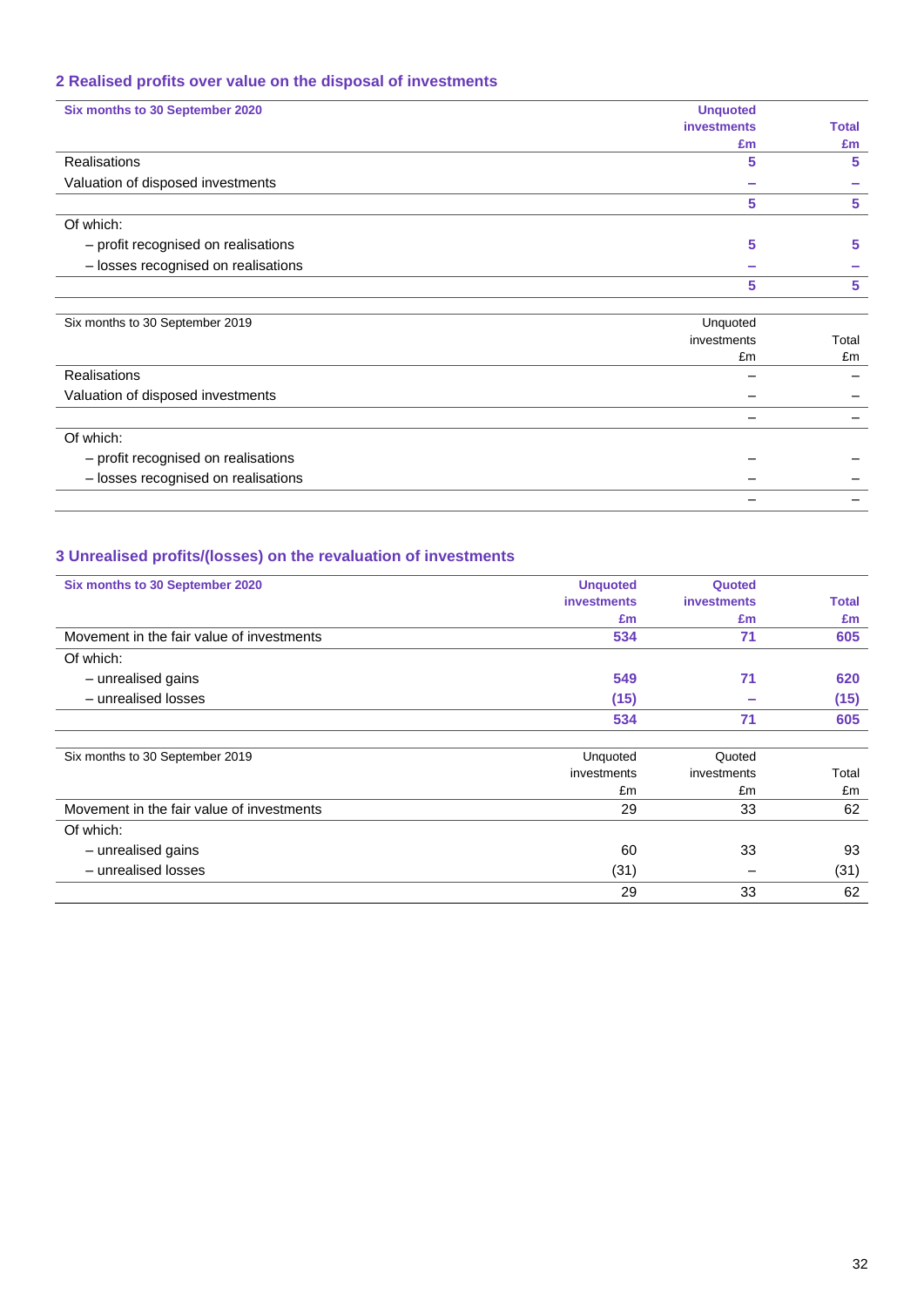### **4 Revenue**

Items from the Consolidated statement of comprehensive income which fall within the scope of IFRS 15 are included in the table below:

|                                                               | <b>Private</b> |                       |              |
|---------------------------------------------------------------|----------------|-----------------------|--------------|
|                                                               | <b>Equity</b>  | <b>Infrastructure</b> | <b>Total</b> |
| Six months to 30 September 2020                               | £m             | £m                    | £m           |
| Total revenue by geography <sup>1</sup>                       |                |                       |              |
| UK                                                            | (1)            | 17                    | 16           |
| Northern Europe                                               | 3              | $\mathbf{2}$          | 5            |
| North America                                                 | 2              |                       | 2            |
| Other                                                         | 3              |                       | 3            |
| Total                                                         | 7              | 19                    | 26           |
| <b>Revenue by type</b>                                        |                |                       |              |
| Fees receivable <sup>2</sup> from portfolio                   |                |                       |              |
| Fees receivable from external funds                           | $\overline{2}$ | 19                    | 21           |
| Carried interest and performance fees receivable <sup>2</sup> | (2)            |                       | (2)          |
| <b>Total</b>                                                  |                | 19                    | 26           |

|                                                               | Private |                |       |
|---------------------------------------------------------------|---------|----------------|-------|
|                                                               | Equity  | Infrastructure | Total |
| Six months to 30 September 2019                               | £m      | £m             | £m    |
| Total revenue by geography <sup>1</sup>                       |         |                |       |
| UK                                                            | 64      | 21             | 85    |
| Northern Europe                                               | 2       |                | 3     |
| North America                                                 | 3       |                | 3     |
| Total                                                         | 69      | 22             | 91    |
| <b>Revenue by type</b>                                        |         |                |       |
| Fees receivable <sup>2</sup> from portfolio                   | 5       |                | 5     |
| Fees receivable from external funds                           |         | 22             | 23    |
| Carried interest and performance fees receivable <sup>2</sup> | 63      |                | 63    |
| <b>Total</b>                                                  | 69      | 22             | 91    |

1 For fees receivable from external funds and carried interest and performance fees receivable the geography is based on the domicile of the fund.

2 Fees receivable and carried interest receivable above are different to the Investment basis figures included in Note 1. This is due to the fact that Note 1 is disclosed on the Investment basis and the table above is shown on the IFRS basis. For an explanation of the Investment basis and a reconciliation between Investment basis and IFRS basis see pages 19 to 24.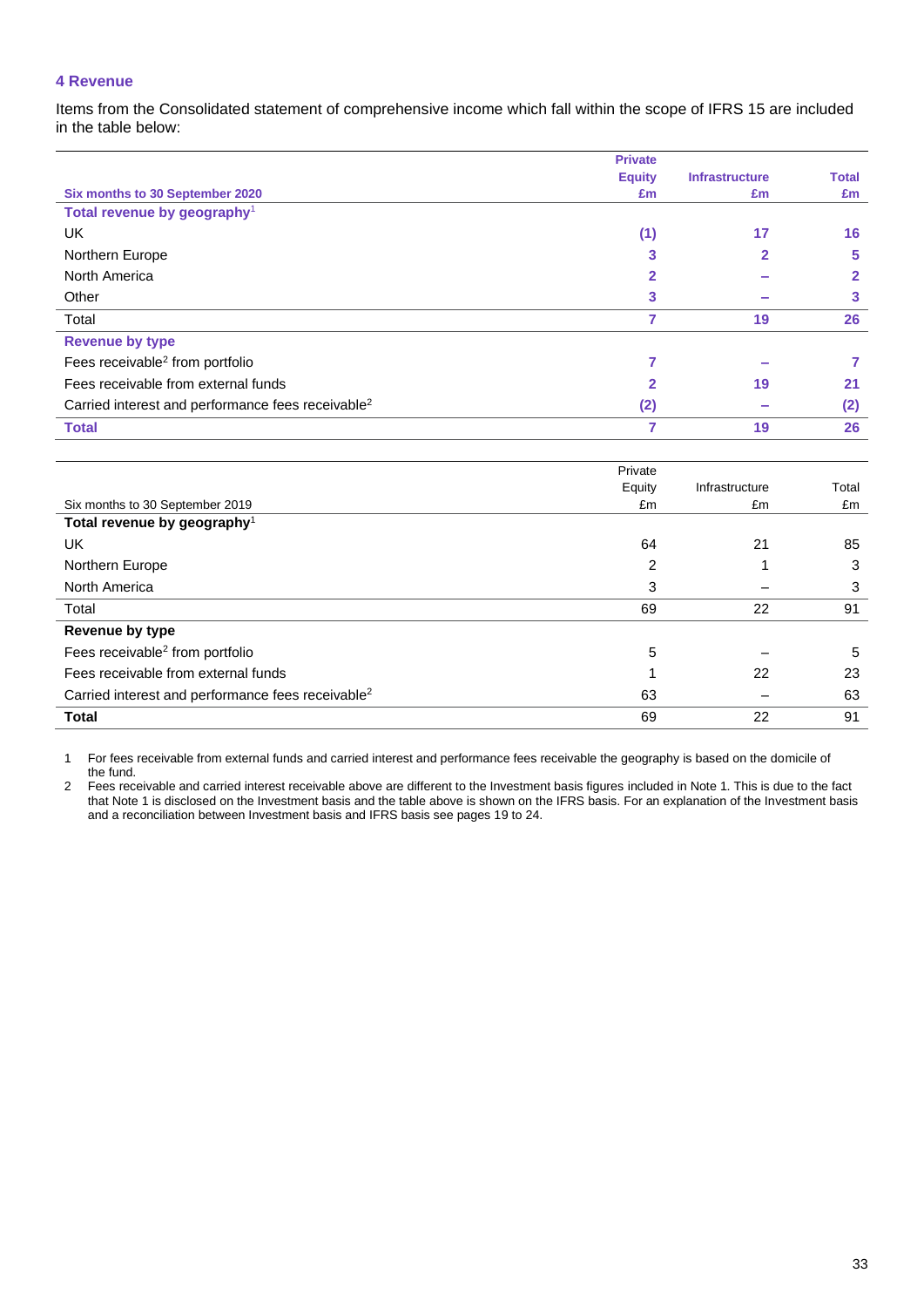### **5 Per share information**

The calculation of basic net assets per share is based on the net assets and the number of shares in issue. When calculating the diluted net assets per share, the number of shares in issue is adjusted for the effect of all dilutive share awards.

|                                                          | <b>30 September</b> | 31 March     |
|----------------------------------------------------------|---------------------|--------------|
|                                                          | 2020                | 2020         |
| Net assets per share (£)                                 |                     |              |
| Basic                                                    | 9.07                | 8.06         |
| <b>Diluted</b>                                           | 9.05                | 8.04         |
| Net assets (£m)                                          |                     |              |
| Net assets attributable to equity holders of the Company | 8,741               | 7,757        |
|                                                          |                     |              |
|                                                          | <b>30 September</b> | 31 March     |
|                                                          | 2020                | 2020         |
| Number of shares in issue                                |                     |              |
| Ordinary shares                                          | 973,129,833         | 973,074,585  |
| Own shares                                               | (9,028,495)         | (10,398,032) |
|                                                          | 964,101,338         | 962,676,553  |
| <b>Effect of dilutive potential ordinary shares</b>      |                     |              |
| Share awards                                             | 1,823,955           | 1,649,348    |
| <b>Diluted shares</b>                                    | 965,925,293         | 964,325,901  |

The calculation of basic earnings per share is based on the profit attributable to shareholders and the weighted average number of shares in issue. When calculating the diluted earnings per share, the weighted average number of shares in issue is adjusted for the effect of all dilutive share awards.

|                                                                     | 6 months        | 6 months        |
|---------------------------------------------------------------------|-----------------|-----------------|
|                                                                     | to 30 September | to 30 September |
|                                                                     | 2020            | 2019            |
| <b>Earnings per share (pence)</b>                                   |                 |                 |
| Basic                                                               | 130.1           | 78.4            |
| <b>Diluted</b>                                                      | 130.0           | 78.2            |
| Earnings (£m)                                                       |                 |                 |
| Profit for the period attributable to equity holders of the Company | 1.254           | 759             |

Basic earnings per share is calculated on weighted average shares in issue of 963,542,371 for the period to 30 September 2020 (2019: 968,015,436). Diluted earnings per share is calculated on diluted weighted average shares of 964,863,213 for the period to 30 September 2020 (2019: 970,176,172).

### **6 Dividends**

|                                     | 6 months to         | 6 months to         | 6 months to  | 6 months to  |
|-------------------------------------|---------------------|---------------------|--------------|--------------|
|                                     | <b>30 September</b> | <b>30 September</b> | 30 September | 30 September |
|                                     | 2020                | 2020                | 2019         | 2019         |
|                                     | pence               |                     | pence        |              |
|                                     | per share           | £m                  | per share    | £m           |
| Declared and paid during the period |                     |                     |              |              |
| Second dividend                     | 17.5                | 169                 | 20.0         | 194          |
|                                     | 17.5                | 169                 | 20.0         | 194          |
| Proposed first dividend             | 17.5                | 169                 | 17.5         | 169          |

The dividend can be paid out of either the capital reserve or the revenue reserve subject to the investment trust rules.

The distributable reserves of the parent company as at 31 March 2020 were £3,863 million (31 March 2019: £2,226 million) and the Board reviews the distributable reserves bi-annually, including consideration of any material changes since the most recent audited accounts, ahead of proposing any dividend. The Board also reviews the proposed dividends in the context of the requirements of being an approved investment trust. Shareholders are given the opportunity to approve the total dividend for the year at the Company's Annual General Meeting. Details of the Group's continuing viability and going concern can be found in the Risk management section on pages 48 to 59 of the Annual report and accounts 2020.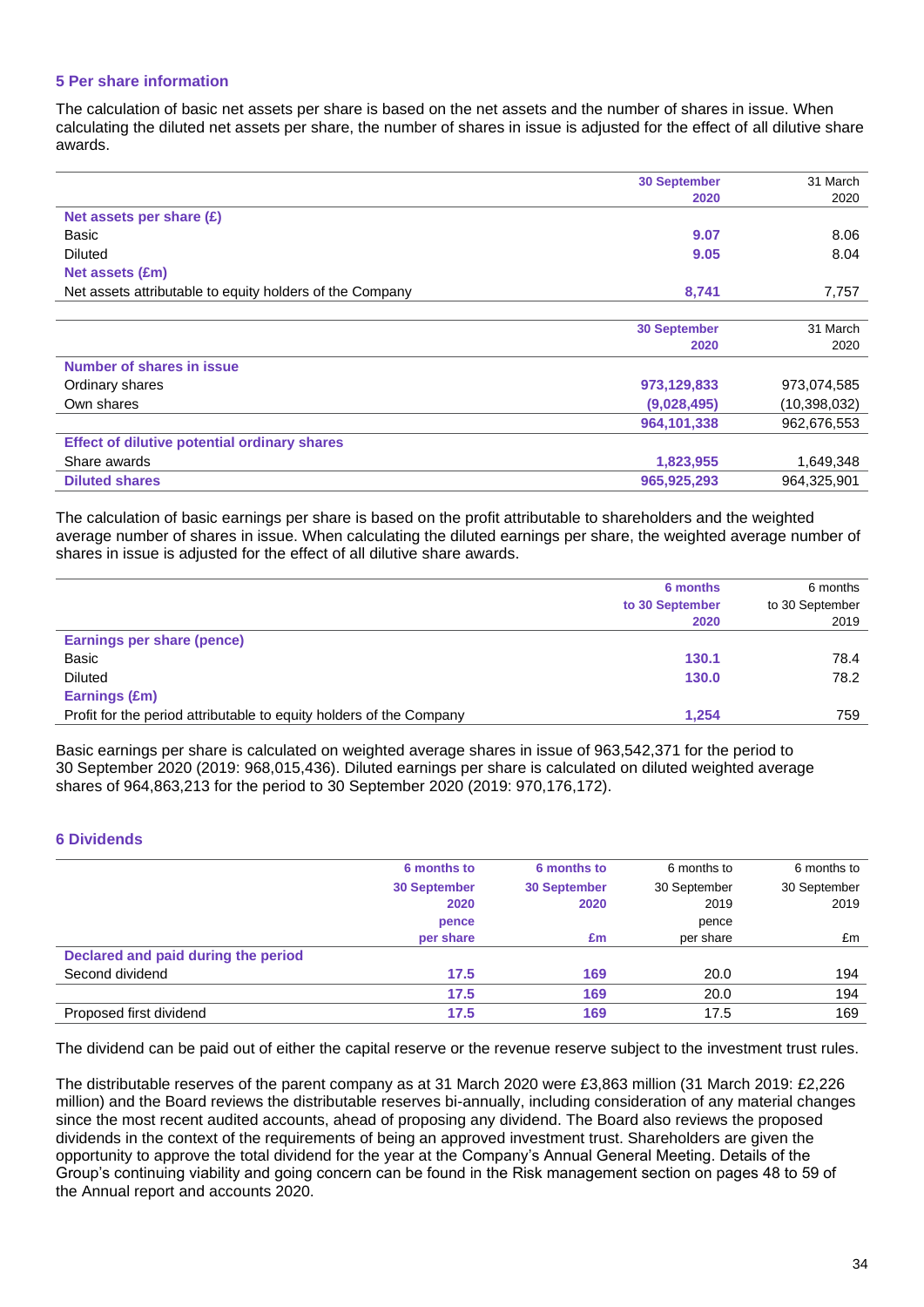## **7 Investment portfolio**

This section should be read in conjunction with Note 11 on page 139 of the Annual report and accounts 2020, which provides more detail about initial recognition and subsequent measurement of investments at fair value.

|                                                     | 6 months to       | Year to       |
|-----------------------------------------------------|-------------------|---------------|
|                                                     | 30 September 2020 | 31 March 2020 |
| Non-current                                         | £m                | £m            |
| Opening book value                                  | 3,454             | 1,662         |
| Additions                                           | 504               | 1,929         |
| - of which loan notes with nil value                | (20)              | (6)           |
| Disposals, repayments and write offs <sup>1</sup>   | (258)             | (142)         |
| Fair value movement <sup>2</sup>                    | 605               | (28)          |
| Other movements and net cash movements <sup>3</sup> | 25                | 39            |
| Closing book value                                  | 4,310             | 3,454         |
| Quoted investments                                  | 489               | 418           |
| Unquoted investments                                | 3,821             | 3,036         |
| Closing book value                                  | 4,310             | 3,454         |
|                                                     |                   |               |

1 Represents an intercompany transfer to investment entity subsidiaries for the six months to 30 September 2020.

2 All fair value movements relate to assets held at the end of the period.

3 Other movements includes the impact of foreign exchange.

The holding period of 3i's investment portfolio is on average greater than one year. For this reason, the portfolio is classified as non-current. It is not possible to identify with certainty investments that will be sold within one year.

Additions include cash investment of £61 million (31 March 2020: £650 million) and the transfer of assets of £423 million (31 March 2020: £1,251 million) from the Buyouts 10-12 partnerships which are classified as investment entity subsidiaries related to Action, and £20 million (31 March 2020: £28 million) in capitalised interest received by way of loan notes, of which £20 million (31 March 2020: £6 million) was written down in the period to nil.

Included within the Consolidated statement of comprehensive income is £10 million (31 March 2020: £37 million) of interest income. This comprised of nil capitalised interest as noted above (31 March 2020: £22 million), nil cash income (31 March 2020: £10 million) and the capitalisation of prior year accrued income and non-capitalised income of £10 million (31 March 2020: £5 million).

Quoted investments are classified as Level 1 in the fair value hierarchy and unquoted investments are classified as Level 3 in the fair value hierarchy; see Note 9 for details.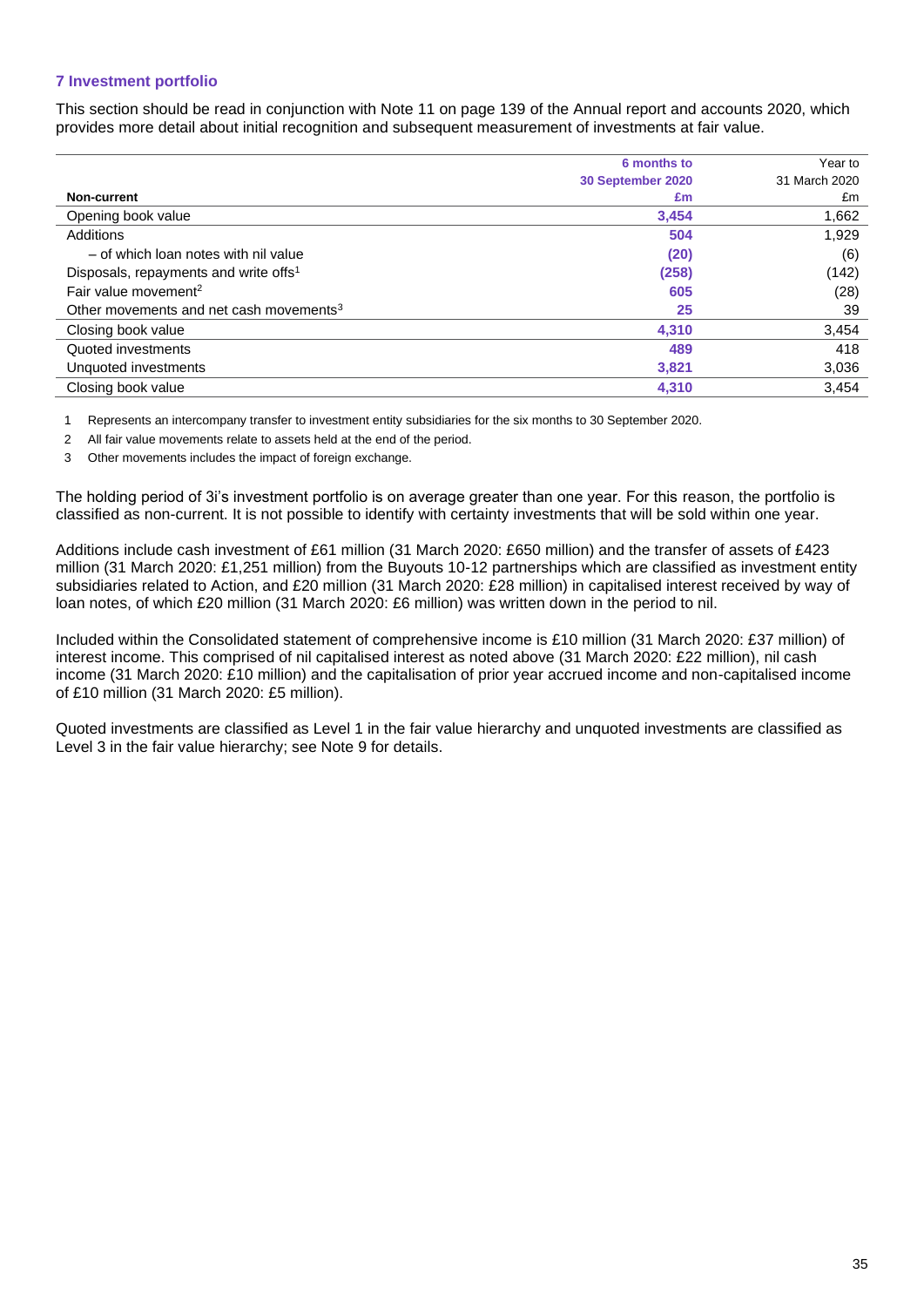### **8 Investments in investment entity subsidiaries**

Investments in investment entity subsidiaries are accounted for as financial instruments at fair value through profit and loss in accordance with IFRS 9. We determine that in the ordinary course of business, the net asset value of investment entity subsidiaries is considered to be the most appropriate to determine fair value. At each reporting period, we consider whether any additional fair value adjustments need to be made to the net asset value of the investment entity subsidiaries. These adjustments may be required to reflect market participants' considerations about fair value that may include, but are not limited to, liquidity and the portfolio effect of holding multiple investments within the investment entity subsidiary. There was no particular circumstance to indicate that a fair value adjustment was required and, after due consideration, we concluded that the net asset values were the most appropriate reflection of fair value at 30 September 2020.

### **Level 3 fair value reconciliation – investments in investment entity subsidiaries**

|                                                                      | 6 months to       | Year to       |
|----------------------------------------------------------------------|-------------------|---------------|
|                                                                      | 30 September 2020 | 31 March 2020 |
| Non-current                                                          | £m                | £m            |
| Opening fair value                                                   | 3,936             | 5.159         |
| Drawdowns and distributions to/(from) investment entity subsidiaries | 455               | (186)         |
| Fair value movement on investment entity subsidiaries                | 634               | 191           |
| Transfer of assets from investment entity subsidiaries <sup>1</sup>  | (154)             | (1,228)       |
| Closing fair value                                                   | 4.871             | 3,936         |

1 During the period the Company received a transfer of assets of £165 million (31 March 2020: £1,251 million) from investment entity subsidiaries relating to Action.

All investment entity subsidiaries are classified as Level 3 in the fair value hierarchy, see Note 9 for details.

A 5% movement in the closing fair value of investments in investment entity subsidiaries would have an impact of £244 million (31 March 2020: £197 million).

### **Restrictions**

3i Group plc, the ultimate parent company, receives dividend income from its subsidiaries. There are no restrictions on the ability to transfer funds from these subsidiaries to the Group at 30 September 2020. At 31 March 2020 a cash balance of £109 million was held in escrow in investment entity subsidiaries for carry payable paid in June 2020.

### **Support**

3i Group plc provides, where necessary, ongoing support to its investment entity subsidiaries for the purchase of portfolio investments.

### **9 Fair values of assets and liabilities**

This section should be read in conjunction with Note 13 on pages 141 to 143 of the Annual report and accounts 2020 which provides more detail about accounting policies adopted, the definitions of the three levels of fair value hierarchy, valuation methods used in calculating fair value, and the valuation framework which governs oversight of valuations. There have been no changes in the accounting policies adopted or the valuation methodologies used.

### **Valuation**

The Group classifies financial instruments measured at fair value according to the following hierarchy:

| Level   | <b>Fair value input description</b>                                                                                                              | <b>Financial instruments</b>                        |
|---------|--------------------------------------------------------------------------------------------------------------------------------------------------|-----------------------------------------------------|
| Level 1 | Quoted prices (unadjusted) from active markets                                                                                                   | Quoted equity instruments                           |
| Level 2 | Inputs other than quoted prices included in Level 1 that are observable<br>either directly (ie as prices) or indirectly (ie derived from prices) | Derivative financial instruments                    |
| Level 3 | Inputs that are not based on observable market data                                                                                              | Unquoted equity instruments and<br>loan instruments |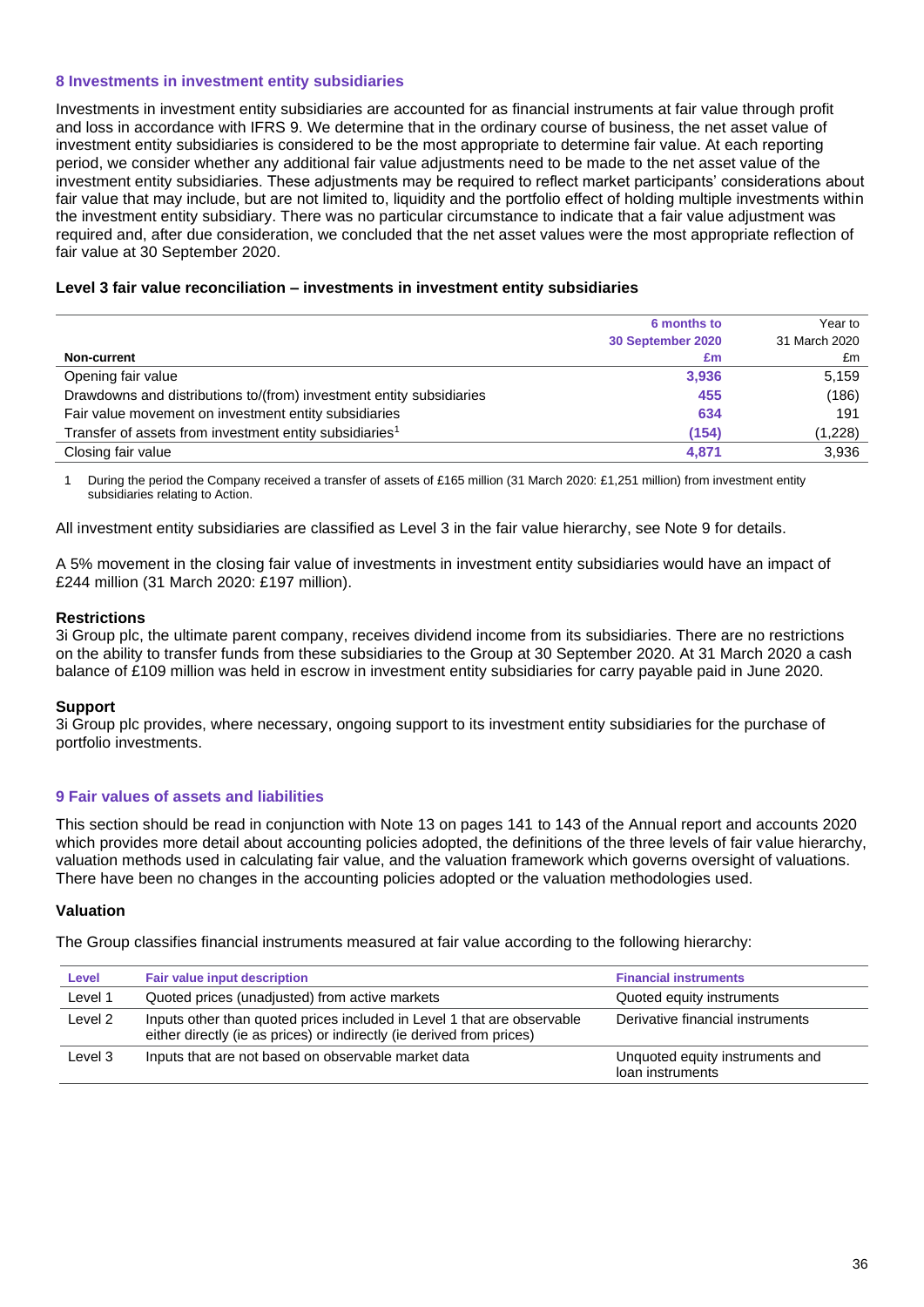### **9 Fair values of assets and liabilities** continued

The table below shows the classification of financial instruments held at fair value into the valuation hierarchy at 30 September 2020:

|                                  | As at 30 September 2020  |                          |                    |              |         | As at 31 March 2020 |                          |       |
|----------------------------------|--------------------------|--------------------------|--------------------|--------------|---------|---------------------|--------------------------|-------|
|                                  | Level 1                  | Level <sub>2</sub>       | Level <sub>3</sub> | <b>Total</b> | Level 1 | Level 2             | Level 3                  | Total |
|                                  | £m                       | £m                       | £m                 | £m           | £m      | £m                  | £m                       | £m    |
| <b>Assets</b>                    |                          |                          |                    |              |         |                     |                          |       |
| Quoted investments               | 489                      | $\overline{\phantom{a}}$ |                    | 489          | 418     |                     | $\overline{\phantom{0}}$ | 418   |
| Unquoted investments             | ۰                        | $\sim$                   | 3,821              | 3,821        |         | -                   | 3,036                    | 3,036 |
| Investments in investment entity |                          |                          |                    |              |         |                     |                          |       |
| subsidiaries                     | $\overline{\phantom{a}}$ | $\overline{\phantom{a}}$ | 4,871              | 4,871        |         | -                   | 3,936                    | 3,936 |
| Other financial assets           | ۰                        | 5                        | 33                 | 38           |         | 13                  | 44                       | 57    |
| <b>Liabilities</b>               |                          |                          |                    |              |         |                     |                          |       |
| Other financial liabilities      | $\equiv$                 | (4)                      |                    | (4)          | —       | (4)                 | $\overline{\phantom{0}}$ | (4)   |
| <b>Total</b>                     | 489                      |                          | 8.725              | 9.215        | 418     | 9                   | 7.016                    | 7,443 |

We determine that in the ordinary course of business, the net asset value of an investment entity subsidiary is considered to be the most appropriate to determine fair value. The underlying portfolio is valued under the same methodology as directly held investments, with any other assets or liabilities within investment entity subsidiaries held at their carrying value considered to be their fair value. Note 8 details the Directors' considerations about the fair value of the investment entity subsidiaries.

The fair values of the Group's financial assets and liabilities not held at fair value, are not materially different from their carrying values, with the exception of loans and borrowings. The fair value of loans and borrowings is £1,152 million (31 March 2020: £671 million), determined with reference to their published market prices. The carrying value of the loans and borrowings is £975 million (31 March 2020: £575 million) and accrued interest payable (included within trade and other payables) is £20 million (31 March 2020: £8 million).

### **Level 3 fair value reconciliation – unquoted investments**

|                                                      | Six months to       | Year to  |
|------------------------------------------------------|---------------------|----------|
|                                                      | <b>30 September</b> | 31 March |
|                                                      | 2020                | 2020     |
|                                                      | £m                  | £m       |
| Opening fair value                                   | 3,036               | 1,193    |
| Additions                                            | 504                 | 1,929    |
| - of which loan notes with nil value                 | (20)                | (6)      |
| Disposals and repayments and write-offs <sup>1</sup> | (258)               | (142)    |
| Fair value movement <sup>2</sup>                     | 534                 | 20       |
| Other movements and net cash movements <sup>3</sup>  | 25                  | 42       |
| <b>Closing fair value</b>                            | 3,821               | 3,036    |

1 Represents an intercompany transfer to investment entity subsidiaries for the six months to 30 September 2020.

2 All fair value movements relate to assets held at the end of the period.

3 Other movements includes the impact of foreign exchange and accrued interest.

Unquoted investments valued using Level 3 inputs also had the following impact on the Consolidated statement of comprehensive income: realised profits over value on disposal of investment of £5 million (September 2019: nil), dividend income of £22 million (September 2019: £6 million) and foreign exchange gains of £19 million (September 2019: £42 million).

Level 3 inputs are sensitive to assumptions made when ascertaining fair value as described in the 'Portfolio valuation – an explanation' section on pages 177 to 178 of the Annual report and accounts 2020. On an IFRS basis, of the unquoted assets held at 30 September 2020 classified as Level 3, 90% (31 March 2020: 33%) were valued using a multiple of earnings and the remaining 10% (31 March 2020: 67%) were valued using alternative valuation methodologies. Of the underlying portfolio held by investment entity subsidiaries, 85% (31 March 2020: 41%) were valued using a multiple of earnings and the remaining 15% (31 March 2020: 59%) were valued using alternative valuation methodologies.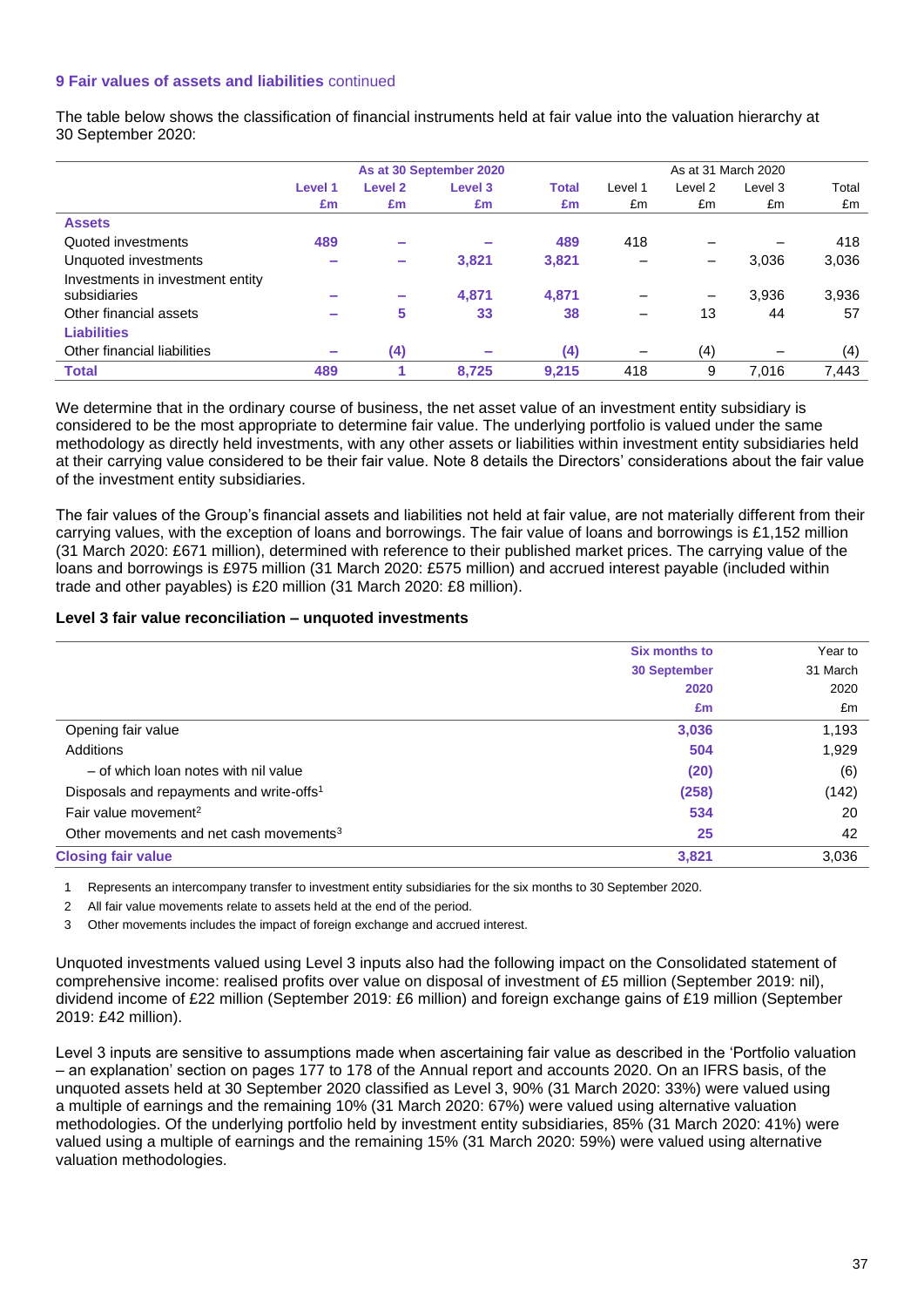### **9 Fair values of assets and liabilities** continued

Assets move between Level 1 and Level 3 when an unquoted equity investment lists on a quoted market exchange. There were no transfers into or out of Level 3 in the period. In the six months to 30 September 2020, four assets changed valuation basis, two moving to an imminent sales basis, one moving from an earnings-based valuation to a DCF and one moving from fair value to an earnings-based valuation. The changes in valuation methodology in the period reflect our view of the most appropriate method to determine the fair value of the four assets at 30 September 2020. Further information can be found in the Private Equity and Infrastructure sections of the Business and Financial review starting on page 6.

**Earnings multiple** is the main assumption applied to an earnings-based valuation. The multiple is derived from comparable listed companies or relevant market transaction multiples. Companies in the same industry and geography and, where possible, with a similar business model and profile are selected and multiples are then adjusted for factors including liquidity risk, growth potential and relative performance. They are also adjusted to represent our longer-term view of performance through the cycle or our exit assumptions. This continues to be an important exercise given the market volatility we have seen as a result of the Covid-19 pandemic in the six months to 30 September 2020.

The pre-discount multiple used to value the portfolio ranged between 9.0x and 18.95x (31 March 2020: 8.0x and 14.5x).

If the multiple used to value each unquoted investment valued on an earnings multiple basis as at 30 September 2020 decreased by 5%, the investment portfolio value would decrease by £221 million (31 March 2020: £68 million) or 5% (31 March 2020: 2%). If the same sensitivity was applied to the underlying portfolio held by investment entity subsidiaries, this would have a negative value impact of £292 million (31 March 2020: £148 million) or 6% (31 March 2020: 3%).

If the multiple increased by 5% then the investment portfolio value would increase by £215 million (31 March 2020: £68 million) or 5% (31 March 2020: 2%). If the same sensitivity was applied to the underlying portfolio held by investment entity subsidiaries, this would have a positive value impact of £281 million (31 March 2020: £148 million) or 5% (31 March 2020: 3%).

**Earnings** – Earnings multiples are applied to the earnings of a portfolio company to determine the enterprise value. Earnings are usually obtained from the management accounts of the portfolio company and where necessary, are adjusted for non-recurring items such as restructuring expenses or significant corporate actions, and, in exceptional cases, run rate adjustments to arrive at maintainable earnings. At 30 September 2020, for most of the portfolio we used the last twelve months earnings to 30 June 2020 or forecast earnings. In a small number of assets we used maintainable earnings reflecting the impact of Covid-19. Action was valued on run-rate earnings.

**Alternative valuation methodologies** – There are a number of alternative investment valuation methodologies used by the Group, for reasons specific to individual assets. The details of such valuation methodologies, and inputs that are used, are given in the Portfolio valuation – an explanation section on pages 177 to 178 of the Annual report and accounts 2020.

Each methodology is used for a proportion of assets by value, and at 30 September 2020 the following techniques were used under an IFRS basis: nil transaction value (31 March 2020: 55%), 8% DCF (31 March 2020: 10%) and 2% other (31 March 2020: 2%).

If the value of all of the investments valued under alternative methodologies moved by 5%, this would have an impact on the investment portfolio value of £19 million (31 March 2020: £101 million) or 1% (31 March 2020: 3%). If the same sensitivity was applied to the underlying portfolio held by investment entity subsidiaries, this would have a value impact of £36 million (31 March 2020: £126 million) or 1% (31 March 2020: 3%).

### **10 Contingent liabilities**

The Company has provided a guarantee to the Trustees of the 3i Group Pension Plan in respect of liabilities of 3i plc to the Plan. 3i plc is the sponsor of the 3i Group Pension Plan. On 4 April 2012 the Company transferred eligible assets (£150 million of ordinary shares in 3i Infrastructure plc) as defined by the agreement to a wholly owned subsidiary of the Group. The Company will retain all income and capital rights in relation to the 3i Infrastructure plc shares, as eligible assets, unless the Company becomes insolvent or fails to comply with material obligations in relation to the agreement with the Trustees, all of which are under its control. The fair value of eligible assets held by this subsidiary at 30 September 2020 was £289 million (31 March 2020: £247 million).

At 30 September 2020, there was no material litigation outstanding against the Company or any of its subsidiary undertakings.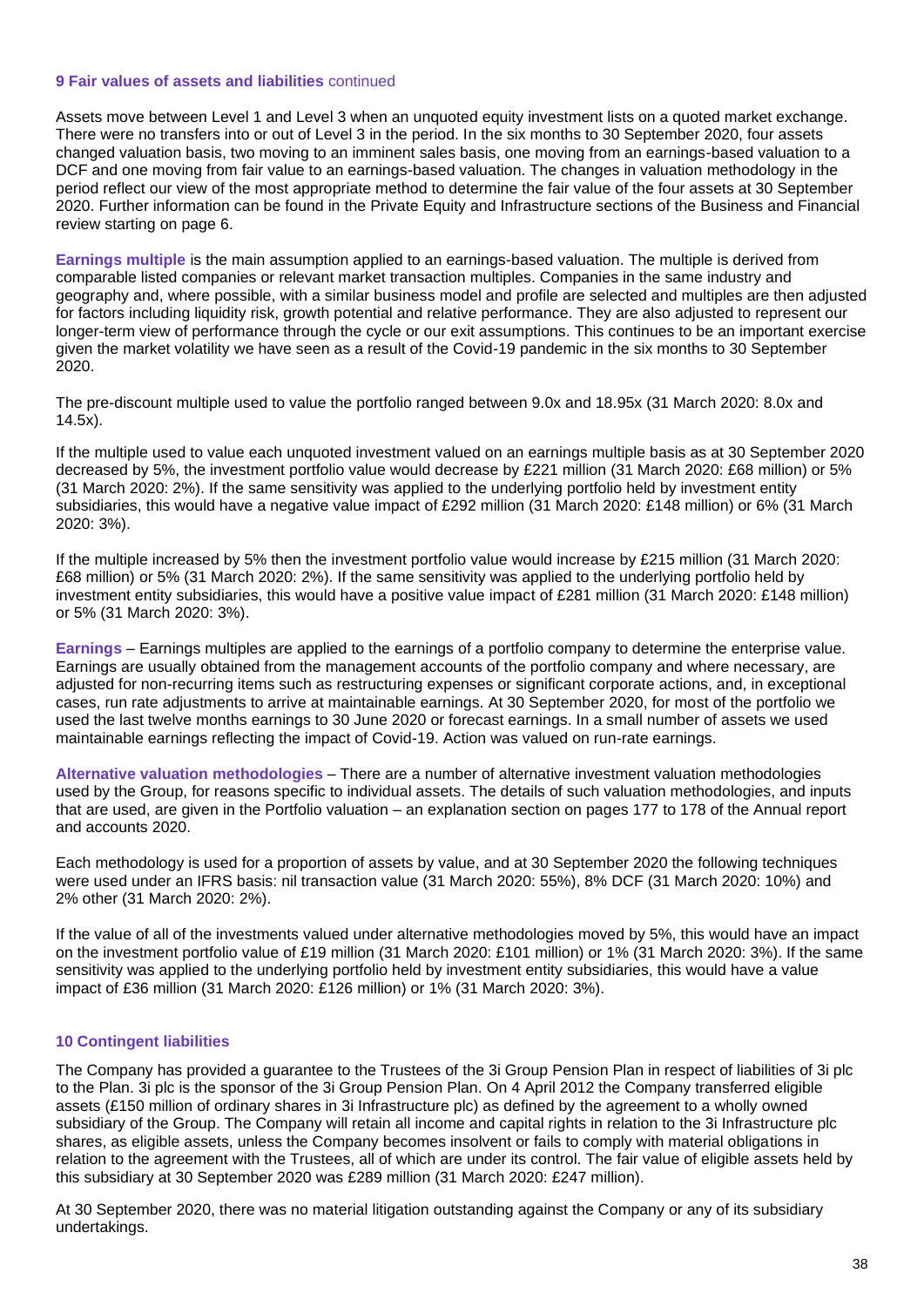### **11 Related parties**

All related party transactions that took place in the six months ending 30 September 2020 are consistent in nature with the disclosures in Note 29 on pages 158 to 160 of the Annual report and accounts 2020. Related party transactions which took place in the period and materially affected performance or the financial position of the Group, together with any material changes in related party transactions as described in the Annual report and accounts 2020 that could materially affect the performance or the financial position of the Group are detailed below.

### **Investments**

The Group makes investments in the equity of unquoted and quoted investments where it does not have control but may be able to participate in the financial and operating policies of that company. IFRS presumes that it is possible to exert significant influence when the equity holding is greater than 20%. The Group has taken the investment entity exception as permitted by IFRS 10 and has not equity accounted for these investments, in accordance with IAS 28, but they are related parties. The total amounts included for investments where the Group has significant influence but not control are as follows:

| Consolidated statement of comprehensive income             | <b>Six months to</b> | Six months to |
|------------------------------------------------------------|----------------------|---------------|
|                                                            | 30 September         | 30 September  |
|                                                            | 2020                 | 2019          |
|                                                            | £m                   | £m            |
| Realised profits over value on the disposal of investments | 5                    |               |
| Unrealised profits on the revaluation of investments       | 67                   | 18            |
| Portfolio income                                           | 9                    | 5             |
| Consolidated statement of financial position               | 30 September         | 31 March      |
|                                                            | 2020                 | 2020          |
|                                                            | £m                   | £m            |
| Unquoted investments                                       | 421                  | 354           |

### **Management arrangements**

The Group acted as Investment Manager to 3i Infrastructure plc ("3iN"), which is listed on the London Stock Exchange, for the period to 30 September 2020. The following amounts have been recognised in respect of the management and advisory relationship:

| Consolidated statement of comprehensive income       | <b>Six months to</b> | Six months to |  |
|------------------------------------------------------|----------------------|---------------|--|
|                                                      | <b>30 September</b>  | 30 September  |  |
|                                                      | 2020                 | 2019          |  |
|                                                      | £m                   | £m            |  |
| Unrealised profits on the revaluation of investments | 71                   | 33            |  |
| <b>Dividends</b>                                     | 8                    |               |  |
| Fees receivable from external funds                  | 12                   | 16            |  |
| Consolidated statement of financial position         | <b>30 September</b>  | 31 March      |  |
|                                                      | 2020                 | 2020          |  |
|                                                      | £m                   | £m            |  |
| Quoted equity investments                            | 489                  | 418           |  |
| Performance fees receivable                          |                      | 6             |  |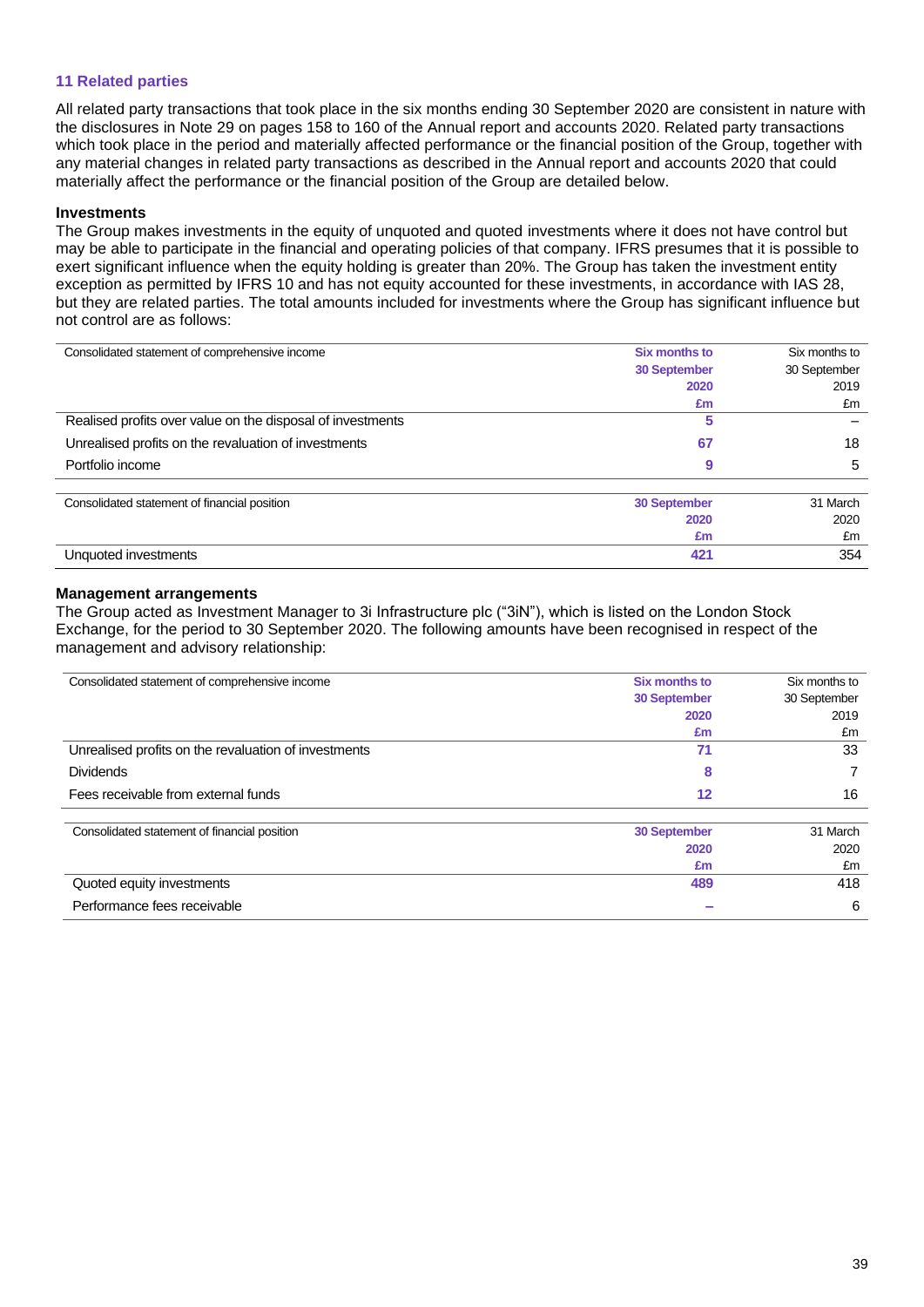### **12 Retirement benefits**

The Group operates a final salary defined benefit plan for qualifying employees of its subsidiaries in the UK ("the Plan"). The Plan is approved by HMRC for tax purposes and is operated separately from the Group and managed by an independent set of Trustees, whose appointment and powers are determined by the Plan's documentation.

During the period, the Plan's Trustees completed a £650 million buy-in transaction with Legal & General. This insurance policy, alongside previous bulk annuity contracts entered into with Pension Insurance Corporation and Legal & General in March 2017 and February 2019 respectively, means that the Plan benefits are now fully insured through buy-in policies. The Plan's Trustees have yet to conclude on the timeframe for any potential buyout. Consequently, for the purposes of IAS19, the buy-in transaction is not considered to be a settlement, and the purchase of this further insurance policy is treated as an investment decision by the Plan's Trustees. Accordingly, at 30 September 2020, the IAS 19 Plan surplus was £57 million (31 March 2020: £173 million) which included a total remeasurement loss recognised in other comprehensive income of £118 million (September 2019: £6 million gain) and interest income recognised in the Consolidated statement of comprehensive income of £2 million (September 2019: £2 million).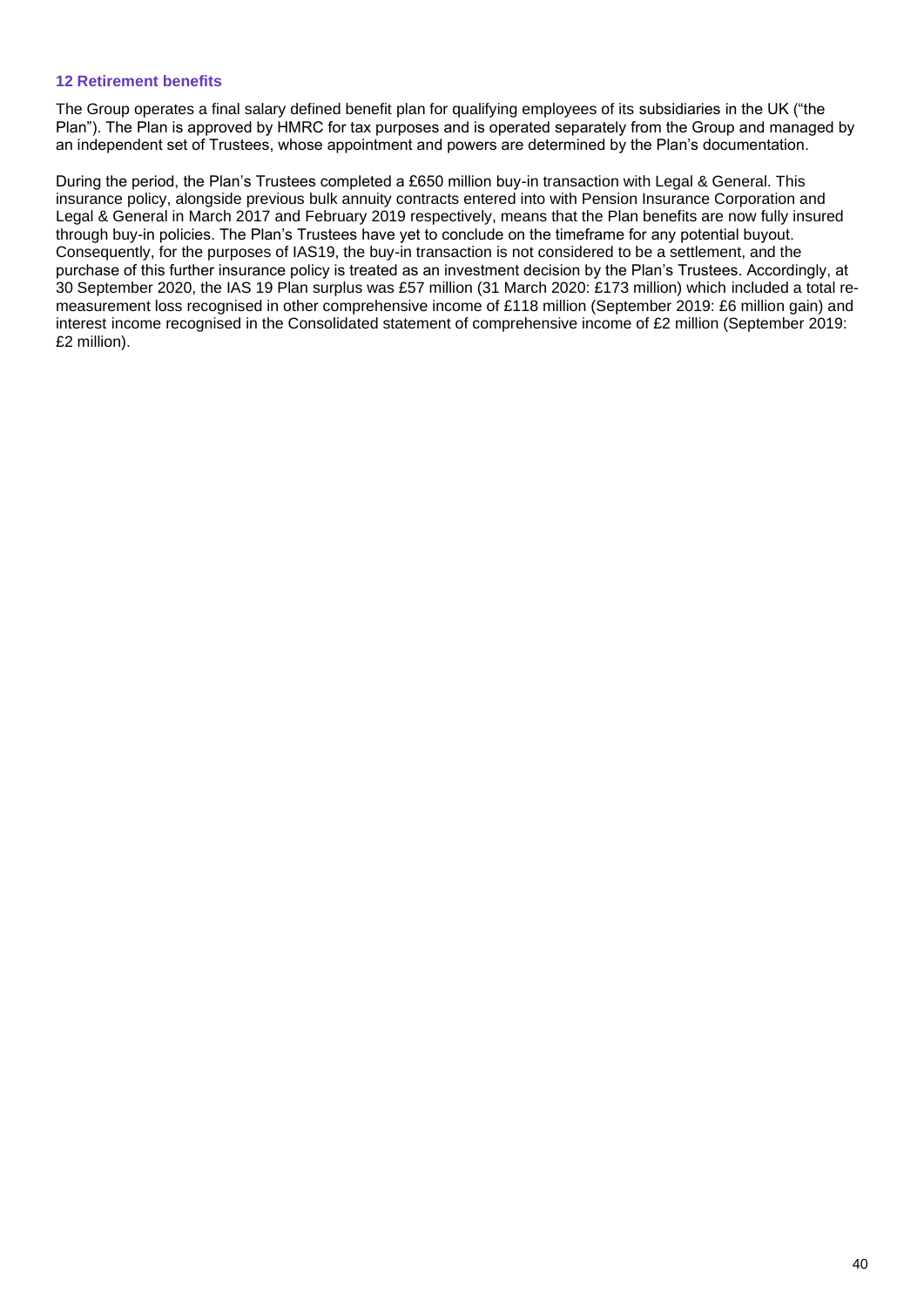# Independent review report to 3i Group plc

## **Conclusion**

We have been engaged by the company to review the condensed set of financial statements in the half-yearly financial report for the six months ended 30 September 2020 which comprises the Condensed consolidated statement of comprehensive income, the Condensed consolidated statement of financial position, the Condensed consolidated statement of changes in equity, the Condensed consolidated cash flow statement and the related explanatory notes.

Based on our review, nothing has come to our attention that causes us to believe that the condensed set of financial statements in the half-yearly financial report for the six months ended 30 September 2020 is not prepared, in all material respects, in accordance with IAS 34 Interim Financial Reporting as adopted by the EU and the Disclosure Guidance and Transparency Rules ("the DTR") of the UK's Financial Conduct Authority ("the UK FCA").

## **Scope of review**

We conducted our review in accordance with International Standard on Review Engagements (UK and Ireland) 2410 Review of Interim Financial Information Performed by the Independent Auditor of the Entity issued by the Auditing Practices Board for use in the UK. A review of interim financial information consists of making enquiries, primarily of persons responsible for financial and accounting matters, and applying analytical and other review procedures. We read the other information contained in the half-yearly financial report and consider whether it contains any apparent misstatements or material inconsistencies with the information in the condensed set of financial statements.

A review is substantially less in scope than an audit conducted in accordance with International Standards on Auditing (UK) and consequently does not enable us to obtain assurance that we would become aware of all significant matters that might be identified in an audit. Accordingly, we do not express an audit opinion.

## **Directors' Responsibilities**

The half-yearly financial report is the responsibility of, and has been approved by, the directors. The directors are responsible for preparing the half-yearly financial report in accordance with the DTR of the UK FCA.

As disclosed in 'Basis of preparation and accounting policies', the annual financial statements of the group are prepared in accordance with International Financial Reporting Standards as adopted by the EU. The directors are responsible for preparing the condensed set of financial statements included in the half-yearly financial report in accordance with IAS 34 as adopted by the EU.

## **Our Responsibility**

Our responsibility is to express to the company a conclusion on the condensed set of financial statements in the half-yearly financial report based on our review.

### **The purpose of our review work and to whom we owe our responsibilities**

This report is made solely to the company in accordance with the terms of our engagement to assist the company in meeting the requirements of the DTR of the UK FCA. Our review has been undertaken so that we might state to the company those matters we are required to state to it in this report and for no other purpose. To the fullest extent permitted by law, we do not accept or assume responsibility to anyone other than the company for our review work, for this report, or for the conclusions we have reached.

Jonathan Mills **For and on behalf of KPMG LLP** Chartered Accountants 15 Canada Square London E14 5GL

11 November 2020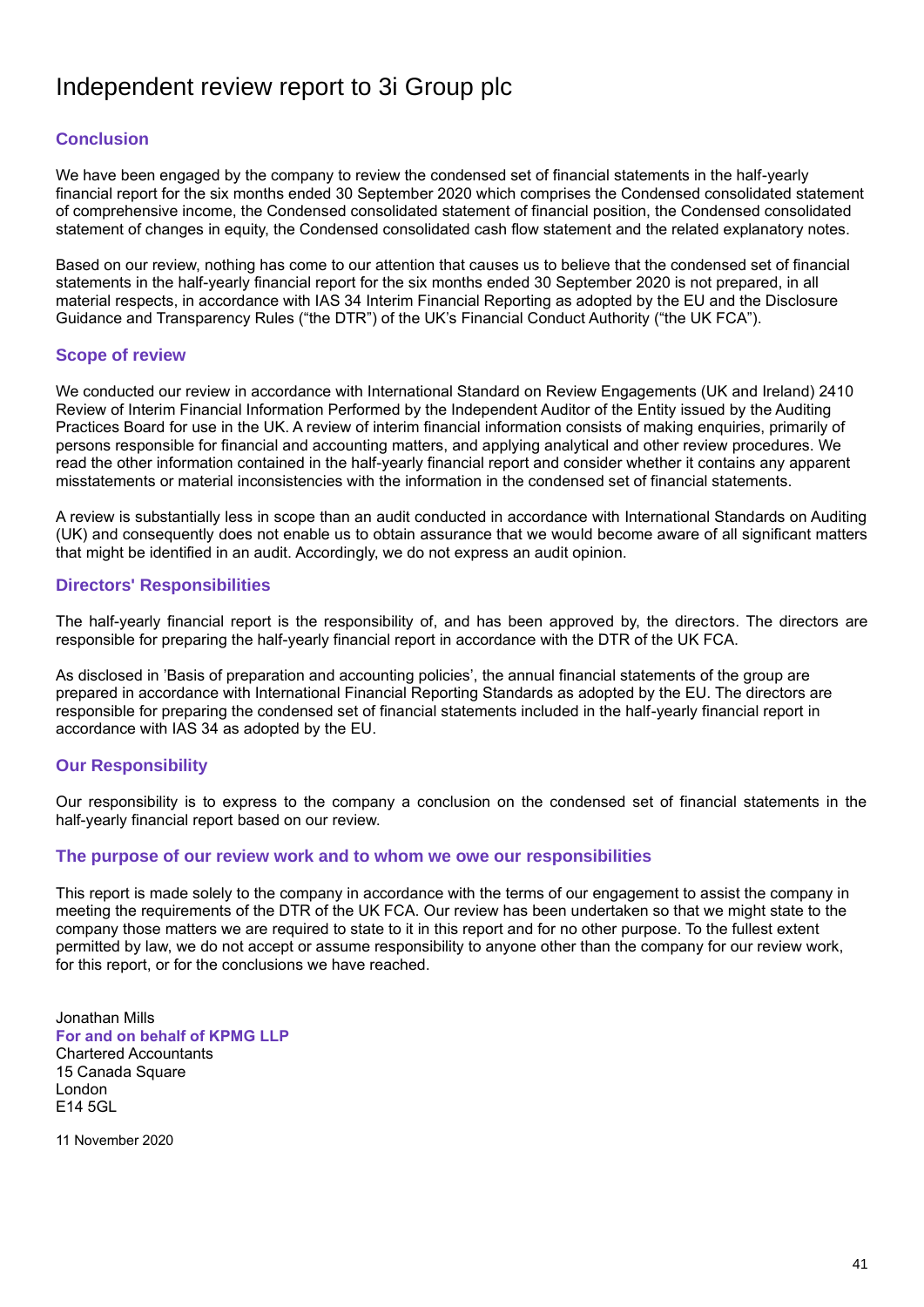# Statement of Directors' responsibilities

The Directors, who are required to prepare the financial statements on a going concern basis unless it is not appropriate, are satisfied that the Group has the resources to continue in business for the foreseeable future. In making this assessment, the Directors have considered information relating to present and future conditions, including future projections of profitability and cash flows.

The Directors confirm that to the best of their knowledge:

- a) the condensed set of financial statements has been prepared in accordance with IAS 34 "Interim Financial Reporting" as adopted by the EU; and
- b) the Half-year report includes a fair review of the information required by:
- i) DTR 4.2.7R of the Disclosure Rules and Transparency Rules, being an indication of important events that have occurred during the first six months of the financial year ending 31 March 2021 and their impact on the condensed set of financial statements; and a description of the principal risks and uncertainties for the remaining six months of the financial year; and
- ii) DTR 4.2.8R of the Disclosure Rules and Transparency Rules, being (i) related party transactions that have taken place in the first six months of the financial year ending 31 March 2021 which have materially affected the financial position or performance of 3i Group during that period; and (ii) any changes in the related party transactions described in the Annual report and accounts 2020 that could materially affect the financial position or performance of 3i Group during the first six months of the financial year ending 31 March 2021.

The Directors of 3i Group plc and their functions are listed below.

The report is authorised for issue by order of the Board.

**K J Dunn**, Secretary 11 November 2020

# **List of Directors and their functions**

The Directors of the Company and their functions are listed below:

Simon Thompson, Chairman and Chairman of the Nominations Committee Simon Borrows, Chief Executive and Executive Director Julia Wilson, Group Finance Director and Executive Director Jonathan Asquith, Deputy Chairman and non-executive Director Caroline Banszky, non-executive Director and Chairman of the Audit and Compliance Committee Stephen Daintith, non-executive Director Peter Grosch, non-executive Director David Hutchison, non-executive Director, Senior Independent Director and Chairman of the Valuations Committee Coline McConville, non-executive Director and Chairman of the Remuneration Committee Alexandra Schaapveld, non-executive Director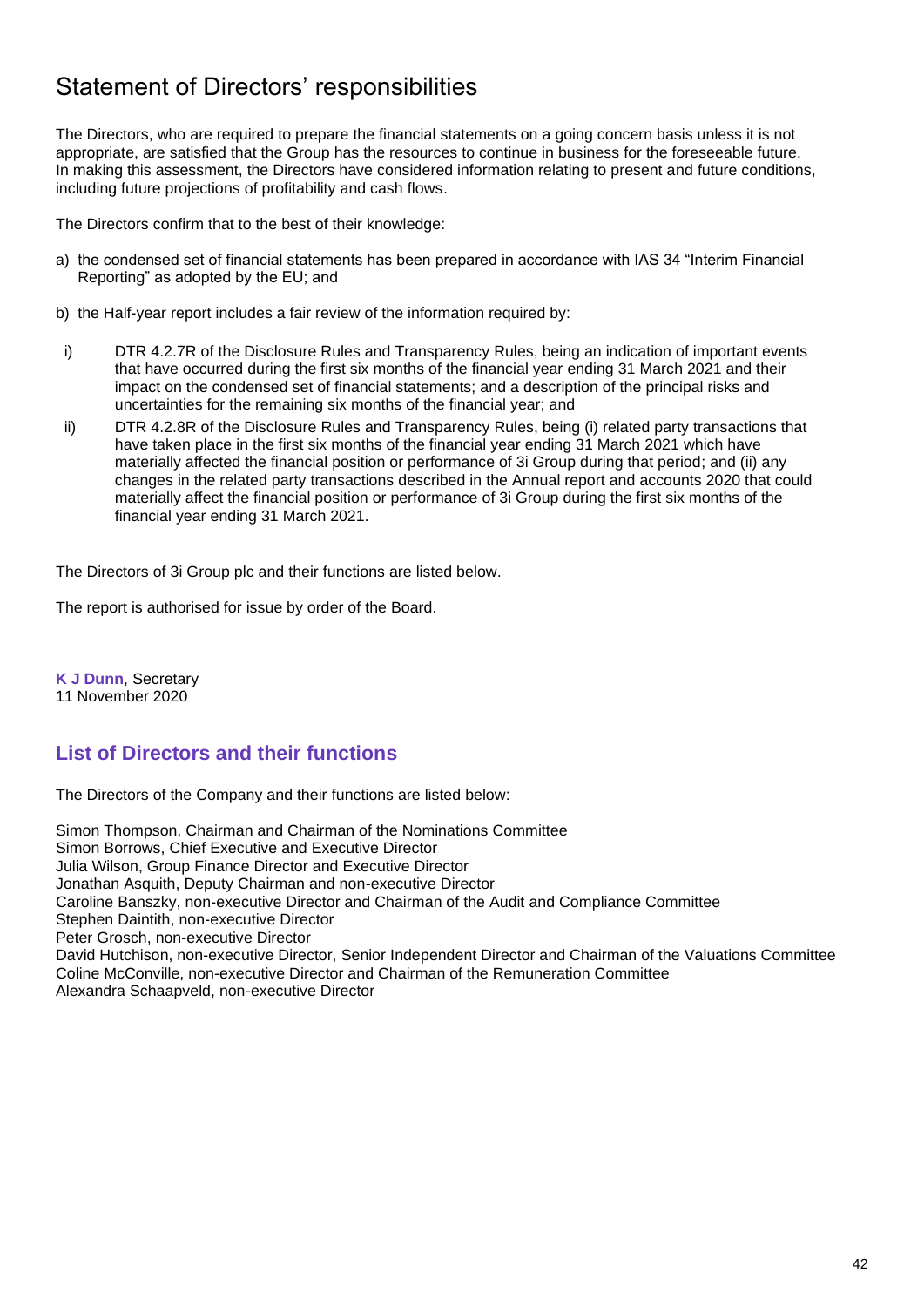# Portfolio and other information

# **20 large investments**

The 20 investments listed below account for 95% of the portfolio value at 30 September 2020 (31 March 2020: 95%).

|                              |                       | <b>Residual</b>         | Residual          |                  |           |                       |
|------------------------------|-----------------------|-------------------------|-------------------|------------------|-----------|-----------------------|
|                              | <b>Business line</b>  | cost <sup>1</sup>       | cost <sup>1</sup> | <b>Valuation</b> | Valuation |                       |
|                              | Geography             | <b>September</b>        | March             | <b>September</b> | March     |                       |
| <b>Investment</b>            | First invested in     | 2020                    | 2020              | 2020             | 2020      | Relevant transactions |
| Description of business      | Valuation basis       | £m                      | £m                | £m               | £m        | in the period         |
| <b>Action*</b>               | <b>Private Equity</b> | 614                     | 614               | 4,269            | 3,536     |                       |
| General merchandise          | <b>Netherlands</b>    |                         |                   |                  |           |                       |
| discount retailer            | 2011/2020             |                         |                   |                  |           |                       |
|                              | Earnings              |                         |                   |                  |           |                       |
| 3i Infrastructure plc*       | Infrastructure        | 305                     | 305               | 778              | 665       |                       |
| Quoted investment            | UK.                   |                         |                   |                  |           |                       |
| company, investing           | 2007                  |                         |                   |                  |           |                       |
| in infrastructure            | Quoted                |                         |                   |                  |           |                       |
| <b>Scandlines</b>            | Scandlines            | 529                     | 529               | 452              | 429       |                       |
| Ferry operator between       | Denmark/Germany       |                         |                   |                  |           |                       |
| Denmark and Germany          | 2018                  |                         |                   |                  |           |                       |
|                              | <b>DCF</b>            |                         |                   |                  |           |                       |
| <b>Cirtec Medical*</b>       | <b>Private Equity</b> | 172                     | 172               | 374              | 302       |                       |
| Outsourced medical           | US                    |                         |                   |                  |           |                       |
| device manufacturing         | 2017                  |                         |                   |                  |           |                       |
|                              | Earnings              |                         |                   |                  |           |                       |
| Evernex*                     | <b>Private Equity</b> | 265                     | 219               | 296              | 217       | Acquisition of        |
| Provider of third-party      | France                |                         |                   |                  |           | Technogroup in        |
| maintenance services for     | 2019                  |                         |                   |                  |           | <b>July 2020</b>      |
| data centre infrastructure   | Earnings              |                         |                   |                  |           |                       |
| <b>Royal Sanders*</b>        | <b>Private Equity</b> | 135                     | 135               | 294              | 198       | £38 million dividend  |
| Private label and contract   | Netherlands           |                         |                   |                  |           | received in July      |
|                              | 2018                  |                         |                   |                  |           |                       |
| manufacturing producer of    |                       |                         |                   |                  |           | 2020                  |
| personal care products       | Earnings              |                         |                   |                  |           |                       |
| <b>Hans Anders*</b>          | <b>Private Equity</b> | 265                     | 221               | 272              | 196       | Further investment    |
| Value-for-money optical      | Netherlands           |                         |                   |                  |           | of £20 million in     |
| retailer                     | 2017                  |                         |                   |                  |           | April 2020            |
|                              | Earnings              |                         |                   |                  |           |                       |
| WP*                          | <b>Private Equity</b> | 214                     | 206               | 260              | 244       |                       |
| Supplier of plastic          | Netherlands           |                         |                   |                  |           |                       |
| packaging solutions          | 2015                  |                         |                   |                  |           |                       |
|                              | Earnings              |                         |                   |                  |           |                       |
| Havea*                       | <b>Private Equity</b> | 183                     | 155               | 253              | 182       | Further investment    |
| Manufacturer of natural      | France                |                         |                   |                  |           | of £23 million in     |
| healthcare and cosmetics     | 2017                  |                         |                   |                  |           | September 2020        |
| products                     | Earnings              |                         |                   |                  |           |                       |
| <b>Tato</b>                  | <b>Private Equity</b> | $\overline{\mathbf{2}}$ | 2                 | 247              | 196       | £5 million dividend   |
| Manufacturer and seller of   | UK                    |                         |                   |                  |           | received in July      |
| speciality chemicals         | 1989                  |                         |                   |                  |           | 2020                  |
|                              | Earnings              |                         |                   |                  |           |                       |
| Lugom*                       | Private Equity        | 108                     | 113               | 228              | 144       | Return of funding     |
| (formerly Lampenwelt)        |                       |                         |                   |                  |           |                       |
|                              | Germany               |                         |                   |                  |           | of £8 million in July |
| Online lighting              | 2017                  |                         |                   |                  |           | 2020                  |
| specialist retailer          | Earnings              |                         |                   |                  |           |                       |
| Q Holding*                   | <b>Private Equity</b> | 162                     | 162               | 203              | 222       |                       |
| Manufacturer of precision    | US                    |                         |                   |                  |           |                       |
| engineered elastomeric       | 2014                  |                         |                   |                  |           |                       |
| components                   | Earnings              |                         |                   |                  |           |                       |
| <b>Regional Rail*</b>        | Infrastructure        | 175                     | 175               | 199              | 195       |                       |
| Owns and operates            | US                    |                         |                   |                  |           |                       |
| short-line freight railroads | 2019                  |                         |                   |                  |           |                       |
| and rail-related businesses  | <b>DCF</b>            |                         |                   |                  |           |                       |
| <b>AES Engineering</b>       | <b>Private Equity</b> | 30                      | 30                | 175              | 158       |                       |
| Manufacturer of mechanical   | UK                    |                         |                   |                  |           |                       |
| seals and support systems    | 1996                  |                         |                   |                  |           |                       |
|                              | Earnings              |                         |                   |                  |           |                       |
|                              |                       |                         |                   |                  |           |                       |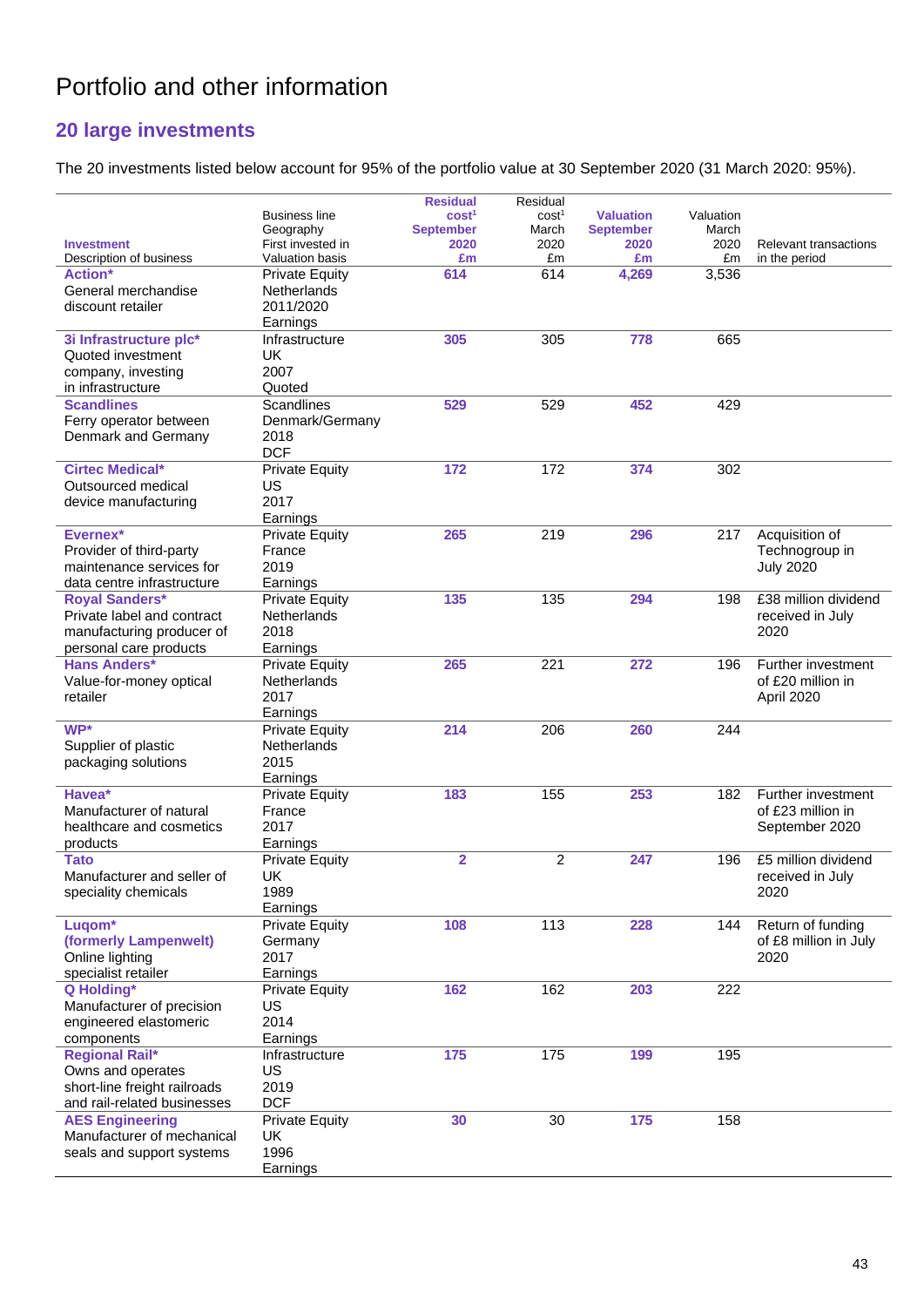# **20 large investments** continued

|                               |                        | <b>Residual</b>   | Residual          |                  |           |                       |
|-------------------------------|------------------------|-------------------|-------------------|------------------|-----------|-----------------------|
|                               | <b>Business line</b>   | cost <sup>1</sup> | cost <sup>1</sup> | <b>Valuation</b> | Valuation |                       |
|                               | Geography              | <b>September</b>  | March             | <b>September</b> | March     |                       |
| <b>Investment</b>             | First invested in      | 2020              | 2020              | 2020             | 2020      | Relevant transactions |
| Description of business       | <b>Valuation basis</b> | £m                | £m                | £m               | £m        | in the period         |
| SaniSure*                     | <b>Private Equity</b>  | 135               | 60                | 165              | 64        | Acquisition of        |
| (formerly Bioprocessing       | US                     |                   |                   |                  |           | Sani-Tech West in     |
| platform)                     | 2019                   |                   |                   |                  |           | <b>July 2020</b>      |
| Manufacturer, distributor and | Earnings               |                   |                   |                  |           |                       |
| integrator of single-use      |                        |                   |                   |                  |           |                       |
| bioprocessing systems and     |                        |                   |                   |                  |           |                       |
| components                    |                        |                   |                   |                  |           |                       |
| <b>Smarte Carte*</b>          | Infrastructure         | 172               | 167               | 165              | 172       |                       |
| Provider of self-serve        | US                     |                   |                   |                  |           |                       |
| vended luggage carts,         | 2017                   |                   |                   |                  |           |                       |
| electronic lockers and        | <b>DCF</b>             |                   |                   |                  |           |                       |
| concession carts              |                        |                   |                   |                  |           |                       |
| <b>Basic-Fit</b>              | <b>Private Equity</b>  | 23                | 6                 | 141              | 93        | Further investment    |
| Discount gyms operator        | <b>Netherlands</b>     |                   |                   |                  |           | of £17 million in     |
|                               | 2013                   |                   |                   |                  |           | June 2020             |
|                               | Quoted                 |                   |                   |                  |           |                       |
| <b>BoConcept*</b>             | <b>Private Equity</b>  | 165               | 149               | 130              | 119       |                       |
| Urban living designer         | Denmark                |                   |                   |                  |           |                       |
|                               | 2016                   |                   |                   |                  |           |                       |
|                               | Earnings               |                   |                   |                  |           |                       |
| <b>Magnitude Software*</b>    | <b>Private Equity</b>  | 139               | 139               | 116              | 121       |                       |
| Leading provider of unified   | US                     |                   |                   |                  |           |                       |
| application data              | 2019                   |                   |                   |                  |           |                       |
| management solutions          | Earnings               |                   |                   |                  |           |                       |
| <b>Formel D*</b>              | <b>Private Equity</b>  | 154               | 154               | 110              | 141       |                       |
| Quality assurance provider    | Germany                |                   |                   |                  |           |                       |
| for the automotive            | 2017                   |                   |                   |                  |           |                       |
| industry                      | Earnings               |                   |                   |                  |           |                       |
|                               |                        | 3.947             | 3.713             | 9.127            | 7,594     |                       |
|                               |                        |                   |                   |                  |           |                       |

\* Controlled in accordance with IFRS.

1 Residual cost includes capitalised interest.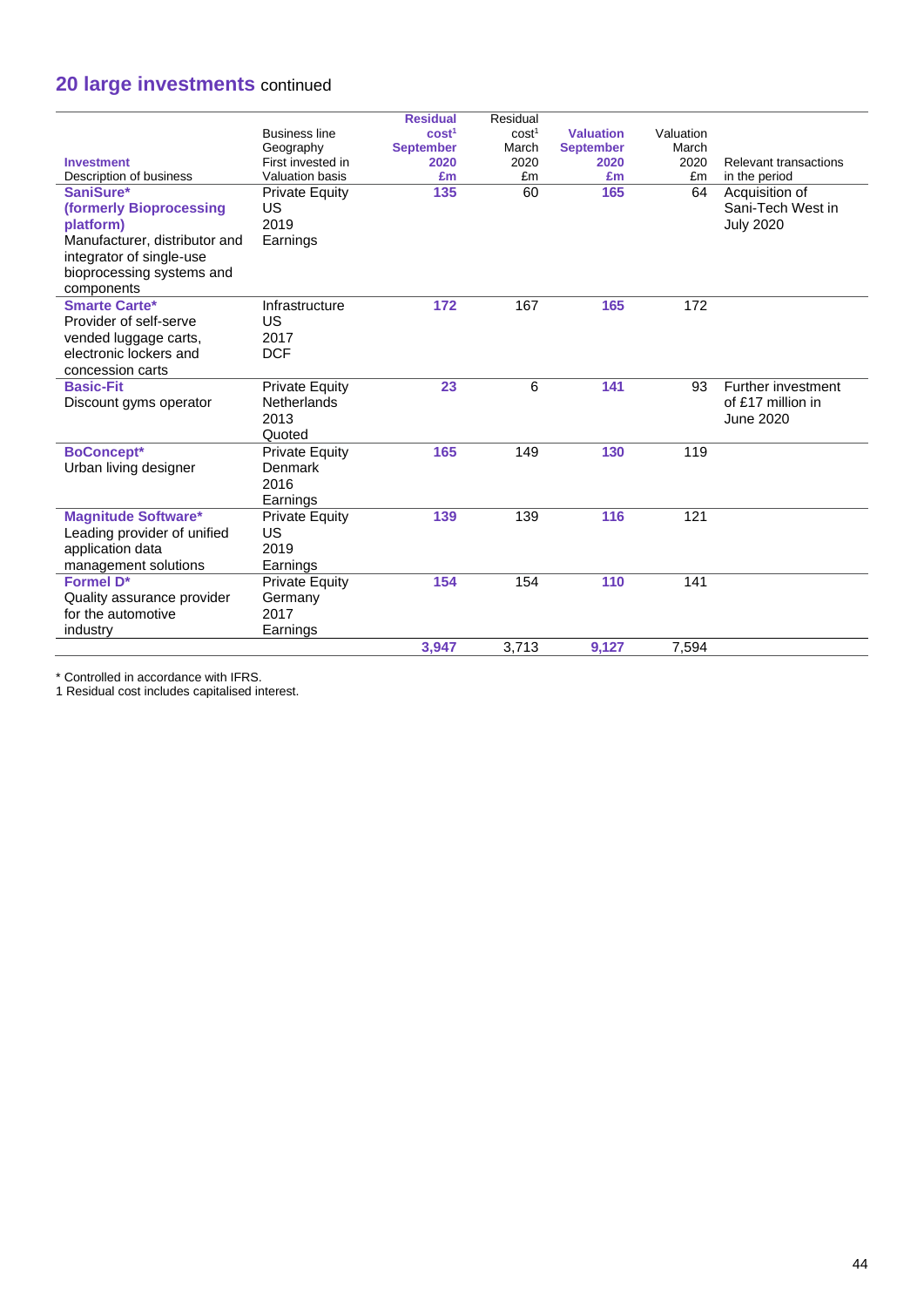# **Glossary**

**2013-2016 vintage** includes Aspen Pumps, Audley Travel, Basic-Fit, Dynatect, Kinolt, ATESTEO, JMJ, Q Holding, WP, Scandlines further (completed in December 2013), Christ, Geka, Óticas Carol and Blue Interactive.

**2016-2019 vintage** includes BoConcept, Cirtec Medical, Formel D, Hans Anders, Arrivia, Luqom, Magnitude Software, Havea, Royal Sanders and Schlemmer.

**2019-2022 vintage** includes Evernex, SaniSure and GartenHaus.

**Approved Investment Trust Company** This is a particular UK tax status maintained by 3i Group plc, the parent company of 3i Group. An approved Investment Trust company is a UK company which meets certain conditions set out in the UK tax rules which include a requirement for the company to undertake portfolio investment activity that aims to spread investment risk and for the company's shares to be listed on an approved exchange. The "approved" status for an investment trust must be agreed by the UK tax authorities and its benefit is that certain profits of the company, principally its capital profits, are not taxable in the UK.

**Assets under management ("AUM")** A measure of the total assets that 3i has to invest or manages on behalf of shareholders and third-party investors for which it receives a fee. AUM is measured at fair value. In the absence of a third-party fund in Private Equity, it is not a measure of fee generating capability.

**Buyouts 2010-2012 vintage** includes Action, Amor, Element, Etanco, Hilite, OneMed and Trescal.

**Capital redemption reserve** is established in respect of the redemption of the Company's ordinary shares.

**Capital reserve** recognises all profits that are capital in nature or have been allocated to capital. Following changes to the Companies Act, the Company amended its Articles of Association at the 2012 Annual General Meeting to allow these profits to be distributable by way of a dividend.

**Carried interest payable** is accrued on the realised and unrealised profits generated taking relevant performance hurdles into consideration, assuming all investments were realised at the prevailing book value. Carried interest is only actually paid when the relevant performance hurdles are met and the accrual is discounted to reflect expected payment periods.

**Carried interest receivable** The Group earns a share of profits from funds which it manages on behalf of third parties. These profits are earned when the funds meet certain performance conditions and are paid by the fund once these conditions have been met on a cash basis. The carried interest receivable may be subject to clawback provisions if the performance of the fund deteriorates following carried interest being paid.

**Company** 3i Group plc.

**Discounting** The reduction in present value at a given date of a future cash transaction at an assumed rate, using a discount factor reflecting the time value of money.

**EBITDA** is defined as earnings before interest, taxation, depreciation and amortisation and is used as the typical measure of portfolio company performance.

**EBITDA multiple** Calculated as the enterprise value over EBITDA, it is used to determine the value of a company.

**Fair value movements on investment entity subsidiaries** The movement in the carrying value of Group subsidiaries, classified as investment entities under IFRS 10, between the start and end of the accounting period converted into sterling using the exchange rates at the date of the movement.

**Fee income (or Fees receivable)** is earned for providing services to 3i's portfolio companies and predominantly falls into one of two categories. Negotiation and other transaction fees are earned for providing transaction related services. Monitoring and other ongoing service fees are earned for providing a range of services over a period of time.

**Fees receivable from external funds** Fees receivable from external funds are earned for providing management and advisory services to a variety of fund partnerships and other entities. Fees are typically calculated as a percentage of the cost or value of the assets managed during the year and are paid quarterly, based on the assets under management to date.

**Foreign exchange on investments** arises on investments made in currencies that are different from the functional currency of the Group entity. Investments are translated at the exchange rate ruling at the date of the transaction. At each subsequent reporting date investments are translated to sterling at the exchange rate ruling at that date.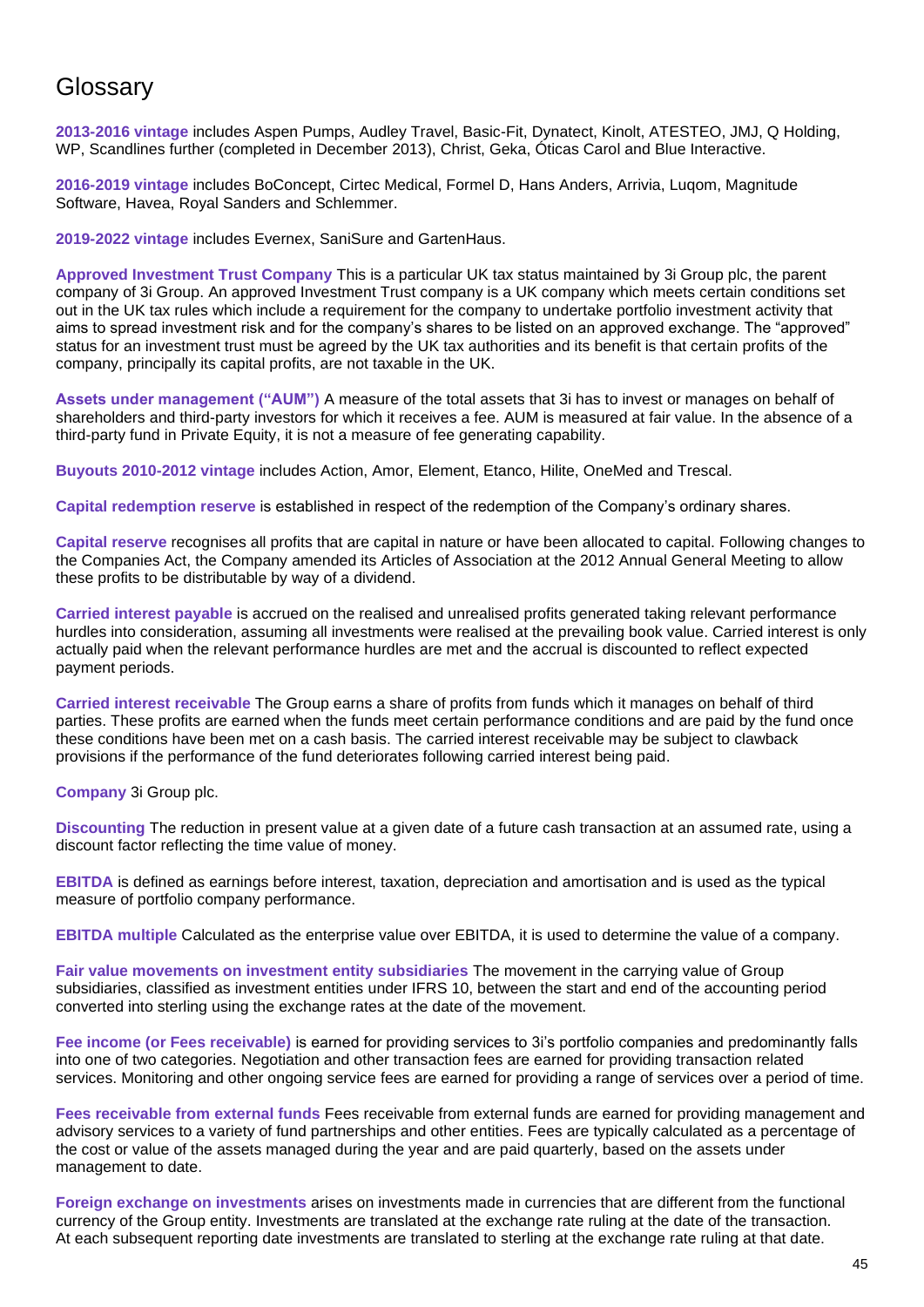**Gross investment return ("GIR")** includes profit and loss on realisations, increases and decreases in the value of the investments we hold at the end of a period, any income received from the investments such as interest, dividends and fee income, movements in the fair value of derivatives and foreign exchange movements. GIR is measured as a percentage of the opening portfolio value.

**Growth 2010-2012 vintage** includes Element, Hilite, BVG, Go Outdoors, Loxam, Touchtunes and WFCI.

**Interest income from investment portfolio** is recognised as it accrues. When the fair value of an investment is assessed to be below the principal value of a loan, the Group recognises a provision against any interest accrued from the date of the assessment going forward until the investment is assessed to have recovered in value.

**Investment basis** Accounts prepared assuming that IFRS 10 had not been introduced. Under this basis, we fair value portfolio companies at the level we believe provides the most comprehensive financial information.

**IRR** Internal Rate of Return

**Like-for-like** [figures](https://dictionary.cambridge.org/dictionary/english/figure) [compare](https://dictionary.cambridge.org/dictionary/english/compare) [financial](https://dictionary.cambridge.org/dictionary/english/finance) [results](https://dictionary.cambridge.org/dictionary/english/result) in one [period](https://dictionary.cambridge.org/dictionary/english/period) with those for the [previous](https://dictionary.cambridge.org/dictionary/english/previous) [period](https://dictionary.cambridge.org/dictionary/english/period)

**Money multiple** is calculated as the cumulative distributions plus any residual value divided by paid-in capital.

**Net asset value ("NAV")** is a measure of the fair value of our proprietary investments and the net costs of operating the business.

**Operating cash profit / loss** is the difference between our cash income (consisting of portfolio interest received, portfolio dividends received, portfolio fees received and fees received from external funds as per the Investment basis Consolidated cash flow statement) and our operating expenses and lease payments (as per the Investment basis Consolidated cash flow statement).

**Operating profit** includes gross investment return, management fee income generated from managing external funds, the costs of running our business, net interest payable, other losses and carried interest.

**Organic growth** is the growth a company achieves by increasing output and enhancing sales internally.

**Performance fee receivable** The Group earns a performance fee from the investment management services it provides to 3i Infrastructure plc ("3iN") when 3iN's total return for the year exceeds a specified threshold. This fee is calculated on an annual basis and paid in cash early in the next financial year.

**Portfolio income** is that which is directly related to the return from individual investments. It is comprised of dividend income, income from loans and receivables and fee income.

**Proprietary Capital** Shareholders' capital which is available to invest to generate profits.

**Realised profits or losses over value on the disposal of investments** The difference between the fair value of the consideration received, less any directly attributable costs, on the sale of equity and the repayment of loans and receivables and its carrying value at the start of the accounting period, converted into sterling using the exchange rates at the date of disposal.

**Revenue reserve** recognises all profits that are revenue in nature or have been allocated to revenue.

**Segmental reporting** Operating segments are reported in a manner consistent with the internal reporting provided to the Chief Executive who is considered to be the Group's chief operating decision maker. All transactions between business segments are conducted on an arm's length basis, with intrasegment revenue and costs being eliminated on consolidation. Income and expenses directly associated with each segment are included in determining business segment performance.

**Total return** comprises of operating profit less tax charge less movement in actuarial valuation of the historic defined benefit pension scheme.

**Total shareholder return ("TSR")** is the measure of the overall return to shareholders and includes the movement in the share price and any dividends paid, assuming that all dividends are reinvested on their ex-dividend date.

**Translation reserve** comprises all exchange differences arising from the translation of the financial statements of international operations.

**Unrealised profits or losses on the revaluation of investments** The movement in the carrying value of investments between the start and end of the accounting period converted into sterling using the exchange rates at the date of the movement.